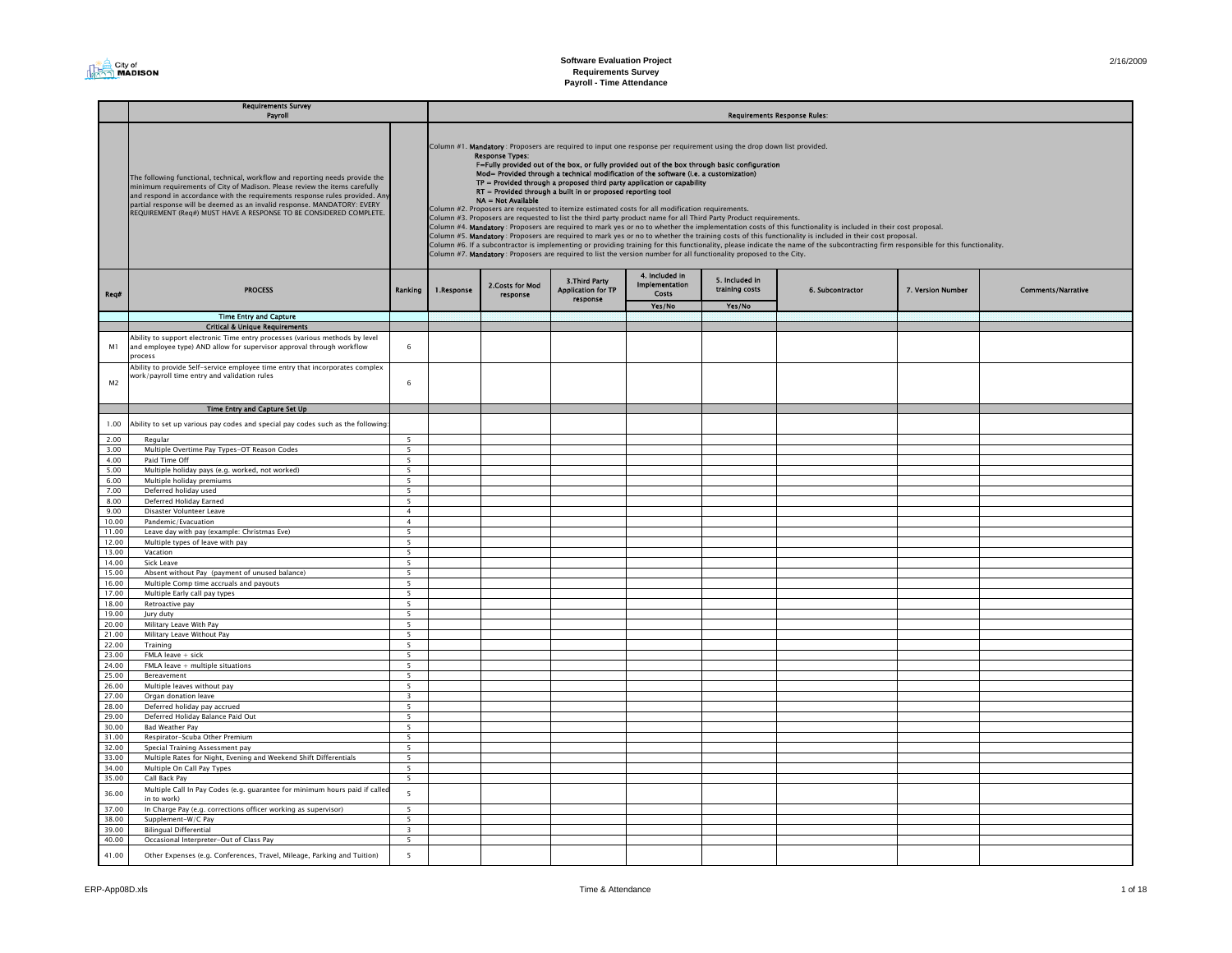

#### **Software Evaluation Project Requirements Survey Payroll - Time Attendance**

| Req#           | <b>PROCESS</b>                                                                                                                                                                                                                   | Ranking                          | 1.Response | 2.Costs for Mod<br>response | 3. Third Party<br><b>Application for TP</b><br>response | 4. Included in<br><b>Implementation</b><br>Costs | 5. Included in<br>training costs | 6. Subcontractor | 7. Version Number | <b>Comments/Narrative</b> |
|----------------|----------------------------------------------------------------------------------------------------------------------------------------------------------------------------------------------------------------------------------|----------------------------------|------------|-----------------------------|---------------------------------------------------------|--------------------------------------------------|----------------------------------|------------------|-------------------|---------------------------|
|                |                                                                                                                                                                                                                                  |                                  |            |                             |                                                         | Yes/No                                           | Yes/No                           |                  |                   |                           |
| 42.00          | Other Differentials (e.g. Driver)                                                                                                                                                                                                | $\overline{5}$                   |            |                             |                                                         |                                                  |                                  |                  |                   |                           |
| 43.00          | Other Allowances (e.g. Tool Allowance)                                                                                                                                                                                           | $\overline{5}$                   |            |                             |                                                         |                                                  |                                  |                  |                   |                           |
| 44.00          | Other Reimbursements using sick leave balance or PTO balance (e.g.                                                                                                                                                               | $\overline{\mathbf{3}}$          |            |                             |                                                         |                                                  |                                  |                  |                   |                           |
| 45.00          | Health Club)<br>Hazardous Pay                                                                                                                                                                                                    | $\overline{\phantom{a}}$         |            |                             |                                                         |                                                  |                                  |                  |                   |                           |
| 46.00          | Other User Defined Pay Codes and Types                                                                                                                                                                                           | $\overline{5}$                   |            |                             |                                                         |                                                  |                                  |                  |                   |                           |
|                | Ability to set up eligibility controls for pay codes and special pay codes such a                                                                                                                                                |                                  |            |                             |                                                         |                                                  |                                  |                  |                   |                           |
| 47.00          | he following:                                                                                                                                                                                                                    |                                  |            |                             |                                                         |                                                  |                                  |                  |                   |                           |
| 48.00          | Bargaining-Compensation Group unit                                                                                                                                                                                               | $\overline{5}$                   |            |                             |                                                         |                                                  |                                  |                  |                   |                           |
| 49.00          | Position                                                                                                                                                                                                                         | 5                                |            |                             |                                                         |                                                  |                                  |                  |                   |                           |
| 50.00          | Department                                                                                                                                                                                                                       | 5                                |            |                             |                                                         |                                                  |                                  |                  |                   |                           |
| 51.00          | Exempt                                                                                                                                                                                                                           | 5                                |            |                             |                                                         |                                                  |                                  |                  |                   |                           |
| 52.00<br>53.00 | Non-exempt<br>Elected group                                                                                                                                                                                                      | 5<br>5                           |            |                             |                                                         |                                                  |                                  |                  |                   |                           |
| 54.00          | Job class                                                                                                                                                                                                                        | 5                                |            |                             |                                                         |                                                  |                                  |                  |                   |                           |
| 55.00          | By employee (including multiple jobs)                                                                                                                                                                                            | 5                                |            |                             |                                                         |                                                  |                                  |                  |                   |                           |
| 56.00          | Other user defined rules and controls                                                                                                                                                                                            | 5                                |            |                             |                                                         |                                                  |                                  |                  |                   |                           |
| 57.00          | Ability to setup maximum caps (annual, pay period, week, occurrence, day,                                                                                                                                                        |                                  |            |                             |                                                         |                                                  |                                  |                  |                   |                           |
|                | 10urs) per pay code.                                                                                                                                                                                                             |                                  |            |                             |                                                         |                                                  |                                  |                  |                   |                           |
| 58.00          | Bargaining/Compensation Group unit                                                                                                                                                                                               | $\overline{3}$                   |            |                             |                                                         |                                                  |                                  |                  |                   |                           |
| 59.00          | Position                                                                                                                                                                                                                         | $\overline{\mathbf{3}}$<br>3     |            |                             |                                                         |                                                  |                                  |                  |                   |                           |
| 60.00<br>61.00 | Department<br>Exempt                                                                                                                                                                                                             | 3                                |            |                             |                                                         |                                                  |                                  |                  |                   |                           |
| 62.00          | Non-exempt                                                                                                                                                                                                                       | $\overline{\mathbf{3}}$          |            |                             |                                                         |                                                  |                                  |                  |                   |                           |
| 63.00          | Top 1000                                                                                                                                                                                                                         | $\overline{\mathbf{3}}$          |            |                             |                                                         |                                                  |                                  |                  |                   |                           |
| 64.00          | Job class                                                                                                                                                                                                                        | $\overline{\mathbf{3}}$          |            |                             |                                                         |                                                  |                                  |                  |                   |                           |
| 65.00          | By employee (including multiple jobs)                                                                                                                                                                                            | $\overline{\mathbf{3}}$          |            |                             |                                                         |                                                  |                                  |                  |                   |                           |
| 66.00          | Other user defined rules and controls                                                                                                                                                                                            | $\overline{\mathbf{3}}$          |            |                             |                                                         |                                                  |                                  |                  |                   |                           |
|                | Ability to charge hours worked without pay, for management tracking and                                                                                                                                                          |                                  |            |                             |                                                         |                                                  |                                  |                  |                   |                           |
| 67.00          | analysis, for exempt employees (e.g. tracking hours over 80 hours for exempt<br>employees).                                                                                                                                      | 5                                |            |                             |                                                         |                                                  |                                  |                  |                   |                           |
|                |                                                                                                                                                                                                                                  |                                  |            |                             |                                                         |                                                  |                                  |                  |                   |                           |
| 68.00          | Ability to limit chargeability to FMLA, if an employee has not worked enough<br>hours for eligibility (e.g. 1,250 hours in a rolling year).                                                                                      | 5                                |            |                             |                                                         |                                                  |                                  |                  |                   |                           |
| 69.00          | Ability to set up the following payout codes for lump sum payments:                                                                                                                                                              |                                  |            |                             |                                                         |                                                  |                                  |                  |                   |                           |
| 70.00          | Grievance pay                                                                                                                                                                                                                    | $\overline{\phantom{a}}$         |            |                             |                                                         |                                                  |                                  |                  |                   |                           |
| 71.00          | Severance/termination pay                                                                                                                                                                                                        | 5                                |            |                             |                                                         |                                                  |                                  |                  |                   |                           |
| 72.00          | Uniform allowance                                                                                                                                                                                                                | 5                                |            |                             |                                                         |                                                  |                                  |                  |                   |                           |
| 73.00          | Expense reimbursement including travel expenses                                                                                                                                                                                  | 5                                |            |                             |                                                         |                                                  |                                  |                  |                   |                           |
| 74.00<br>75.00 | Tuition reimbursement<br>Mileage reimbursement                                                                                                                                                                                   | 5<br>5                           |            |                             |                                                         |                                                  |                                  |                  |                   |                           |
| 76.00          | Parking reimbursement                                                                                                                                                                                                            | 5                                |            |                             |                                                         |                                                  |                                  |                  |                   |                           |
| 77.00          | Augmentation pay                                                                                                                                                                                                                 | 5                                |            |                             |                                                         |                                                  |                                  |                  |                   |                           |
| 78.00          | Retroactive pay                                                                                                                                                                                                                  | 5                                |            |                             |                                                         |                                                  |                                  |                  |                   |                           |
| 79.00          | Cash Merit Pay                                                                                                                                                                                                                   | $\overline{\mathbf{3}}$          |            |                             |                                                         |                                                  |                                  |                  |                   |                           |
| 80.00          | Referral Bonus Pay                                                                                                                                                                                                               | $\overline{\mathbf{3}}$          |            |                             |                                                         |                                                  |                                  |                  |                   |                           |
| 81.00          | Vacation Donor Program                                                                                                                                                                                                           | 5                                |            |                             |                                                         |                                                  |                                  |                  |                   |                           |
| 82.00          | Longevity Pay                                                                                                                                                                                                                    | 5                                |            |                             |                                                         |                                                  |                                  |                  |                   |                           |
| 83.00          | Other Reimbursements using sick leave balance or PTO balance (e.g.<br>Health Club)                                                                                                                                               | $\overline{\mathbf{3}}$          |            |                             |                                                         |                                                  |                                  |                  |                   |                           |
| 84.00          | Ability to preload employee schedule at the employee level.                                                                                                                                                                      | 5                                |            |                             |                                                         |                                                  |                                  |                  |                   |                           |
| 85.00          | Ability to set up pay codes by :                                                                                                                                                                                                 |                                  |            |                             |                                                         |                                                  |                                  |                  |                   |                           |
| 86.00          | Day                                                                                                                                                                                                                              | 5                                |            |                             |                                                         |                                                  |                                  |                  |                   |                           |
| 87.00          | Pay Period                                                                                                                                                                                                                       | $\overline{\mathbf{3}}$          |            |                             |                                                         |                                                  |                                  |                  |                   |                           |
| 88.00          | Hour                                                                                                                                                                                                                             | $\overline{\mathbf{5}}$          |            |                             |                                                         |                                                  |                                  |                  |                   |                           |
| 89.00          | Week                                                                                                                                                                                                                             | $\overline{3}$<br>$\overline{3}$ |            |                             |                                                         |                                                  |                                  |                  |                   |                           |
| 90.00          | Year                                                                                                                                                                                                                             |                                  |            |                             |                                                         |                                                  |                                  |                  |                   |                           |
| 91.00          | Ability to identify employee eligibility for holiday benefit (paid hours on the<br>scheduled work day immediately preceding and the scheduled work day<br>mmediately following a holiday).                                       | 5 <sup>5</sup>                   |            |                             |                                                         |                                                  |                                  |                  |                   |                           |
| 92.00          | Ability to identify holiday benefit eligibility for intermittent employees based o<br>hours worked in pay period.-Hourly                                                                                                         | 5                                |            |                             |                                                         |                                                  |                                  |                  |                   |                           |
| 93.00          | Ability to calculate holiday benefit for part time employees by different<br>methods depending on bargain unit (Example: based on hours worked in a pay<br>period or based on average hours worked in previous payroll quarter). | 5                                |            |                             |                                                         |                                                  |                                  |                  |                   |                           |
| 94.00          | Ability to flag observed holidays on the employee time sheet based upon<br>employee schedule (e.g. Monday through Friday).                                                                                                       | $\overline{4}$                   |            |                             |                                                         |                                                  |                                  |                  |                   |                           |
| 95.00          | Ability to flag actual holidays on the employee time sheet based upon<br>employee schedule (e.g. 24/7 employees).                                                                                                                | $\overline{4}$                   |            |                             |                                                         |                                                  |                                  |                  |                   |                           |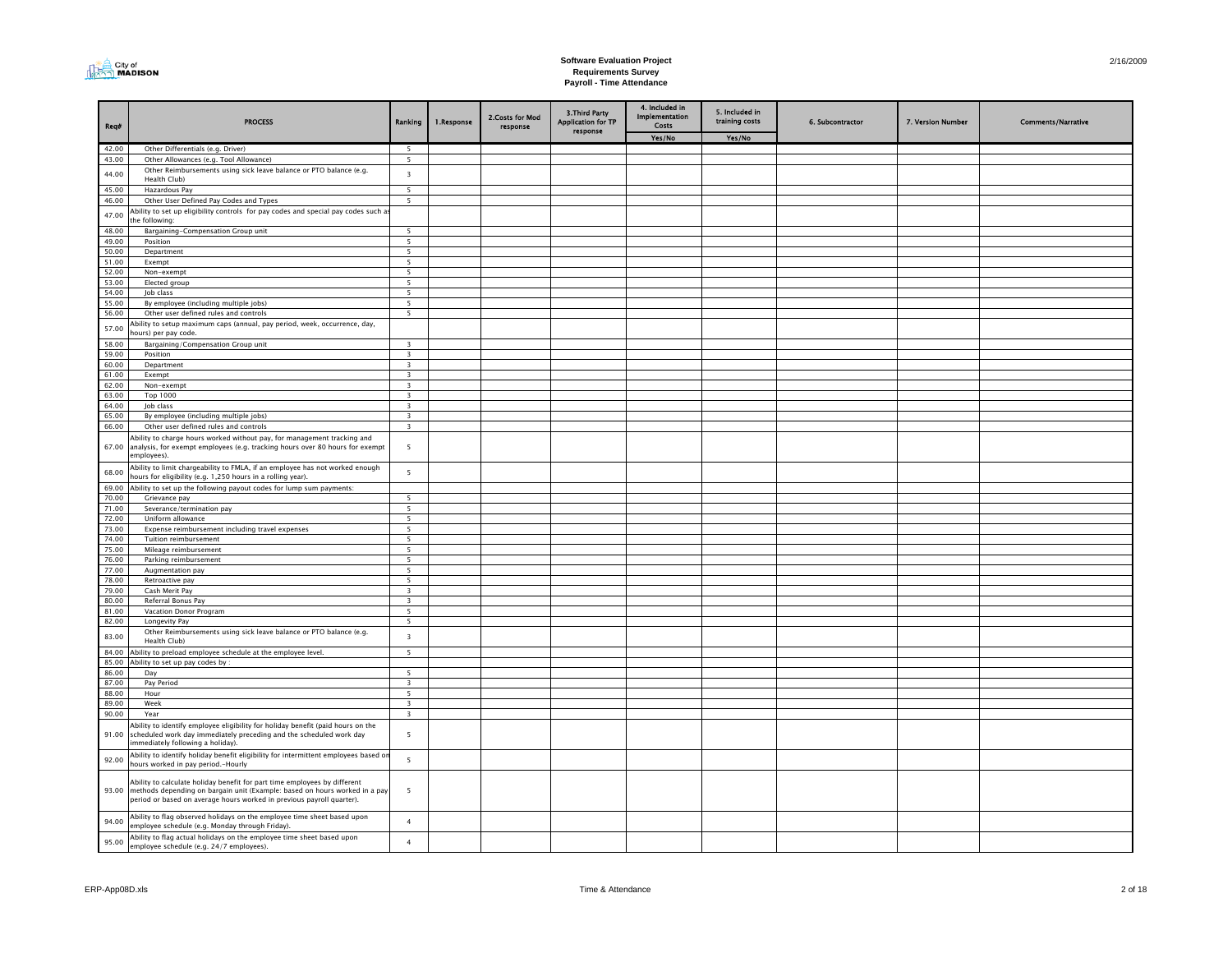#### **Software Evaluation Project Requirements Survey Payroll - Time Attendance**

| Reg#             | <b>PROCESS</b>                                                                                                                                                             | Ranking                  | 1.Response | 2.Costs for Mod<br>response | 3. Third Party<br><b>Application for TP</b><br>response | 4. Included in<br>Implementation<br>Costs | 5. Included in<br>training costs | 6. Subcontractor | 7. Version Number | <b>Comments/Narrative</b> |
|------------------|----------------------------------------------------------------------------------------------------------------------------------------------------------------------------|--------------------------|------------|-----------------------------|---------------------------------------------------------|-------------------------------------------|----------------------------------|------------------|-------------------|---------------------------|
|                  |                                                                                                                                                                            |                          |            |                             |                                                         | Yes/No                                    | Yes/No                           |                  |                   |                           |
| 96.00            | Ability to override and input pay code charges, by employee, with security (e.g.<br>central payroll or payroll contact).                                                   | 5                        |            |                             |                                                         |                                           |                                  |                  |                   |                           |
| 97.00            | Ability to bank time, such as holiday time, special leave without pay and comp<br>time, in accordance to holiday calendar, union contract, or department<br>overtime plan. | 5                        |            |                             |                                                         |                                           |                                  |                  |                   |                           |
| 98.00            | Ability to calculate overtime on hours worked when employee has worked                                                                                                     | 5                        |            |                             |                                                         |                                           |                                  |                  |                   |                           |
|                  | nours in multiple job classes and/or departments.                                                                                                                          |                          |            |                             |                                                         |                                           |                                  |                  |                   |                           |
|                  | <b>Project and Time Management</b><br>Ability to override and input project charges, by employee with security (e.g.                                                       |                          |            |                             |                                                         |                                           |                                  |                  |                   |                           |
| 99.00            | central pavroll).                                                                                                                                                          | 5                        |            |                             |                                                         |                                           |                                  |                  |                   |                           |
| 100.00           | Ability to track project and non-project time.                                                                                                                             | 5                        |            |                             |                                                         |                                           |                                  |                  |                   |                           |
|                  | 101.00 Ability to input and track projects, activities and tasks.<br>Ability to limit chargeability to projects based upon employee, job class,                            | 5                        |            |                             |                                                         |                                           |                                  |                  |                   |                           |
| 102.00           | department, and other criteria.                                                                                                                                            | 5                        |            |                             |                                                         |                                           |                                  |                  |                   |                           |
| 103.00           | Ability to link payroll project information to project billing information.                                                                                                | 5                        |            |                             |                                                         |                                           |                                  |                  |                   |                           |
| 104.00           | Ability for users to create and manage their own lists of frequently used<br>rojects                                                                                       | 5                        |            |                             |                                                         |                                           |                                  |                  |                   |                           |
| 105.00           | Ability to default timesheet with user preferred projects.<br><b>Time Entry Data Capture</b>                                                                               | $\overline{5}$           |            |                             |                                                         |                                           |                                  |                  |                   |                           |
| 106.00           | Ability to utilize Web based time entry.                                                                                                                                   | 5                        |            |                             |                                                         |                                           |                                  |                  |                   |                           |
|                  | 107.00 Ability to support the following types of time entry:                                                                                                               |                          |            |                             |                                                         |                                           |                                  |                  |                   |                           |
| 108.00           | Employee self service                                                                                                                                                      | 5                        |            |                             |                                                         |                                           |                                  |                  |                   |                           |
| 109.00           | Batch entry by payroll contact                                                                                                                                             | $\overline{5}$           |            |                             |                                                         |                                           |                                  |                  |                   |                           |
| 110.00           | Third party time entry system-Import                                                                                                                                       | 5                        |            |                             |                                                         |                                           |                                  |                  |                   |                           |
| 111.00           | Ability to submit time in tenths and hundredths of an hour (example 15<br>$minutes = .25 hours).$                                                                          | 5                        |            |                             |                                                         |                                           |                                  |                  |                   |                           |
| 112.00           | Ability for employees to charge to multiple cost centers and projects, with<br>security.                                                                                   | 5                        |            |                             |                                                         |                                           |                                  |                  |                   |                           |
| 113.00           | Ability to default employee timesheet with employee's linked cost centers.                                                                                                 | 5                        |            |                             |                                                         |                                           |                                  |                  |                   |                           |
| 114.00           | Ability to override default employee cost center charging, with security.                                                                                                  | 5                        |            |                             |                                                         |                                           |                                  |                  |                   |                           |
| 115.00<br>116.00 | Capability to show multiple detailed and summary timesheet views.<br>Ability to upload time information.                                                                   | 5<br>5                   |            |                             |                                                         |                                           |                                  |                  |                   |                           |
| 117.00           | Ability to enter time via wireless device with security.                                                                                                                   | $\overline{4}$           |            |                             |                                                         |                                           |                                  |                  |                   |                           |
| 118.00           | Ability to enter time via electronic time clocks as entry devices.                                                                                                         | 5                        |            |                             |                                                         |                                           |                                  |                  |                   |                           |
| 119.00           | Ability to validate time entered against sick and vacation/PTO balances.                                                                                                   | 5                        |            |                             |                                                         |                                           |                                  |                  |                   |                           |
| 120.00           | Ability to capture vacation, sick and PTO usage on an employee's time record.                                                                                              | 5                        |            |                             |                                                         |                                           |                                  |                  |                   |                           |
| 121.00           | Ability to automatically calculate/restore sick leave and vacation hrs used for<br>vorkers compensation.                                                                   | 5                        |            |                             |                                                         |                                           |                                  |                  |                   |                           |
|                  | 122.00 Ability to project vacation, sick and PTO accruals for employees.                                                                                                   | $\overline{5}$           |            |                             |                                                         |                                           |                                  |                  |                   |                           |
| 123.00           | Ability for employees to utilize projected sick and vacation/PTO balances<br>before accrual but would be accrued in the current pay period.                                | $\overline{5}$           |            |                             |                                                         |                                           |                                  |                  |                   |                           |
| 124.00           | Ability for real time leave balances during time entry-Warnings?                                                                                                           | $\overline{\phantom{a}}$ |            |                             |                                                         |                                           |                                  |                  |                   |                           |
| 125.00           | Ability for employee to approve time sheet electronically.                                                                                                                 | $\overline{\phantom{0}}$ |            |                             |                                                         |                                           |                                  |                  |                   |                           |
| 126.00           | Ability for multiple supervisors to approve employees' sheet electronically<br>based on employees position and supervisor.                                                 | $\overline{5}$           |            |                             |                                                         |                                           |                                  |                  |                   |                           |
|                  | 127.00 Ability for employee to enter time for multiple positions.<br>Ability to have multiple pay rates for an employee and record time against                            | 5                        |            |                             |                                                         |                                           |                                  |                  |                   |                           |
|                  | 128.00 these multiple pay rates (Example: employees in Public Works receive a<br>lifferent base rate when working with different equipment).                               | $\overline{3}$           |            |                             |                                                         |                                           |                                  |                  |                   |                           |
| 129.00           | Ability for payroll clerks to review, edit and submit changes to employee's<br>electronic time sheet.                                                                      | 5                        |            |                             |                                                         |                                           |                                  |                  |                   |                           |
|                  | Ability to have multiple hourly rates in a pay period and at a shift level, and to<br>130.00 track changes in one pay period because of salary adjustments during a pay    | 5                        |            |                             |                                                         |                                           |                                  |                  |                   |                           |
|                  | period (e.g. mid pay period salary change such as promotion or demotion).<br>Ability for employees, supervisors and payroll contacts to view historical time               |                          |            |                             |                                                         |                                           |                                  |                  |                   |                           |
| 131.00           | sheets.<br>Ability to track source of time input (e.g., badge reader, supervisor, employee,                                                                                | 5                        |            |                             |                                                         |                                           |                                  |                  |                   |                           |
| 132.00           | other inputs).<br>Ability for an employee's time sheet to be populated with projects specific to                                                                           | $\overline{4}$           |            |                             |                                                         |                                           |                                  |                  |                   |                           |
|                  | 133.00 that individual over consecutive pay periods without having to re-enter each<br>project.                                                                            | $\overline{4}$           |            |                             |                                                         |                                           |                                  |                  |                   |                           |
|                  | 134.00 Ability to edit/override the pre-populated time sheet.                                                                                                              | 5                        |            |                             |                                                         |                                           |                                  |                  |                   |                           |
|                  | 135.00 Ability to have user defined lists by employees, as needed.                                                                                                         | 5                        |            |                             |                                                         |                                           |                                  |                  |                   |                           |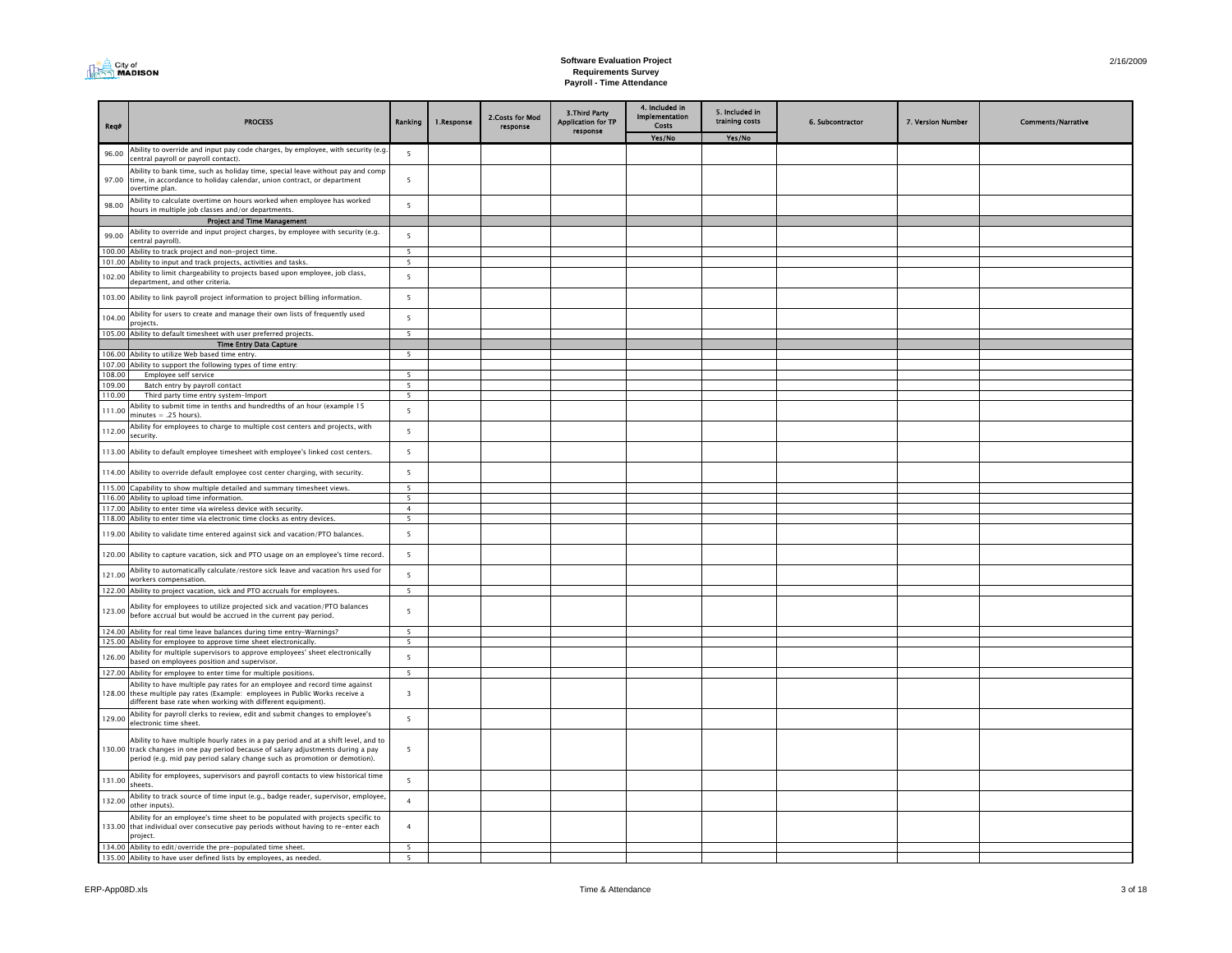

#### **Software Evaluation Project Requirements Survey Payroll - Time Attendance**

| Req#   | <b>PROCESS</b>                                                                                                                                                                                               | Ranking         | 1.Response | 2. Costs for Mod<br>response | 3. Third Party<br><b>Application for TP</b><br>response | 4. Included in<br><b>Implementation</b><br>Costs | 5. Included in<br>training costs | 6. Subcontractor | 7. Version Number | <b>Comments/Narrative</b> |
|--------|--------------------------------------------------------------------------------------------------------------------------------------------------------------------------------------------------------------|-----------------|------------|------------------------------|---------------------------------------------------------|--------------------------------------------------|----------------------------------|------------------|-------------------|---------------------------|
|        |                                                                                                                                                                                                              |                 |            |                              |                                                         | Yes/No                                           | Yes/No                           |                  |                   |                           |
|        | <b>Time and Expense Management</b>                                                                                                                                                                           |                 |            |                              |                                                         |                                                  |                                  |                  |                   |                           |
|        | 136.00 Ability to attach and append notes to the timesheet.                                                                                                                                                  | 5 <sup>5</sup>  |            |                              |                                                         |                                                  |                                  |                  |                   |                           |
|        | 137.00 Ability to set up various timesheet templates.                                                                                                                                                        | - 5             |            |                              |                                                         |                                                  |                                  |                  |                   |                           |
|        | 138.00 Ability to search timesheets.                                                                                                                                                                         | $5\overline{5}$ |            |                              |                                                         |                                                  |                                  |                  |                   |                           |
|        | 139.00 Ability to process retroactive timesheet changes with security.                                                                                                                                       | - 5             |            |                              |                                                         |                                                  |                                  |                  |                   |                           |
|        | 140.00 Capabilities for vacation, PTO, overtime, and other payroll tracking.                                                                                                                                 | 5 <sup>5</sup>  |            |                              |                                                         |                                                  |                                  |                  |                   |                           |
|        | 141.00 Capability to export data to third party applications.                                                                                                                                                | $\overline{5}$  |            |                              |                                                         |                                                  |                                  |                  |                   |                           |
|        | 142.00 Ability to lock timesheet periods.                                                                                                                                                                    | $5\overline{5}$ |            |                              |                                                         |                                                  |                                  |                  |                   |                           |
|        | Reports, Analysis and Inquiries                                                                                                                                                                              |                 |            |                              |                                                         |                                                  |                                  |                  |                   |                           |
|        | 143.00 Ability to accommodate multiple payroll schedules.                                                                                                                                                    | -5              |            |                              |                                                         |                                                  |                                  |                  |                   |                           |
|        | 144.00 Ability to track employee salaries, wages and bonuses.                                                                                                                                                | $5\overline{5}$ |            |                              |                                                         |                                                  |                                  |                  |                   |                           |
|        | 145.00 Ability to track earnings by employee.                                                                                                                                                                | - 5             |            |                              |                                                         |                                                  |                                  |                  |                   |                           |
|        | 146.00 Ability to track deductions by employee.                                                                                                                                                              | - 5             |            |                              |                                                         |                                                  |                                  |                  |                   |                           |
|        | 147.00 Ability to track user leave balances by employee.                                                                                                                                                     | 5 <sup>5</sup>  |            |                              |                                                         |                                                  |                                  |                  |                   |                           |
|        | 148.00 Ability to track labor distribution and accounting.                                                                                                                                                   | $\overline{5}$  |            |                              |                                                         |                                                  |                                  |                  |                   |                           |
| 149.00 | Ability to track and report compensation by department, position, employee,<br>and/or other criteria.                                                                                                        |                 |            |                              |                                                         |                                                  |                                  |                  |                   |                           |
|        | 150.00 Ability to track and report payroll budgeting and cost information.                                                                                                                                   | - 5             |            |                              |                                                         |                                                  |                                  |                  |                   |                           |
|        | 151.00 Ability to track project/program based labor costs.                                                                                                                                                   | $5\overline{5}$ |            |                              |                                                         |                                                  |                                  |                  |                   |                           |
| 152.00 | Ability to integrate payroll with position control tracking, FTE reporting and<br>other information.                                                                                                         | $\overline{5}$  |            |                              |                                                         |                                                  |                                  |                  |                   |                           |
|        | 153.00 Ability to track grant related time entry.                                                                                                                                                            | 5 <sup>5</sup>  |            |                              |                                                         |                                                  |                                  |                  |                   |                           |
|        | 154.00 Ability to do historical reporting/trend analysis on earnings.                                                                                                                                        | 5 <sup>5</sup>  |            |                              |                                                         |                                                  |                                  |                  |                   |                           |
|        | 155.00 Ability to report and analyze employee starting salaries to a position.                                                                                                                               | $5\overline{5}$ |            |                              |                                                         |                                                  |                                  |                  |                   |                           |
| 156.00 | Ability to cost the impact of changes to base rates, special earnings rates,<br>deduction rates based on past usage (by rep code, job class, dept, etc).                                                     | -5              |            |                              |                                                         |                                                  |                                  |                  |                   |                           |
|        | 157.00 Ability to report on costs for holidays worked and holiday paid.                                                                                                                                      | $\overline{5}$  |            |                              |                                                         |                                                  |                                  |                  |                   |                           |
| 158.00 | Ability to report on cost savings from vacation/PTO hours lost-Floating<br>Holidays.                                                                                                                         | $\overline{5}$  |            |                              |                                                         |                                                  |                                  |                  |                   |                           |
| 159.00 | Ability to report on employees by earning codes or special pay codes (e.g. on<br>call employees, or uniform allowance employees).                                                                            | $5^{\circ}$     |            |                              |                                                         |                                                  |                                  |                  |                   |                           |
|        | 160.00 Ability to report on source of time input (e.g. employee vs. supervisor).                                                                                                                             | 5               |            |                              |                                                         |                                                  |                                  |                  |                   |                           |
|        | Ability to report on and aggregate earnings hours and dollars for a specified<br>161.00 period of time by employee (ex: dates and hours of suspension time; workers<br>compensation hours, dates and totals. | $\overline{5}$  |            |                              |                                                         |                                                  |                                  |                  |                   |                           |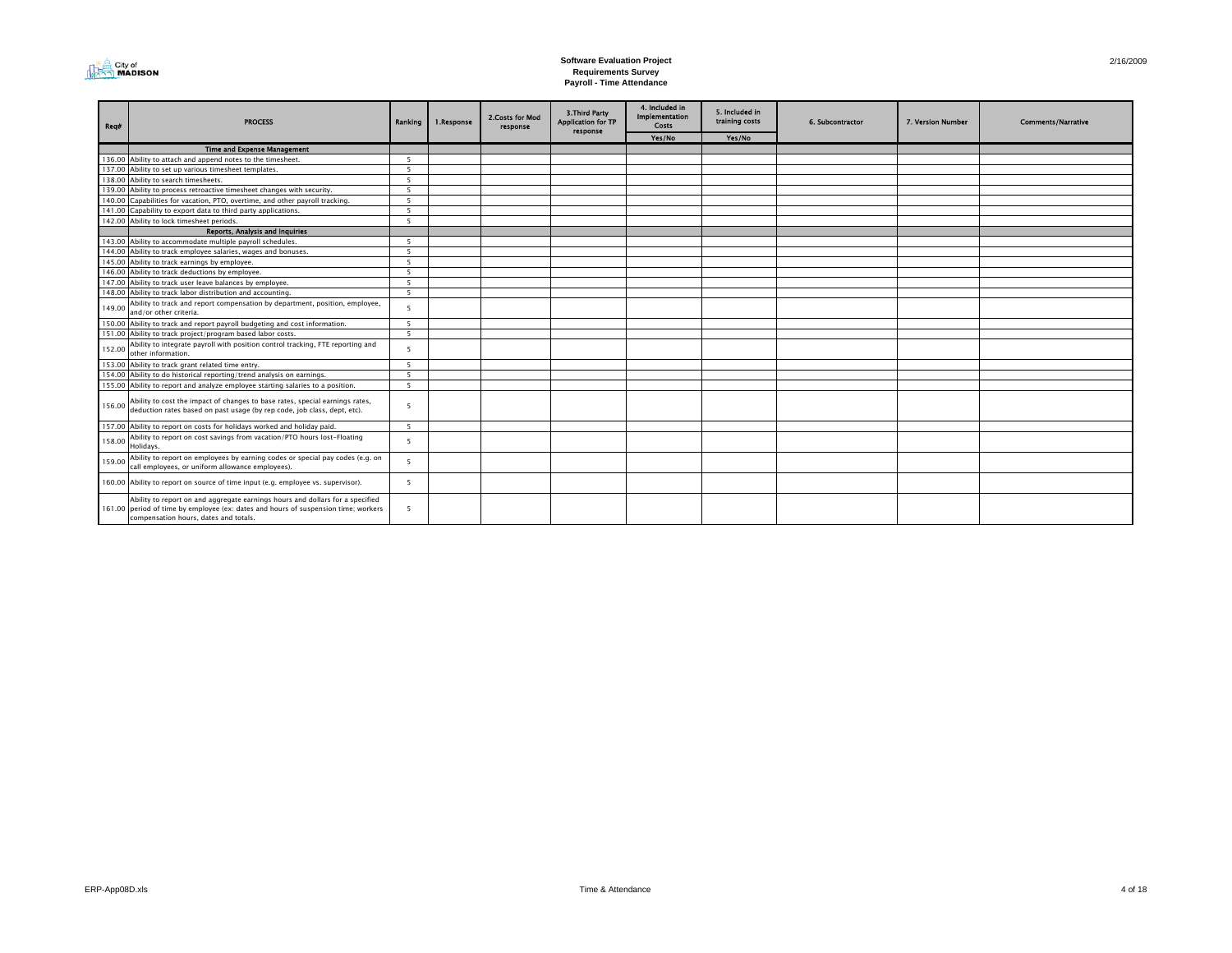2/16/2009

|                      | <b>Requirements Survey</b><br>Payroll                                                                                                                                                                                                                                                                                                                                                         |                                           |            | <b>Requirements Response Rules:</b>          |                                                                                                                                                                                                                                                                                                                                      |                                                  |                                                                                                                                                                                                                                                                                                                                                                                                                                                                     |                                                                                                                                                                                                                                                                                                                                                                                                                                                                                                                |                   |                           |  |  |
|----------------------|-----------------------------------------------------------------------------------------------------------------------------------------------------------------------------------------------------------------------------------------------------------------------------------------------------------------------------------------------------------------------------------------------|-------------------------------------------|------------|----------------------------------------------|--------------------------------------------------------------------------------------------------------------------------------------------------------------------------------------------------------------------------------------------------------------------------------------------------------------------------------------|--------------------------------------------------|---------------------------------------------------------------------------------------------------------------------------------------------------------------------------------------------------------------------------------------------------------------------------------------------------------------------------------------------------------------------------------------------------------------------------------------------------------------------|----------------------------------------------------------------------------------------------------------------------------------------------------------------------------------------------------------------------------------------------------------------------------------------------------------------------------------------------------------------------------------------------------------------------------------------------------------------------------------------------------------------|-------------------|---------------------------|--|--|
|                      | The following functional, technical, workflow and reporting needs provide the<br>minimum requirements of City of Madison. Please review the items carefully<br>and respond in accordance with the requirements response rules provided. Any<br>partial response will be deemed as an invalid response. MANDATORY: EVERY<br>REQUIREMENT (Req#) MUST HAVE A RESPONSE TO BE CONSIDERED COMPLETE. |                                           |            | <b>Response Types:</b><br>NA = Not Available | Mod= Provided through a technical modification of the software (i.e. a customization)<br>$TP =$ Provided through a proposed third party application or capability<br>RT = Provided through a built in or proposed reporting tool<br>Column #2. Proposers are requested to itemize estimated costs for all modification requirements. |                                                  | Column #1. Mandatory: Proposers are required to input one response per requirement using the drop down list provided.<br>F=Fully provided out of the box, or fully provided out of the box through basic configuration<br>Column #3. Proposers are requested to list the third party product name for all Third Party Product requirements.<br>Column #7. Mandatory : Proposers are required to list the version number for all functionality proposed to the City. | Column #4. Mandatory : Proposers are required to mark yes or no to whether the implementation costs of this functionality is included in their cost proposal.<br>Column #5. Mandatory: Proposers are required to mark yes or no to whether the training costs of this functionality is included in their cost proposal.<br>Column #6. If a subcontractor is implementing or providing training for this functionality, please indicate the name of the subcontracting firm responsible for this functionality. |                   |                           |  |  |
| Req#                 | <b>PROCESS</b>                                                                                                                                                                                                                                                                                                                                                                                | Ranking                                   | 1.Response | 2. Costs for Mod<br>response                 | 3. Third Party<br><b>Application for TP</b><br>response                                                                                                                                                                                                                                                                              | 4. Included in<br><b>Implementation</b><br>Costs | 5. Included in<br>training costs                                                                                                                                                                                                                                                                                                                                                                                                                                    | 6. Subcontractor                                                                                                                                                                                                                                                                                                                                                                                                                                                                                               | 7. Version Number | <b>Comments/Narrative</b> |  |  |
|                      |                                                                                                                                                                                                                                                                                                                                                                                               |                                           |            |                                              |                                                                                                                                                                                                                                                                                                                                      | Yes/No                                           | Yes/No                                                                                                                                                                                                                                                                                                                                                                                                                                                              |                                                                                                                                                                                                                                                                                                                                                                                                                                                                                                                |                   |                           |  |  |
|                      | <b>Benefits - Leaves - COBRA</b>                                                                                                                                                                                                                                                                                                                                                              |                                           |            |                                              |                                                                                                                                                                                                                                                                                                                                      |                                                  |                                                                                                                                                                                                                                                                                                                                                                                                                                                                     |                                                                                                                                                                                                                                                                                                                                                                                                                                                                                                                |                   |                           |  |  |
|                      | <b>Critical &amp; Unique Requirements</b><br>Ability to accommodate Comp time calculations and updates in real-time                                                                                                                                                                                                                                                                           |                                           |            |                                              |                                                                                                                                                                                                                                                                                                                                      |                                                  |                                                                                                                                                                                                                                                                                                                                                                                                                                                                     |                                                                                                                                                                                                                                                                                                                                                                                                                                                                                                                |                   |                           |  |  |
| M1<br>M <sub>2</sub> | (comp time accruals, comp time taken)<br>Ability to accommodate an expanded leave calendar:<br>1) Multiple leave types (FMLA, Vacation, Workers Comp, etc.) on a given<br>day within a calendar view<br>2) Reflects the benefits applied/incorporated<br>3) Effective dating for Leave/FMLA                                                                                                   | 6<br>6                                    |            |                                              |                                                                                                                                                                                                                                                                                                                                      |                                                  |                                                                                                                                                                                                                                                                                                                                                                                                                                                                     |                                                                                                                                                                                                                                                                                                                                                                                                                                                                                                                |                   |                           |  |  |
| M3                   | Ability to support electronic tracking of leave within system, which would<br>include electronic request (by employee) and approval (by manager)                                                                                                                                                                                                                                              | 6                                         |            |                                              |                                                                                                                                                                                                                                                                                                                                      |                                                  |                                                                                                                                                                                                                                                                                                                                                                                                                                                                     |                                                                                                                                                                                                                                                                                                                                                                                                                                                                                                                |                   |                           |  |  |
| M4                   | Ability to support reporting differences between State FMLA (calendar year<br>availability) and Federal FMLA (52 week rolling availability)                                                                                                                                                                                                                                                   | 6                                         |            |                                              |                                                                                                                                                                                                                                                                                                                                      |                                                  |                                                                                                                                                                                                                                                                                                                                                                                                                                                                     |                                                                                                                                                                                                                                                                                                                                                                                                                                                                                                                |                   |                           |  |  |
| M5                   | Ability to support Leave time adjustments upon employee return (to<br>include AWOP, over multiple years, calendar vs. work days, effect of<br>longevity, seniority, steps, and vacation balance)                                                                                                                                                                                              | 6                                         |            |                                              |                                                                                                                                                                                                                                                                                                                                      |                                                  |                                                                                                                                                                                                                                                                                                                                                                                                                                                                     |                                                                                                                                                                                                                                                                                                                                                                                                                                                                                                                |                   |                           |  |  |
| M6                   | Ability to retroactively apply FMLA time and also have that change be<br>reflected on all additional relevant tracking modules (i.e. leave calendar)                                                                                                                                                                                                                                          | 6                                         |            |                                              |                                                                                                                                                                                                                                                                                                                                      |                                                  |                                                                                                                                                                                                                                                                                                                                                                                                                                                                     |                                                                                                                                                                                                                                                                                                                                                                                                                                                                                                                |                   |                           |  |  |
| M <sub>7</sub>       | Ability to automate payroll processing of Workers Comp claim response<br>from 3rd party administrator and payroll adjustments based upon that<br>response.                                                                                                                                                                                                                                    | 6                                         |            |                                              |                                                                                                                                                                                                                                                                                                                                      |                                                  |                                                                                                                                                                                                                                                                                                                                                                                                                                                                     |                                                                                                                                                                                                                                                                                                                                                                                                                                                                                                                |                   |                           |  |  |
| M8                   | Ability to tie Comp time that was earned to a specific GL account #.                                                                                                                                                                                                                                                                                                                          | 6                                         |            |                                              |                                                                                                                                                                                                                                                                                                                                      |                                                  |                                                                                                                                                                                                                                                                                                                                                                                                                                                                     |                                                                                                                                                                                                                                                                                                                                                                                                                                                                                                                |                   |                           |  |  |
| M9                   | Ability to provide reporting outputs (electronic file) which meet the<br>requirements of the Wisconsin Retirement System (WRS)                                                                                                                                                                                                                                                                | $6\phantom{1}$                            |            |                                              |                                                                                                                                                                                                                                                                                                                                      |                                                  |                                                                                                                                                                                                                                                                                                                                                                                                                                                                     |                                                                                                                                                                                                                                                                                                                                                                                                                                                                                                                |                   |                           |  |  |
| M10                  | Ability to facilitate an annual calculation of life, health, and dental<br>insurance premiums for active and inactive employees, as input to a<br>quarterly AR invoice billing.<br>Calculation based on age, rate, and level of coverage.                                                                                                                                                     | $\mathbf{f}$                              |            |                                              |                                                                                                                                                                                                                                                                                                                                      |                                                  |                                                                                                                                                                                                                                                                                                                                                                                                                                                                     |                                                                                                                                                                                                                                                                                                                                                                                                                                                                                                                |                   |                           |  |  |
| M11                  | Ability to allow both accrual of vacation time and allocation of lump sum                                                                                                                                                                                                                                                                                                                     | 6                                         |            |                                              |                                                                                                                                                                                                                                                                                                                                      |                                                  |                                                                                                                                                                                                                                                                                                                                                                                                                                                                     |                                                                                                                                                                                                                                                                                                                                                                                                                                                                                                                |                   |                           |  |  |
| M12                  | vacation time based upon different department needs<br>Ability to facilitate annual employee vacation pick process (employees reserve<br>vacation time for upcoming year) with vacation leave included into employee<br>calendar/schedule                                                                                                                                                     | 6                                         |            |                                              |                                                                                                                                                                                                                                                                                                                                      |                                                  |                                                                                                                                                                                                                                                                                                                                                                                                                                                                     |                                                                                                                                                                                                                                                                                                                                                                                                                                                                                                                |                   |                           |  |  |
|                      | <b>Benefits Administration General Requirements</b>                                                                                                                                                                                                                                                                                                                                           |                                           |            |                                              |                                                                                                                                                                                                                                                                                                                                      |                                                  |                                                                                                                                                                                                                                                                                                                                                                                                                                                                     |                                                                                                                                                                                                                                                                                                                                                                                                                                                                                                                |                   |                           |  |  |
| 1.00                 | Ability to provide for processing the following benefits eligibility events:                                                                                                                                                                                                                                                                                                                  |                                           |            |                                              |                                                                                                                                                                                                                                                                                                                                      |                                                  |                                                                                                                                                                                                                                                                                                                                                                                                                                                                     |                                                                                                                                                                                                                                                                                                                                                                                                                                                                                                                |                   |                           |  |  |
| 2.00                 | Initiation, modification, and maintenance of employee information                                                                                                                                                                                                                                                                                                                             | 5                                         |            |                                              |                                                                                                                                                                                                                                                                                                                                      |                                                  |                                                                                                                                                                                                                                                                                                                                                                                                                                                                     |                                                                                                                                                                                                                                                                                                                                                                                                                                                                                                                |                   |                           |  |  |
| 3.00                 | Activation of coverage for employee, spouse, and non-spouse dependents                                                                                                                                                                                                                                                                                                                        | $5\overline{5}$                           |            |                                              |                                                                                                                                                                                                                                                                                                                                      |                                                  |                                                                                                                                                                                                                                                                                                                                                                                                                                                                     |                                                                                                                                                                                                                                                                                                                                                                                                                                                                                                                |                   |                           |  |  |
| 4.00                 | Activation of coverage for survivors (former dependents of employees that<br>are allowed to continue their benefits coverage)                                                                                                                                                                                                                                                                 | 5                                         |            |                                              |                                                                                                                                                                                                                                                                                                                                      |                                                  |                                                                                                                                                                                                                                                                                                                                                                                                                                                                     |                                                                                                                                                                                                                                                                                                                                                                                                                                                                                                                |                   |                           |  |  |
| 5.00<br>6.00         | Maintenance of beneficiary information for multiple plans<br>Medicare eligibility                                                                                                                                                                                                                                                                                                             | 5<br>5                                    |            |                                              |                                                                                                                                                                                                                                                                                                                                      |                                                  |                                                                                                                                                                                                                                                                                                                                                                                                                                                                     |                                                                                                                                                                                                                                                                                                                                                                                                                                                                                                                |                   |                           |  |  |
| 7.00<br>8.00         | Initiation of COBRA processing when an individual's coverage is terminated<br>due to a COBRA qualifying event<br>Evidence of insurability verification                                                                                                                                                                                                                                        | $\overline{\mathbf{5}}$<br>5 <sub>1</sub> |            |                                              |                                                                                                                                                                                                                                                                                                                                      |                                                  |                                                                                                                                                                                                                                                                                                                                                                                                                                                                     |                                                                                                                                                                                                                                                                                                                                                                                                                                                                                                                |                   |                           |  |  |
| 9.00                 | Terminating/retiring employees                                                                                                                                                                                                                                                                                                                                                                |                                           |            |                                              |                                                                                                                                                                                                                                                                                                                                      |                                                  |                                                                                                                                                                                                                                                                                                                                                                                                                                                                     |                                                                                                                                                                                                                                                                                                                                                                                                                                                                                                                |                   |                           |  |  |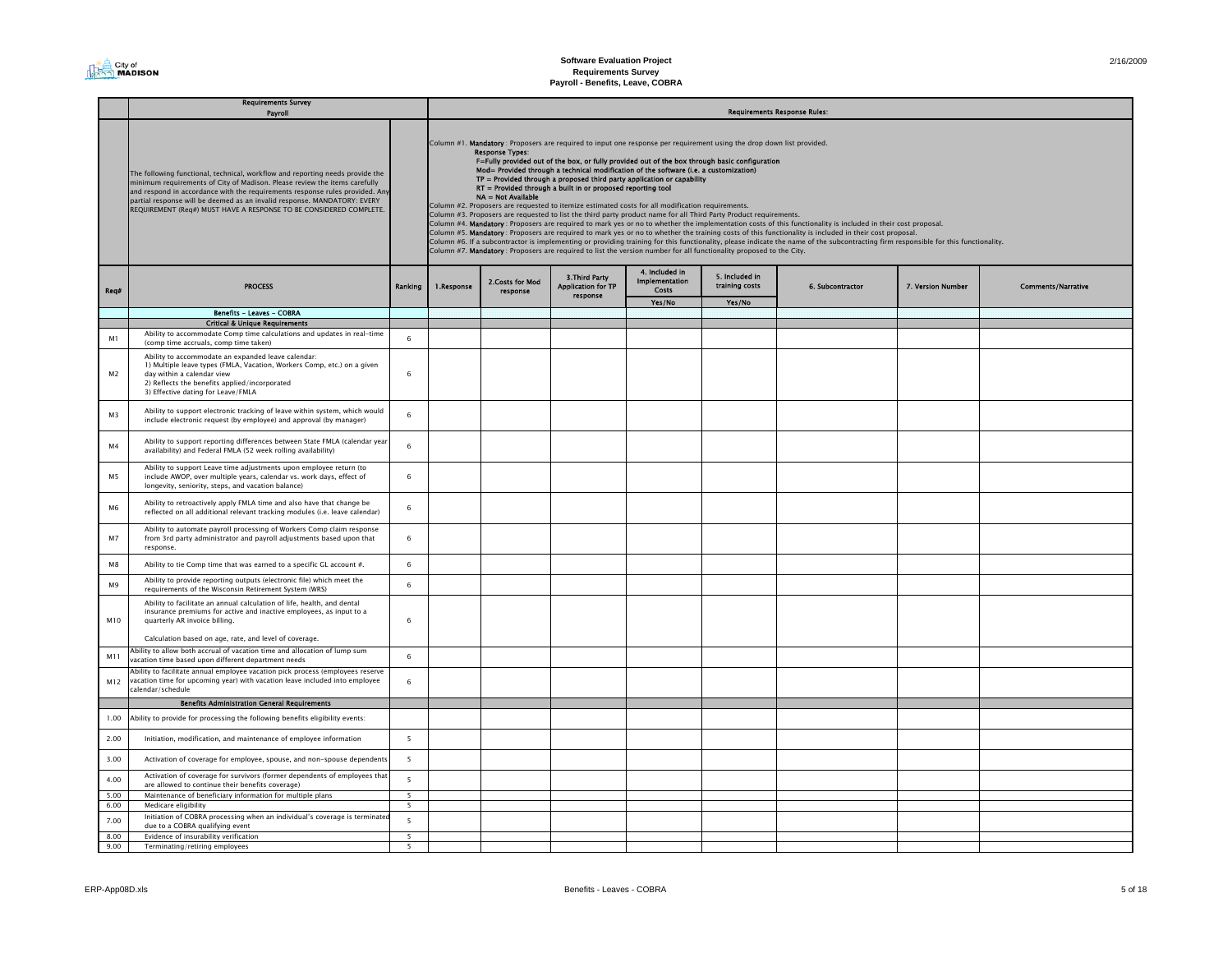

| Req#           | <b>PROCESS</b>                                                                                                                                                          | Ranking                                              | 1.Response | 2. Costs for Mod<br>response | 3. Third Party<br><b>Application for TP</b> | 4. Included in<br>Implementation<br>Costs | 5. Included in<br>training costs | 6. Subcontractor | 7. Version Number | <b>Comments/Narrative</b> |
|----------------|-------------------------------------------------------------------------------------------------------------------------------------------------------------------------|------------------------------------------------------|------------|------------------------------|---------------------------------------------|-------------------------------------------|----------------------------------|------------------|-------------------|---------------------------|
|                |                                                                                                                                                                         |                                                      |            |                              | response                                    | Yes/No                                    | Yes/No                           |                  |                   |                           |
| 10.00          | Termination of coverage for employee, spouse, and non-spouse<br>dependents                                                                                              | $\overline{\phantom{a}}$                             |            |                              |                                             |                                           |                                  |                  |                   |                           |
| 11.00          | Ability to provide enrollment/change notification to employees via email or<br>etter.                                                                                   | $\overline{5}$                                       |            |                              |                                             |                                           |                                  |                  |                   |                           |
| 12.00          | Ability to confirm enrollment/changes in benefits to employee via US Postal or<br>mail as defined by user.                                                              | 5                                                    |            |                              |                                             |                                           |                                  |                  |                   |                           |
| 13.00          | Ability to provide detailed notifications to employees of benefit eligibility wher<br>eligibility begins or changes and as part of the annual enrollment.               | 5                                                    |            |                              |                                             |                                           |                                  |                  |                   |                           |
| 14.00          | Ability to provide notification to benefits administration that employee's<br>ligibility is beginning, ending or changing.                                              | 5                                                    |            |                              |                                             |                                           |                                  |                  |                   |                           |
| 15.00          | Ability to automatically generate notification (email or letter) to employees<br>ased on certain events such as:                                                        |                                                      |            |                              |                                             |                                           |                                  |                  |                   |                           |
| 16.00          | Prior to obtaining Medicare Eligibility by virtue of age                                                                                                                | $\overline{5}$                                       |            |                              |                                             |                                           |                                  |                  |                   |                           |
| 17.00          | Prior to dependent's 19th birthday                                                                                                                                      | $\overline{\phantom{a}}$                             |            |                              |                                             |                                           |                                  |                  |                   |                           |
| 18.00          | Prior to dependent's 24th birthday                                                                                                                                      | $\overline{\phantom{a}}$                             |            |                              |                                             |                                           |                                  |                  |                   |                           |
| 19.00          | Proof of continuing eligibility (receipt of proof, i.e. college transcript)                                                                                             | $\overline{\phantom{a}}$                             |            |                              |                                             |                                           |                                  |                  |                   |                           |
| 20.00          | By semester for school age dependents                                                                                                                                   | $\overline{\phantom{a}}$                             |            |                              |                                             |                                           |                                  |                  |                   |                           |
| 21.00          | Beginning and end of COBRA eligibility<br>Other user-defined eligibility                                                                                                | $\overline{\phantom{a}}$<br>$\overline{\phantom{a}}$ |            |                              |                                             |                                           |                                  |                  |                   |                           |
| 22.00<br>23.00 | bility to input and track benefit transactions by effective date or retroactively<br>vith security.                                                                     | $\overline{\phantom{a}}$                             |            |                              |                                             |                                           |                                  |                  |                   |                           |
| 24.00          | bility to notify employee and payroll contact when placed on medical leave or<br>nedical layoff.                                                                        | 5                                                    |            |                              |                                             |                                           |                                  |                  |                   |                           |
| 25.00          | Ability to allow employees to receive vacation or PTO hours as cash or deferred<br>compensation.                                                                        | $\overline{\phantom{a}}$                             |            |                              |                                             |                                           |                                  |                  |                   |                           |
| 26.00          | Ability to set up pay out effective dates (e.g. first pay check in March for next<br>ear's pay out).                                                                    | 5                                                    |            |                              |                                             |                                           |                                  |                  |                   |                           |
| 27.00          | Ability to set up limits to employee requests for pay out amounts (e.g. 40<br>ours)                                                                                     | $\overline{\phantom{a}}$                             |            |                              |                                             |                                           |                                  |                  |                   |                           |
| 28.00          | Ability for employees to elect to receive vacation or PTO hours to pay out in<br>following year either as cash or deferred compensation, with workflow and<br>approval. | 5                                                    |            |                              |                                             |                                           |                                  |                  |                   |                           |
|                | <b>Benefit Plan Administration</b>                                                                                                                                      |                                                      |            |                              |                                             |                                           |                                  |                  |                   |                           |
| 29.00          | Ability to set up and track multiple types of benefit plans, including:                                                                                                 |                                                      |            |                              |                                             |                                           |                                  |                  |                   |                           |
| 30.00          | Deferred Compensation (457)                                                                                                                                             | 5                                                    |            |                              |                                             |                                           |                                  |                  |                   |                           |
| 31.00          | Medical insurance                                                                                                                                                       | 5                                                    |            |                              |                                             |                                           |                                  |                  |                   |                           |
| 32.00          | Life/accident Insurance                                                                                                                                                 | 5                                                    |            |                              |                                             |                                           |                                  |                  |                   |                           |
| 33.00          | Dental insurance                                                                                                                                                        | 5                                                    |            |                              |                                             |                                           |                                  |                  |                   |                           |
| 34.00<br>35.00 | Flexible spending accounts                                                                                                                                              | 5                                                    |            |                              |                                             |                                           |                                  |                  |                   |                           |
| 36.00          | <b>Transportation accounts</b><br>Optional insurance                                                                                                                    | 5<br>5                                               |            |                              |                                             |                                           |                                  |                  |                   |                           |
| 37.00          | Long term disability                                                                                                                                                    | 5                                                    |            |                              |                                             |                                           |                                  |                  |                   |                           |
| 38.00          | Short term disability                                                                                                                                                   | 5                                                    |            |                              |                                             |                                           |                                  |                  |                   |                           |
| 39.00          | Long term care                                                                                                                                                          | 5                                                    |            |                              |                                             |                                           |                                  |                  |                   |                           |
| 40.00          | Medicare supplement                                                                                                                                                     | 5                                                    |            |                              |                                             |                                           |                                  |                  |                   |                           |
| 41.00          | Wellness                                                                                                                                                                | $\mathbf{1}$                                         |            |                              |                                             |                                           |                                  |                  |                   |                           |
| 42.00          | WRS                                                                                                                                                                     | 5                                                    |            |                              |                                             |                                           |                                  |                  |                   |                           |
| 43.00<br>44.00 | Early retiree health<br>Other user defined                                                                                                                              | 5<br>$\overline{5}$                                  |            |                              |                                             |                                           |                                  |                  |                   |                           |
| 45.00          | Ability to provide for various types of enrollment consistent with eligibility<br>ules, including:                                                                      |                                                      |            |                              |                                             |                                           |                                  |                  |                   |                           |
| 46.00          | Enrollment of new hires and rehires within a user defined period of hire<br>date                                                                                        | $\overline{\phantom{a}}$                             |            |                              |                                             |                                           |                                  |                  |                   |                           |
| 47.00          | Annual enrollment transfer period                                                                                                                                       | 5                                                    |            |                              |                                             |                                           |                                  |                  |                   |                           |
| 48.00          | Late enrollment with medical underwriting                                                                                                                               | 5                                                    |            |                              |                                             |                                           |                                  |                  |                   |                           |
| 49.00          | Special enrollment due to HIPAA qualifying event                                                                                                                        | 5                                                    |            |                              |                                             |                                           |                                  |                  |                   |                           |
| 50.00          | Other user-defined criteria                                                                                                                                             | 5 <sup>5</sup>                                       |            |                              |                                             |                                           |                                  |                  |                   |                           |
| 51.00          | Ability to maintain eligibility rules by benefit plan with the following variables:                                                                                     |                                                      |            |                              |                                             |                                           |                                  |                  |                   |                           |
| 52.00          | Plan type                                                                                                                                                               | $\overline{\phantom{a}}$                             |            |                              |                                             |                                           |                                  |                  |                   |                           |
| 53.00<br>54.00 | Group                                                                                                                                                                   | $\overline{\phantom{a}}$<br>$\overline{5}$           |            |                              |                                             |                                           |                                  |                  |                   |                           |
| 55.00          | Geographic coverage<br>Waiting period                                                                                                                                   | 5                                                    |            |                              |                                             |                                           |                                  |                  |                   |                           |
| 56.00          | Minimum hours worked                                                                                                                                                    | $\overline{\phantom{a}}$                             |            |                              |                                             |                                           |                                  |                  |                   |                           |
| 57.00          | Dependent coverage                                                                                                                                                      | 5                                                    |            |                              |                                             |                                           |                                  |                  |                   |                           |
| 58.00          | Dependents eligible                                                                                                                                                     | $\overline{\phantom{a}}$                             |            |                              |                                             |                                           |                                  |                  |                   |                           |
| 59.00          | Split coverage                                                                                                                                                          | $\overline{5}$                                       |            |                              |                                             |                                           |                                  |                  |                   |                           |
| 60.00          | Medicare eligible                                                                                                                                                       | $\overline{\phantom{a}}$                             |            |                              |                                             |                                           |                                  |                  |                   |                           |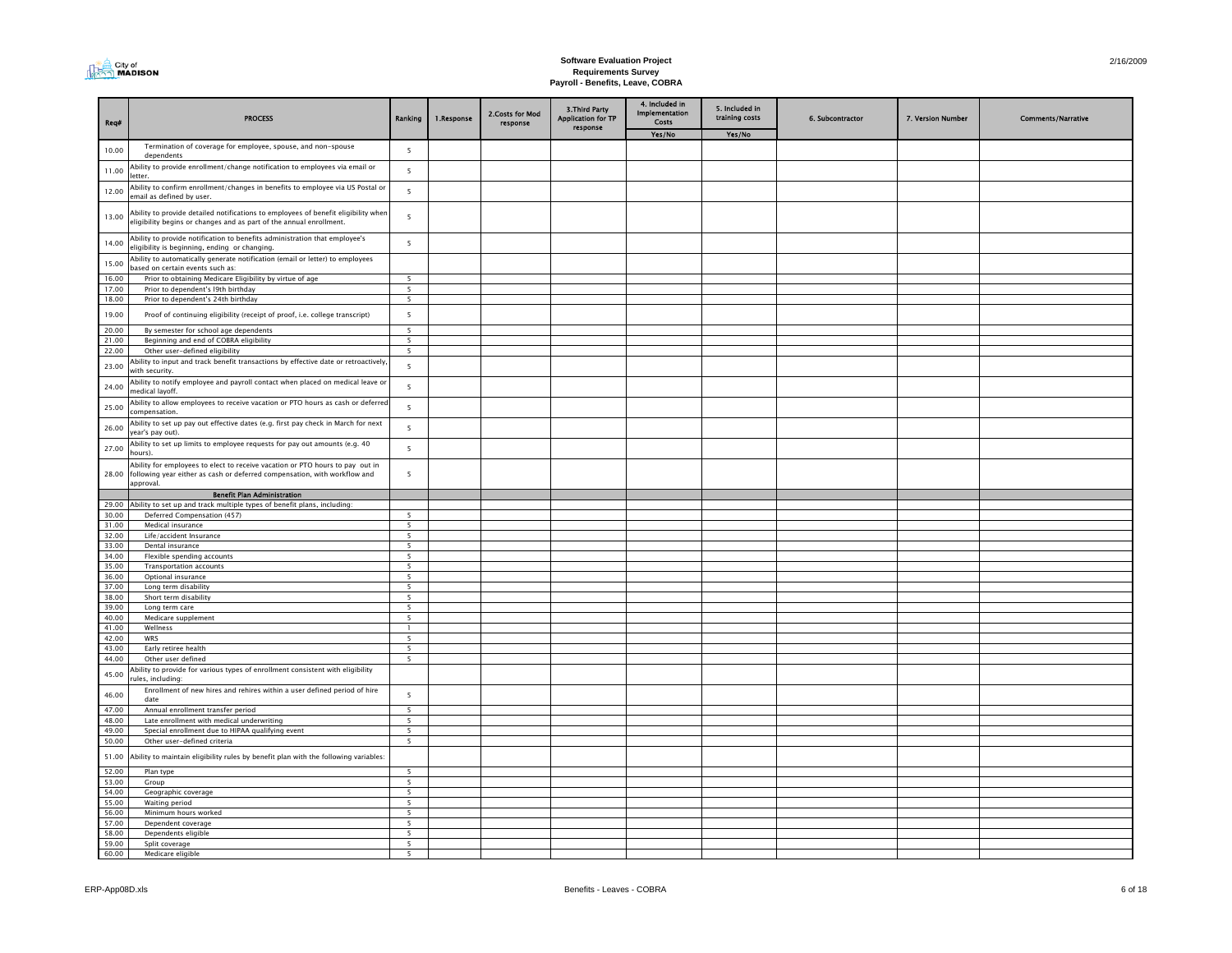

| Reg#           | <b>PROCESS</b>                                                                                                                                                                                                                                                                                                                                                          | Ranking                                              | 1.Response | 2.Costs for Mod<br>response | 3. Third Party<br><b>Application for TP</b><br>response | 4. Included in<br>Implementation<br>Costs | 5. Included in<br>training costs | 6. Subcontractor | 7. Version Number | <b>Comments/Narrative</b> |
|----------------|-------------------------------------------------------------------------------------------------------------------------------------------------------------------------------------------------------------------------------------------------------------------------------------------------------------------------------------------------------------------------|------------------------------------------------------|------------|-----------------------------|---------------------------------------------------------|-------------------------------------------|----------------------------------|------------------|-------------------|---------------------------|
|                |                                                                                                                                                                                                                                                                                                                                                                         |                                                      |            |                             |                                                         | Yes/No                                    | Yes/No                           |                  |                   |                           |
| 61.00          | COBRA                                                                                                                                                                                                                                                                                                                                                                   | $\overline{5}$                                       |            |                             |                                                         |                                           |                                  |                  |                   |                           |
| 62.00<br>63.00 | HIPAA<br>lob class                                                                                                                                                                                                                                                                                                                                                      | 5<br>$\overline{\phantom{a}}$                        |            |                             |                                                         |                                           |                                  |                  |                   |                           |
| 64.00          | Bargaining/Compensation Group Unit                                                                                                                                                                                                                                                                                                                                      | 5                                                    |            |                             |                                                         |                                           |                                  |                  |                   |                           |
| 65.00          | <b>Effective</b> date                                                                                                                                                                                                                                                                                                                                                   | $\overline{\phantom{a}}$                             |            |                             |                                                         |                                           |                                  |                  |                   |                           |
| 66.00          | Hire date                                                                                                                                                                                                                                                                                                                                                               | $\overline{5}$                                       |            |                             |                                                         |                                           |                                  |                  |                   |                           |
| 67.00          | Age of employee                                                                                                                                                                                                                                                                                                                                                         | $\overline{\phantom{a}}$                             |            |                             |                                                         |                                           |                                  |                  |                   |                           |
| 68.00          | Age of dependents                                                                                                                                                                                                                                                                                                                                                       | 5                                                    |            |                             |                                                         |                                           |                                  |                  |                   |                           |
| 69.00          | Hours worked by pay period                                                                                                                                                                                                                                                                                                                                              | $\overline{5}$                                       |            |                             |                                                         |                                           |                                  |                  |                   |                           |
| 70.00          | Wage base                                                                                                                                                                                                                                                                                                                                                               | $\overline{\phantom{a}}$<br>$\overline{\phantom{a}}$ |            |                             |                                                         |                                           |                                  |                  |                   |                           |
| 71.00<br>72.00 | Track leave without pay for limitations<br>Over-ride of eligibility with proper security                                                                                                                                                                                                                                                                                | $\overline{\phantom{a}}$                             |            |                             |                                                         |                                           |                                  |                  |                   |                           |
| 73.00          | All other user defined variables                                                                                                                                                                                                                                                                                                                                        | $\overline{\phantom{0}}$                             |            |                             |                                                         |                                           |                                  |                  |                   |                           |
| 74.00          | Ability to provide at least the following methods of calculating employee/City<br>oremium costs or contribution amounts:                                                                                                                                                                                                                                                |                                                      |            |                             |                                                         |                                           |                                  |                  |                   |                           |
| 75.00          | Percentage                                                                                                                                                                                                                                                                                                                                                              | 5                                                    |            |                             |                                                         |                                           |                                  |                  |                   |                           |
| 76.00          | Flat amount                                                                                                                                                                                                                                                                                                                                                             | $\overline{\phantom{a}}$                             |            |                             |                                                         |                                           |                                  |                  |                   |                           |
| 77.00          | Wage type(s) to include in calculation                                                                                                                                                                                                                                                                                                                                  | 5                                                    |            |                             |                                                         |                                           |                                  |                  |                   |                           |
| 78.00          | Individual, individual or spouse, individual and spouse, family                                                                                                                                                                                                                                                                                                         | 5                                                    |            |                             |                                                         |                                           |                                  |                  |                   |                           |
| 79.00          | Pre or post taxable income calculation                                                                                                                                                                                                                                                                                                                                  | 5<br>$\overline{\phantom{a}}$                        |            |                             |                                                         |                                           |                                  |                  |                   |                           |
| 80.00<br>81.00 | Monthly limit<br>Quarterly limits                                                                                                                                                                                                                                                                                                                                       | 5                                                    |            |                             |                                                         |                                           |                                  |                  |                   |                           |
| 82.00          | Annual limits                                                                                                                                                                                                                                                                                                                                                           | 5                                                    |            |                             |                                                         |                                           |                                  |                  |                   |                           |
| 83.00          | Age                                                                                                                                                                                                                                                                                                                                                                     | 5                                                    |            |                             |                                                         |                                           |                                  |                  |                   |                           |
| 84.00          | Amount of coverage                                                                                                                                                                                                                                                                                                                                                      | 5                                                    |            |                             |                                                         |                                           |                                  |                  |                   |                           |
| 85.00          | Frequency                                                                                                                                                                                                                                                                                                                                                               | 5                                                    |            |                             |                                                         |                                           |                                  |                  |                   |                           |
| 86.00          | Group                                                                                                                                                                                                                                                                                                                                                                   | 5                                                    |            |                             |                                                         |                                           |                                  |                  |                   |                           |
| 87.00          | Premium level                                                                                                                                                                                                                                                                                                                                                           | 5                                                    |            |                             |                                                         |                                           |                                  |                  |                   |                           |
| 88.00<br>89.00 | Administrative fee<br><b>Health Insurance Billing</b>                                                                                                                                                                                                                                                                                                                   | $\overline{\phantom{a}}$                             |            |                             |                                                         |                                           |                                  |                  |                   |                           |
| 90.00          | Ability to bill active employees for regular health insurance<br>contributions with 6 month leave threshold (employee responsible for<br>entire premium after 6 months)                                                                                                                                                                                                 | 5                                                    |            |                             |                                                         |                                           |                                  |                  |                   |                           |
| 91.00          | Ability to bill retirees' (non-active employees) for health insurance<br>contributions that are owed back to the city.                                                                                                                                                                                                                                                  | 5                                                    |            |                             |                                                         |                                           |                                  |                  |                   |                           |
| 92.00          | Other user defined                                                                                                                                                                                                                                                                                                                                                      | 5                                                    |            |                             |                                                         |                                           |                                  |                  |                   |                           |
| 93.00          | Wage-Disability Insurance Recalculation                                                                                                                                                                                                                                                                                                                                 | 5                                                    |            |                             |                                                         |                                           |                                  |                  |                   |                           |
| 94.00          | Life Insurance Recalculation                                                                                                                                                                                                                                                                                                                                            | 5                                                    |            |                             |                                                         |                                           |                                  |                  |                   |                           |
| 95.00          | Retirement Life Insurance Premium Billings                                                                                                                                                                                                                                                                                                                              | 5                                                    |            |                             |                                                         |                                           |                                  |                  |                   |                           |
|                | Ability to administer benefits on total employment, all positions combined<br>(How the position contributes to the total employment depends on the status o<br>96.00 the position (example: 2 positions that are permanent combine for total<br>employment; 1 permanent positions and 1 intermittent position do not<br>combine - only the permanent position counts)). | $\overline{3}$                                       |            |                             |                                                         |                                           |                                  |                  |                   |                           |
|                | Ability to designate a group of employees for a specific benefit by bargaining<br>97.00 unit, by base salary, by management level, by hours of service and other user<br>defined criteria.                                                                                                                                                                              | $\overline{5}$                                       |            |                             |                                                         |                                           |                                  |                  |                   |                           |
| 98.00          | Ability to link employee status to employee eligibility (e.g., leave of absence                                                                                                                                                                                                                                                                                         | $\overline{5}$                                       |            |                             |                                                         |                                           |                                  |                  |                   |                           |
| 99.00          | with out pay vs. leave of absence with pay).<br>Ability to determine how long eligible after leave begins.                                                                                                                                                                                                                                                              | - 5                                                  |            |                             |                                                         |                                           |                                  |                  |                   |                           |
|                | Ability to determine benefit eligibility by the type of leave (military, workers                                                                                                                                                                                                                                                                                        |                                                      |            |                             |                                                         |                                           |                                  |                  |                   |                           |
| 100.00         | compensation, and other user defined leave types).<br>Ability to determine the dependents who are benefit eligible after employee's                                                                                                                                                                                                                                     | $\overline{\phantom{a}}$                             |            |                             |                                                         |                                           |                                  |                  |                   |                           |
| 101.00         | death.<br>Ability to determine how long dependents are eligible after an employee's                                                                                                                                                                                                                                                                                     | $\overline{\phantom{0}}$                             |            |                             |                                                         |                                           |                                  |                  |                   |                           |
| 102.00         | death.                                                                                                                                                                                                                                                                                                                                                                  | $\overline{\phantom{a}}$                             |            |                             |                                                         |                                           |                                  |                  |                   |                           |
| 103.00         | Ability to determine benefit re-enrollment eligibility after return from military<br>leave.                                                                                                                                                                                                                                                                             | $\overline{\mathbf{3}}$                              |            |                             |                                                         |                                           |                                  |                  |                   |                           |
|                | 104.00 Ability to determine benefit eligibility after retirement.                                                                                                                                                                                                                                                                                                       | 5                                                    |            |                             |                                                         |                                           |                                  |                  |                   |                           |
| 105.00         | Ability to determine benefit eligibility based on employment status (full time,<br>part time, and other user defined employment statuses).                                                                                                                                                                                                                              | 5                                                    |            |                             |                                                         |                                           |                                  |                  |                   |                           |
| 106.00         | Ability to prevent employees from being enrolled in a plan for which they are<br>not eligible, with secure override capability for exceptions.                                                                                                                                                                                                                          | 5                                                    |            |                             |                                                         |                                           |                                  |                  |                   |                           |
| 107.00         | Ability to enter effective dates of enrollment across plan years or premium<br>ears.                                                                                                                                                                                                                                                                                    | 5                                                    |            |                             |                                                         |                                           |                                  |                  |                   |                           |
| 108.00         | Ability to maintain different and multiple eligibility dates for different benefit<br>plans.                                                                                                                                                                                                                                                                            | 5                                                    |            |                             |                                                         |                                           |                                  |                  |                   |                           |
| 109.00         | Ability to determine employee's eligibility based on employee's position,<br>bargaining unit, job class and other user defined categories.                                                                                                                                                                                                                              | 5                                                    |            |                             |                                                         |                                           |                                  |                  |                   |                           |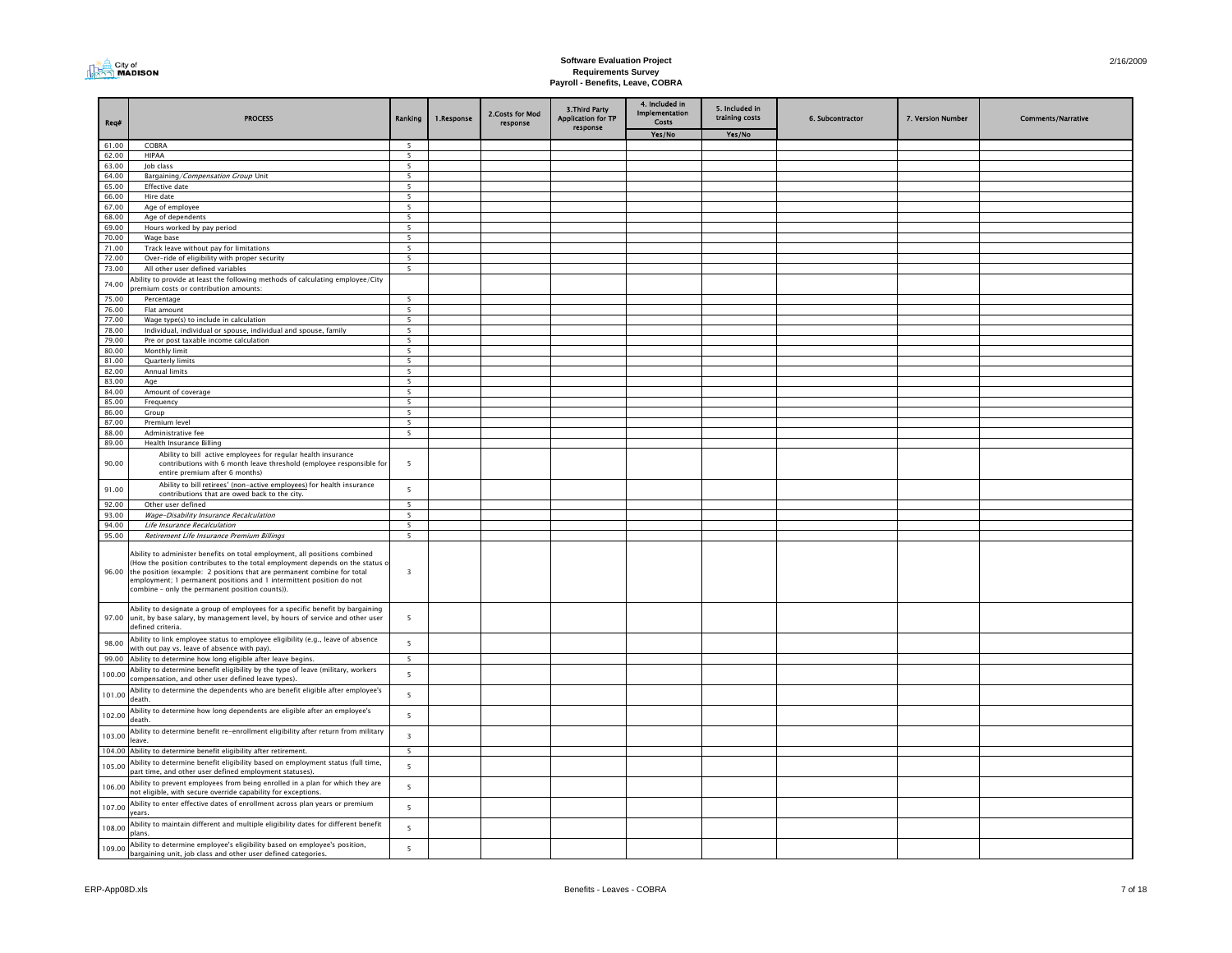

| Req#             | <b>PROCESS</b>                                                                                                                                           | Ranking                          | 1.Response | 2.Costs for Mod<br>response | 3. Third Party<br><b>Application for TP</b> | 4. Included in<br>Implementation<br>Costs | 5. Included in<br>training costs | 6. Subcontractor | 7. Version Number | <b>Comments/Narrative</b> |
|------------------|----------------------------------------------------------------------------------------------------------------------------------------------------------|----------------------------------|------------|-----------------------------|---------------------------------------------|-------------------------------------------|----------------------------------|------------------|-------------------|---------------------------|
|                  |                                                                                                                                                          |                                  |            |                             | response                                    | Yes/No                                    | Yes/No                           |                  |                   |                           |
| 110.00           | Ability to determine employee's eligibility based on an employee being<br>associated with more than one job class.                                       | $\overline{4}$                   |            |                             |                                             |                                           |                                  |                  |                   |                           |
| 111.00           | Ability to determine employee's eligibility based upon an employee being in<br>one job class that is union and one that is non union.                    | $\overline{4}$                   |            |                             |                                             |                                           |                                  |                  |                   |                           |
| 112.00           | Ability to determine employee's eligibility based upon number of hours worked<br>(e.g. 40 hours) even if in two positions that are not benefit eligible. | $\overline{5}$                   |            |                             |                                             |                                           |                                  |                  |                   |                           |
| 113.00           | Ability to update employee and City contributions based upon employee's<br>bargaining unit (e.g. dental fund).                                           | 5                                |            |                             |                                             |                                           |                                  |                  |                   |                           |
| 114.00           | Ability to setup, input and track a negotiated hourly rate for the calculation of a<br>dental contribution by bargaining unit.                           | $\overline{\mathbf{3}}$          |            |                             |                                             |                                           |                                  |                  |                   |                           |
| 115.00           | Ability to track hours worked by bargaining unit for dental contribution<br>calculation.                                                                 | 5                                |            |                             |                                             |                                           |                                  |                  |                   |                           |
| 116.00           | Ability to automatically identify and report when an employee is assigned to a<br>bargaining unit that has a dental contribution calculation.            | $\overline{5}$                   |            |                             |                                             |                                           |                                  |                  |                   |                           |
| 117.00           | Ability to provide a deduction register by bargaining unit and employee for the<br>dental contribution totals.                                           | 5                                |            |                             |                                             |                                           |                                  |                  |                   |                           |
| 118.00           | Ability to convert the deduction register into a payment to the bargaining unit<br>on a quarterly basis.                                                 | - 5                              |            |                             |                                             |                                           |                                  |                  |                   |                           |
|                  | 119.00 Ability to maintain benefit plan history by employee.                                                                                             | $\overline{\phantom{a}}$         |            |                             |                                             |                                           |                                  |                  |                   |                           |
| 120.00           | Ability to input plan changes based on effective dates.                                                                                                  | 5                                |            |                             |                                             |                                           |                                  |                  |                   |                           |
|                  | 121.00 Ability to provide cafeteria benefit plans.                                                                                                       | $\overline{\phantom{a}}$         |            |                             |                                             |                                           |                                  |                  |                   |                           |
| 122.00           | Ability to change groups of employees from eligible to not eligible for a plan.<br><b>Benefit Plan Eligibility</b>                                       | $\overline{\phantom{a}}$         |            |                             |                                             |                                           |                                  |                  |                   |                           |
|                  |                                                                                                                                                          |                                  |            |                             |                                             |                                           |                                  |                  |                   |                           |
| 123.00<br>124.00 | Ability to process eligibility of COBRA eligible individuals based on the<br>following:<br>Tracking of COBRA eligibility based on user-defined criteria  | $\overline{5}$                   |            |                             |                                             |                                           |                                  |                  |                   |                           |
|                  |                                                                                                                                                          |                                  |            |                             |                                             |                                           |                                  |                  |                   |                           |
| 125.00<br>126.00 | Establish appropriate qualifying events that will initiate COBRA processing<br>Extend COBRA eligibility and enrollment due to disability                 | 5<br>5                           |            |                             |                                             |                                           |                                  |                  |                   |                           |
| 127.00           | Prepare COBRA billings and issue accordingly                                                                                                             | $5\overline{5}$                  |            |                             |                                             |                                           |                                  |                  |                   |                           |
| 128.00           | Track COBRA payments based on pre-defined criteria                                                                                                       | 5                                |            |                             |                                             |                                           |                                  |                  |                   |                           |
| 129.00           | Ability to extend COBRA enrollments for an additional specified period and bil<br>he individual accordingly.                                             | $\overline{5}$                   |            |                             |                                             |                                           |                                  |                  |                   |                           |
| 130.00           | Ability to maintain history of eligibility as well as a history of enrollments for<br>dependents.                                                        | 5                                |            |                             |                                             |                                           |                                  |                  |                   |                           |
| 131.00           | Ability to track unpaid premiums.                                                                                                                        | $5\overline{5}$                  |            |                             |                                             |                                           |                                  |                  |                   |                           |
| 132.00           | Ability to accumulate benefit costs by one or a combination of:                                                                                          |                                  |            |                             |                                             |                                           |                                  |                  |                   |                           |
| 133.00           | City (organization at user specified level)                                                                                                              | $\overline{\phantom{a}}$         |            |                             |                                             |                                           |                                  |                  |                   |                           |
| 134.00           | Bargaining unit                                                                                                                                          | $\overline{\phantom{a}}$         |            |                             |                                             |                                           |                                  |                  |                   |                           |
| 135.00           | Benefit type                                                                                                                                             | $\overline{5}$<br>$\overline{5}$ |            |                             |                                             |                                           |                                  |                  |                   |                           |
| 136.00<br>137.00 | Plan<br>Vendor                                                                                                                                           | 5                                |            |                             |                                             |                                           |                                  |                  |                   |                           |
| 138.00           | Employee                                                                                                                                                 | 5                                |            |                             |                                             |                                           |                                  |                  |                   |                           |
| 139.00           | Other Charts of Accounts                                                                                                                                 | 5                                |            |                             |                                             |                                           |                                  |                  |                   |                           |
| 140.00           | Ability to process the following benefits eligibility events:                                                                                            |                                  |            |                             |                                             |                                           |                                  |                  |                   |                           |
| 141.00           | Activation of coverage for employee, spouse, and non-spouse dependents                                                                                   | 5                                |            |                             |                                             |                                           |                                  |                  |                   |                           |
| 142.00           | Activation of coverage for survivors (former dependents of employees that<br>are allowed to continue their benefits coverage)                            | 5                                |            |                             |                                             |                                           |                                  |                  |                   |                           |
| 143.00           | Maintenance of beneficiary information                                                                                                                   | -5                               |            |                             |                                             |                                           |                                  |                  |                   |                           |
| 144.00           | Extended coverage of dependent                                                                                                                           | $\overline{\mathbf{3}}$          |            |                             |                                             |                                           |                                  |                  |                   |                           |
| 145.00           | Medicare eligibility                                                                                                                                     | 5                                |            |                             |                                             |                                           |                                  |                  |                   |                           |
| 146.00           | Early retiree health                                                                                                                                     | 5                                |            |                             |                                             |                                           |                                  |                  |                   |                           |
| 147.00<br>148.00 | Initiation of COBRA processing when an individual's coverage is terminate<br>due to a COBRA qualifying event                                             | 5<br>$\overline{\phantom{a}}$    |            |                             |                                             |                                           |                                  |                  |                   |                           |
| 149.00           | Evidence of insurability<br>Terminating/retiring employees                                                                                               | 5                                |            |                             |                                             |                                           |                                  |                  |                   |                           |
| 150.00           | Termination of coverage for employee, spouse, and non-spouse<br>dependents                                                                               | $\overline{5}$                   |            |                             |                                             |                                           |                                  |                  |                   |                           |
| 151.00           | Ability to manage STD and LTD history by employee.                                                                                                       | $\overline{\phantom{a}}$         |            |                             |                                             |                                           |                                  |                  |                   |                           |
| 152.00           | Ability to notify departments and employees of STD and LTD usage.                                                                                        | 5                                |            |                             |                                             |                                           |                                  |                  |                   |                           |
|                  | 153.00 Ability to monitor STD and LTD application by employee.                                                                                           | $\overline{5}$                   |            |                             |                                             |                                           |                                  |                  |                   |                           |
|                  | 154.00 Ability to monitor STD and LTD by number of days.                                                                                                 | $\overline{5}$                   |            |                             |                                             |                                           |                                  |                  |                   |                           |
|                  | <b>Workers Compensation</b>                                                                                                                              |                                  |            |                             |                                             |                                           |                                  |                  |                   |                           |
| 155.00           | Ability to integrate information between time and attendance, payroll and                                                                                | 5                                |            |                             |                                             |                                           |                                  |                  |                   |                           |
|                  | workers compensation.                                                                                                                                    |                                  |            |                             |                                             |                                           |                                  |                  |                   |                           |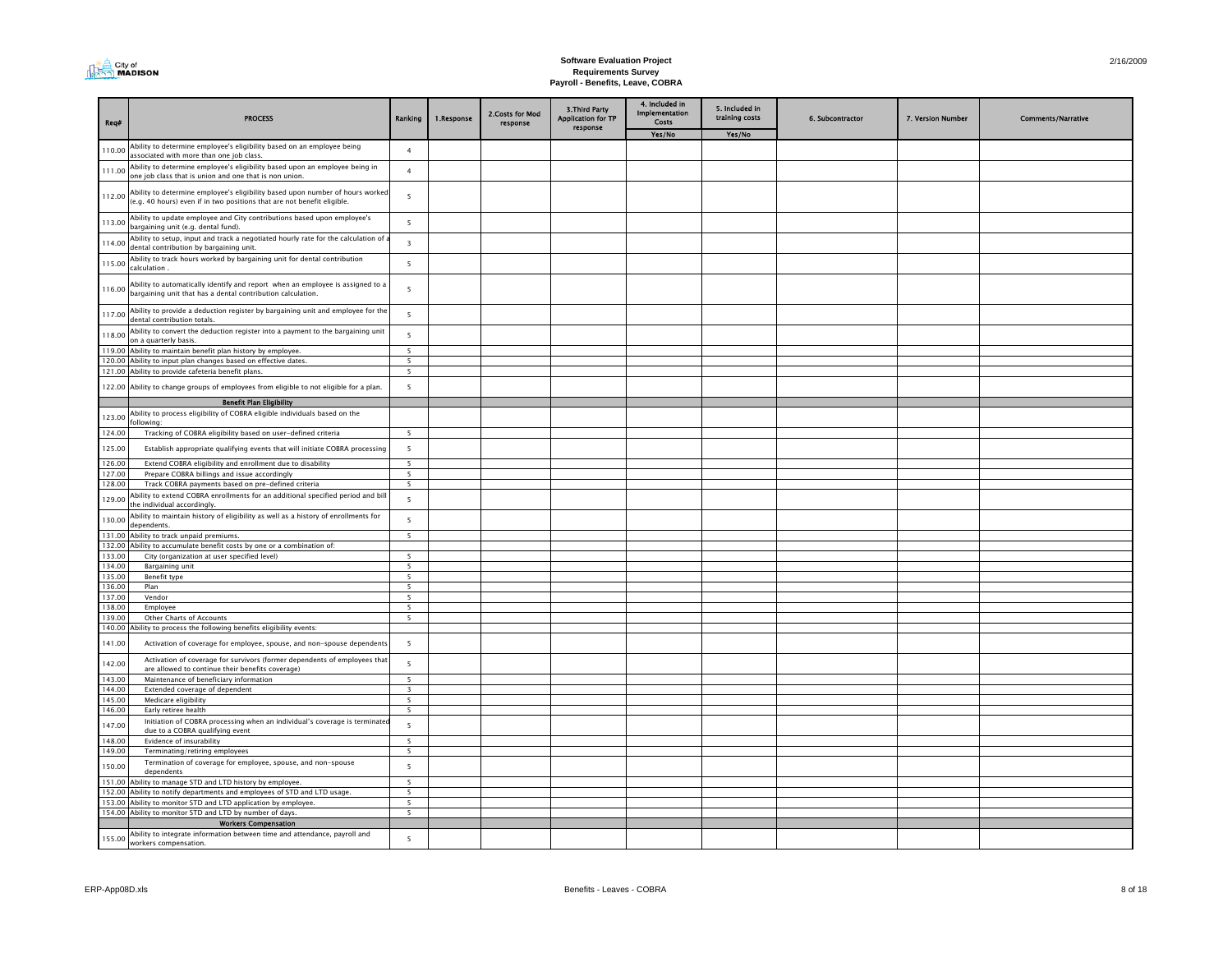| City of<br>I MADISON |
|----------------------|
|----------------------|

| Req#             | <b>PROCESS</b>                                                                                                                                                                                | Ranking                  | 1.Response | 2.Costs for Mod<br>response | 3. Third Party<br><b>Application for TP</b><br>response | 4. Included in<br>Implementation<br>Costs | 5. Included in<br>training costs | 6. Subcontractor | 7. Version Number | <b>Comments/Narrative</b> |
|------------------|-----------------------------------------------------------------------------------------------------------------------------------------------------------------------------------------------|--------------------------|------------|-----------------------------|---------------------------------------------------------|-------------------------------------------|----------------------------------|------------------|-------------------|---------------------------|
|                  |                                                                                                                                                                                               |                          |            |                             |                                                         | Yes/No                                    | Yes/No                           |                  |                   |                           |
| 156.00           | Ability for employees to select to receive sick leave when receiving workers<br>compensation.                                                                                                 | - 5                      |            |                             |                                                         |                                           |                                  |                  |                   |                           |
| 157.00           | Ability for employees to charge time to sick leave when on workers<br>compensation through self service.                                                                                      | $\overline{5}$           |            |                             |                                                         |                                           |                                  |                  |                   |                           |
| 158.00           | Ability for employees to request to return sick leave used (e.g., time charged to<br>sick leave) when claim has been approved.                                                                | 5                        |            |                             |                                                         |                                           |                                  |                  |                   |                           |
| 159.00           | Ability to adjust sick leave based upon security, workflow and approvals and<br>other user defined criteria.                                                                                  | 5                        |            |                             |                                                         |                                           |                                  |                  |                   |                           |
|                  | Ability to work flow workers compensation data such as time cards to<br>160.00 additional staff (e.g., workers comp staff) for a temporary period, based upon<br>workers compensation action. | $\overline{\mathbf{3}}$  |            |                             |                                                         |                                           |                                  |                  |                   |                           |
|                  | WRS (Wisconsin Retirement System)                                                                                                                                                             |                          |            |                             |                                                         |                                           |                                  |                  |                   |                           |
|                  | 161.00 Ability to define WRS contributions by employer and employee                                                                                                                           | 5                        |            |                             |                                                         |                                           |                                  |                  |                   |                           |
|                  | 162.00 Ability to define employees as WRS or non-WRS eligible.                                                                                                                                | 5                        |            |                             |                                                         |                                           |                                  |                  |                   |                           |
|                  | 163.00 Ability to track employee changes to WRS eligible.                                                                                                                                     | 5                        |            |                             |                                                         |                                           |                                  |                  |                   |                           |
|                  | 164.00 Ability to track WRS adjustments and corrections.                                                                                                                                      | 5                        |            |                             |                                                         |                                           |                                  |                  |                   |                           |
|                  | 165.00 Ability to adjust FICA taxable earnings and calculate back withholding.                                                                                                                | 5                        |            |                             |                                                         |                                           |                                  |                  |                   |                           |
|                  | 166.00 Ability to track employees eligibility who has changed in relation to WRS.                                                                                                             | 5                        |            |                             |                                                         |                                           |                                  |                  |                   |                           |
| 167.00           | Ability to track employee types for WRS eligibility, including:                                                                                                                               |                          |            |                             |                                                         |                                           |                                  |                  |                   |                           |
| 168.00           | Intermittent                                                                                                                                                                                  | $\overline{5}$           |            |                             |                                                         |                                           |                                  |                  |                   |                           |
| 169.00           | Temporary                                                                                                                                                                                     | - 5                      |            |                             |                                                         |                                           |                                  |                  |                   |                           |
| 170.00<br>171.00 | Permanent<br>Seasonal                                                                                                                                                                         | 5<br>5                   |            |                             |                                                         |                                           |                                  |                  |                   |                           |
| 172.00           | Ability to track employees on leave eligibility for WRS.                                                                                                                                      | $\overline{\phantom{a}}$ |            |                             |                                                         |                                           |                                  |                  |                   |                           |
| 173.00           | Ability to report on employees on leave without pay with reason code.                                                                                                                         | 5                        |            |                             |                                                         |                                           |                                  |                  |                   |                           |
| 174.00           | Ability to report on payroll period on which contributions have been and shoul<br>have been reported.                                                                                         | 5                        |            |                             |                                                         |                                           |                                  |                  |                   |                           |
| 175.00           | Ability to track military leave for WRS reporting                                                                                                                                             | $\overline{\phantom{a}}$ |            |                             |                                                         |                                           |                                  |                  |                   |                           |
| 176.00           | Ability to track leave for active military duty for WRS reporting.                                                                                                                            | 5                        |            |                             |                                                         |                                           |                                  |                  |                   |                           |
| 177.00           | Ability to have retro adjustments automatically generate appropriate reporting<br>to WRS.                                                                                                     | $\overline{5}$           |            |                             |                                                         |                                           |                                  |                  |                   |                           |
|                  | Reporting, Analysis and Inquiry                                                                                                                                                               |                          |            |                             |                                                         |                                           |                                  |                  |                   |                           |
| 178.00           | Ability to project and inquire on future premiums due by individual, group, an<br>other factors.                                                                                              | 5                        |            |                             |                                                         |                                           |                                  |                  |                   |                           |
| 179.00           | Ability to utilize data from vendor for analysis of specific plans based on the<br>following criteria:                                                                                        |                          |            |                             |                                                         |                                           |                                  |                  |                   |                           |
| 180.00           | Costs by plan                                                                                                                                                                                 | $\overline{5}$           |            |                             |                                                         |                                           |                                  |                  |                   |                           |
| 181.00           | Costs by benefit type                                                                                                                                                                         | $\overline{5}$           |            |                             |                                                         |                                           |                                  |                  |                   |                           |
| 182.00           | Costs by vendor                                                                                                                                                                               | - 5                      |            |                             |                                                         |                                           |                                  |                  |                   |                           |
| 183.00           | Utilization                                                                                                                                                                                   | 5                        |            |                             |                                                         |                                           |                                  |                  |                   |                           |
| 184.00           | Comparison reporting                                                                                                                                                                          | 5                        |            |                             |                                                         |                                           |                                  |                  |                   |                           |
| 185.00           | Ability to report current and historical employee information by user defined<br>criteria.                                                                                                    | $\overline{5}$           |            |                             |                                                         |                                           |                                  |                  |                   |                           |
| 186.00           | Ability to track and monitor utilization of benefit plans by user defined criteria                                                                                                            | 5                        |            |                             |                                                         |                                           |                                  |                  |                   |                           |
| 187.00           | Ability to report benefit trends and costs.                                                                                                                                                   | 5                        |            |                             |                                                         |                                           |                                  |                  |                   |                           |
| 188.00           | Ability to provide ad hoc reports for projected costs and numbers related to<br>open enrollment.                                                                                              | 5                        |            |                             |                                                         |                                           |                                  |                  |                   |                           |
| 189.00           | Ability to provide utilization reports.                                                                                                                                                       | 5                        |            |                             |                                                         |                                           |                                  |                  |                   |                           |
| 190.00           | Ability to provide ad hoc reports for labor relations, including impacts of rate<br>changes on employee and employer.                                                                         | $\overline{\phantom{a}}$ |            |                             |                                                         |                                           |                                  |                  |                   |                           |
| 191.00           | Ability to produce vendor reports that provide the following information on<br>detailed and summary reports:                                                                                  |                          |            |                             |                                                         |                                           |                                  |                  |                   |                           |
| 192.00           | Plan participation                                                                                                                                                                            | 5                        |            |                             |                                                         |                                           |                                  |                  |                   |                           |
| 193.00           | Plan revenues                                                                                                                                                                                 | $\overline{\phantom{0}}$ |            |                             |                                                         |                                           |                                  |                  |                   |                           |
| 194.00           | City costs by vendor                                                                                                                                                                          | 5                        |            |                             |                                                         |                                           |                                  |                  |                   |                           |
| 195.00           | Ability to produce reports reflecting eligible employees not enrolled in benefit<br>plans.                                                                                                    | 5                        |            |                             |                                                         |                                           |                                  |                  |                   |                           |
| 196.00           | Ability to provide audit reports with error messages.                                                                                                                                         | 5                        |            |                             |                                                         |                                           |                                  |                  |                   |                           |
| 197.00           | Ability to perform mass transaction updates, (e.g. premium deduction amounts<br>based on supplemental life or other benefit age-banded rates tables and<br>employee date of birth annually).  | 5                        |            |                             |                                                         |                                           |                                  |                  |                   |                           |
|                  |                                                                                                                                                                                               |                          |            |                             |                                                         |                                           |                                  |                  |                   |                           |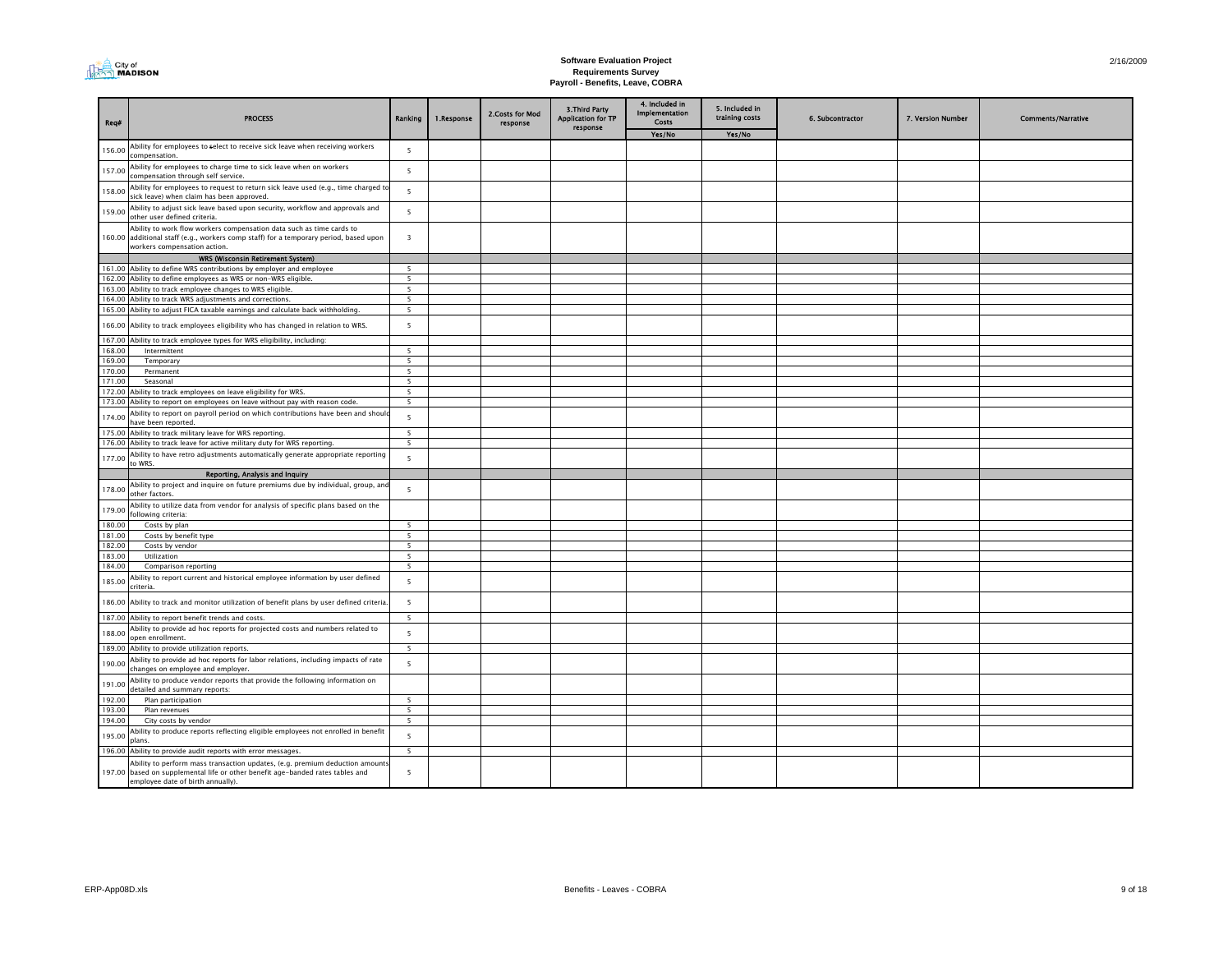| 2/16/2009 |  |
|-----------|--|
|           |  |

|                | <b>Requirements Survey</b><br>Payroll                                                                                                                                                                                                                                                                                                                                                         |                          |                                                                                                                                                                                                                                                                                                                                                                                                                                                                                                                                                                                                                                                                                                                                                                                                                                                                                                                                                                                                                                                                                                                                                                                                                                                                                                                                                                                                |                              |                                                         |                         |                                  | <b>Requirements Response Rules:</b> |                   |                           |
|----------------|-----------------------------------------------------------------------------------------------------------------------------------------------------------------------------------------------------------------------------------------------------------------------------------------------------------------------------------------------------------------------------------------------|--------------------------|------------------------------------------------------------------------------------------------------------------------------------------------------------------------------------------------------------------------------------------------------------------------------------------------------------------------------------------------------------------------------------------------------------------------------------------------------------------------------------------------------------------------------------------------------------------------------------------------------------------------------------------------------------------------------------------------------------------------------------------------------------------------------------------------------------------------------------------------------------------------------------------------------------------------------------------------------------------------------------------------------------------------------------------------------------------------------------------------------------------------------------------------------------------------------------------------------------------------------------------------------------------------------------------------------------------------------------------------------------------------------------------------|------------------------------|---------------------------------------------------------|-------------------------|----------------------------------|-------------------------------------|-------------------|---------------------------|
|                | The following functional, technical, workflow and reporting needs provide the<br>minimum requirements of City of Madison. Please review the items carefully<br>and respond in accordance with the requirements response rules provided. Any<br>partial response will be deemed as an invalid response. MANDATORY: EVERY<br>REQUIREMENT (Req#) MUST HAVE A RESPONSE TO BE CONSIDERED COMPLETE. |                          | Column #1. Mandatory : Proposers are required to input one response per requirement using the drop down list provided.<br><b>Response Types:</b><br>F=Fully provided out of the box, or fully provided out of the box through basic configuration<br>Mod= Provided through a technical modification of the software (i.e. a customization)<br>$TP =$ Provided through a proposed third party application or capability<br>RT = Provided through a built in or proposed reporting tool<br>NA = Not Available<br>Column #2. Proposers are requested to itemize estimated costs for all modification requirements.<br>Column #3. Proposers are requested to list the third party product name for all Third Party Product requirements.<br>Column #4. Mandatory: Proposers are required to mark yes or no to whether the implementation costs of this functionality is included in their cost proposal.<br>Column #5. Mandatory: Proposers are required to mark yes or no to whether the training costs of this functionality is included in their cost proposal.<br>Column #6. If a subcontractor is implementing or providing training for this functionality, please indicate the name of the subcontracting firm responsible for this functionality.<br>Column #7. Mandatory: Proposers are required to list the version number for all functionality proposed to the City.<br>4. Included in |                              |                                                         |                         |                                  |                                     |                   |                           |
| Req#           | <b>PROCESS</b>                                                                                                                                                                                                                                                                                                                                                                                | Ranking                  | 1.Response                                                                                                                                                                                                                                                                                                                                                                                                                                                                                                                                                                                                                                                                                                                                                                                                                                                                                                                                                                                                                                                                                                                                                                                                                                                                                                                                                                                     | 2. Costs for Mod<br>response | 3. Third Party<br><b>Application for TP</b><br>response | Implementation<br>Costs | 5. Included in<br>training costs | 6. Subcontractor                    | 7. Version Number | <b>Comments/Narrative</b> |
|                | <b>Compensation &amp; Payroll</b>                                                                                                                                                                                                                                                                                                                                                             |                          |                                                                                                                                                                                                                                                                                                                                                                                                                                                                                                                                                                                                                                                                                                                                                                                                                                                                                                                                                                                                                                                                                                                                                                                                                                                                                                                                                                                                |                              |                                                         | Yes/No                  | Yes/No                           |                                     |                   |                           |
|                | <b>Critical &amp; Unique Requirements</b>                                                                                                                                                                                                                                                                                                                                                     |                          |                                                                                                                                                                                                                                                                                                                                                                                                                                                                                                                                                                                                                                                                                                                                                                                                                                                                                                                                                                                                                                                                                                                                                                                                                                                                                                                                                                                                |                              |                                                         |                         |                                  |                                     |                   |                           |
|                | Ability to process payroll on multiple time cycles (e.g. Bi-Weekly, Monthly, and                                                                                                                                                                                                                                                                                                              |                          |                                                                                                                                                                                                                                                                                                                                                                                                                                                                                                                                                                                                                                                                                                                                                                                                                                                                                                                                                                                                                                                                                                                                                                                                                                                                                                                                                                                                |                              |                                                         |                         |                                  |                                     |                   |                           |
| M <sub>1</sub> | <b>Random Manual Pavrolls)</b>                                                                                                                                                                                                                                                                                                                                                                | 6                        |                                                                                                                                                                                                                                                                                                                                                                                                                                                                                                                                                                                                                                                                                                                                                                                                                                                                                                                                                                                                                                                                                                                                                                                                                                                                                                                                                                                                |                              |                                                         |                         |                                  |                                     |                   |                           |
| M <sub>2</sub> | Ability to track/report on employee by 52 week moving period for: Sick Usage<br>Gross Wages, Hours Worked                                                                                                                                                                                                                                                                                     | 6                        |                                                                                                                                                                                                                                                                                                                                                                                                                                                                                                                                                                                                                                                                                                                                                                                                                                                                                                                                                                                                                                                                                                                                                                                                                                                                                                                                                                                                |                              |                                                         |                         |                                  |                                     |                   |                           |
| M <sub>3</sub> | Ability to calculate cash value of compensation and benefits for each employee<br>OR position including Sick Leave Liability (GASB 34).                                                                                                                                                                                                                                                       | $\,$ 6 $\,$              |                                                                                                                                                                                                                                                                                                                                                                                                                                                                                                                                                                                                                                                                                                                                                                                                                                                                                                                                                                                                                                                                                                                                                                                                                                                                                                                                                                                                |                              |                                                         |                         |                                  |                                     |                   |                           |
| M4             | Ability to pay employee for multiple different positions/ multiple different rates                                                                                                                                                                                                                                                                                                            | $\,$ 6 $\,$              |                                                                                                                                                                                                                                                                                                                                                                                                                                                                                                                                                                                                                                                                                                                                                                                                                                                                                                                                                                                                                                                                                                                                                                                                                                                                                                                                                                                                |                              |                                                         |                         |                                  |                                     |                   |                           |
| <b>M5</b>      | Ability to perform payroll adjustments after employee returns from leave<br>(automatically)                                                                                                                                                                                                                                                                                                   | 6                        |                                                                                                                                                                                                                                                                                                                                                                                                                                                                                                                                                                                                                                                                                                                                                                                                                                                                                                                                                                                                                                                                                                                                                                                                                                                                                                                                                                                                |                              |                                                         |                         |                                  |                                     |                   |                           |
| M6             | Ability to accrue compensated absences (I.e. sick leave, vacation) by pay<br>period, by a set number of hours, by hire date, month of hire, or by other user<br>defined criteria                                                                                                                                                                                                              | 6                        |                                                                                                                                                                                                                                                                                                                                                                                                                                                                                                                                                                                                                                                                                                                                                                                                                                                                                                                                                                                                                                                                                                                                                                                                                                                                                                                                                                                                |                              |                                                         |                         |                                  |                                     |                   |                           |
| M7             | Ability to compute lump sum compensated absences (I.e. sick leave, vacation)<br>at the beginning or during a fiscal period, by a set number of hours, by hire<br>date, by month of hire, or by other user defined criteria                                                                                                                                                                    | 6                        |                                                                                                                                                                                                                                                                                                                                                                                                                                                                                                                                                                                                                                                                                                                                                                                                                                                                                                                                                                                                                                                                                                                                                                                                                                                                                                                                                                                                |                              |                                                         |                         |                                  |                                     |                   |                           |
|                | Salary and Compensation Set Up                                                                                                                                                                                                                                                                                                                                                                |                          |                                                                                                                                                                                                                                                                                                                                                                                                                                                                                                                                                                                                                                                                                                                                                                                                                                                                                                                                                                                                                                                                                                                                                                                                                                                                                                                                                                                                |                              |                                                         |                         |                                  |                                     |                   |                           |
| 1.00           | Ability to define and update compensation plan rules by one or more of the<br>following classifications:                                                                                                                                                                                                                                                                                      |                          |                                                                                                                                                                                                                                                                                                                                                                                                                                                                                                                                                                                                                                                                                                                                                                                                                                                                                                                                                                                                                                                                                                                                                                                                                                                                                                                                                                                                |                              |                                                         |                         |                                  |                                     |                   |                           |
| 2.00<br>3.00   | <b>Bargaining Unit</b>                                                                                                                                                                                                                                                                                                                                                                        | $5^{\circ}$<br>5         |                                                                                                                                                                                                                                                                                                                                                                                                                                                                                                                                                                                                                                                                                                                                                                                                                                                                                                                                                                                                                                                                                                                                                                                                                                                                                                                                                                                                |                              |                                                         |                         |                                  |                                     |                   |                           |
| 4.00           | Agency<br>Job Class                                                                                                                                                                                                                                                                                                                                                                           | $5^{\circ}$              |                                                                                                                                                                                                                                                                                                                                                                                                                                                                                                                                                                                                                                                                                                                                                                                                                                                                                                                                                                                                                                                                                                                                                                                                                                                                                                                                                                                                |                              |                                                         |                         |                                  |                                     |                   |                           |
| 5.00           | Position                                                                                                                                                                                                                                                                                                                                                                                      | 5                        |                                                                                                                                                                                                                                                                                                                                                                                                                                                                                                                                                                                                                                                                                                                                                                                                                                                                                                                                                                                                                                                                                                                                                                                                                                                                                                                                                                                                |                              |                                                         |                         |                                  |                                     |                   |                           |
| 6.00           | Ability to group employees by the following types:                                                                                                                                                                                                                                                                                                                                            |                          |                                                                                                                                                                                                                                                                                                                                                                                                                                                                                                                                                                                                                                                                                                                                                                                                                                                                                                                                                                                                                                                                                                                                                                                                                                                                                                                                                                                                |                              |                                                         |                         |                                  |                                     |                   |                           |
| 7.00           | City employees                                                                                                                                                                                                                                                                                                                                                                                |                          |                                                                                                                                                                                                                                                                                                                                                                                                                                                                                                                                                                                                                                                                                                                                                                                                                                                                                                                                                                                                                                                                                                                                                                                                                                                                                                                                                                                                |                              |                                                         |                         |                                  |                                     |                   |                           |
| 8.00           | Other                                                                                                                                                                                                                                                                                                                                                                                         | $5^{\circ}$              |                                                                                                                                                                                                                                                                                                                                                                                                                                                                                                                                                                                                                                                                                                                                                                                                                                                                                                                                                                                                                                                                                                                                                                                                                                                                                                                                                                                                |                              |                                                         |                         |                                  |                                     |                   |                           |
| 9.00           | Other user defined groups (e.g. retired citizen program)                                                                                                                                                                                                                                                                                                                                      | $5^{\circ}$              |                                                                                                                                                                                                                                                                                                                                                                                                                                                                                                                                                                                                                                                                                                                                                                                                                                                                                                                                                                                                                                                                                                                                                                                                                                                                                                                                                                                                |                              |                                                         |                         |                                  |                                     |                   |                           |
| 10.00          | Ability to define and update a minimum rate of pay for a class.                                                                                                                                                                                                                                                                                                                               | 5                        |                                                                                                                                                                                                                                                                                                                                                                                                                                                                                                                                                                                                                                                                                                                                                                                                                                                                                                                                                                                                                                                                                                                                                                                                                                                                                                                                                                                                |                              |                                                         |                         |                                  |                                     |                   |                           |
| 11.00          | Ability to define maximum rates of pay for a class.                                                                                                                                                                                                                                                                                                                                           | $5^{\circ}$              |                                                                                                                                                                                                                                                                                                                                                                                                                                                                                                                                                                                                                                                                                                                                                                                                                                                                                                                                                                                                                                                                                                                                                                                                                                                                                                                                                                                                |                              |                                                         |                         |                                  |                                     |                   |                           |
| 12.00          | Ability to set up monthly rates and convert to hourly rates and annual rates.<br>13.00 Ability to set up salary ranges with steps and half steps.                                                                                                                                                                                                                                             | 5<br>$\overline{5}$      |                                                                                                                                                                                                                                                                                                                                                                                                                                                                                                                                                                                                                                                                                                                                                                                                                                                                                                                                                                                                                                                                                                                                                                                                                                                                                                                                                                                                |                              |                                                         |                         |                                  |                                     |                   |                           |
|                |                                                                                                                                                                                                                                                                                                                                                                                               |                          |                                                                                                                                                                                                                                                                                                                                                                                                                                                                                                                                                                                                                                                                                                                                                                                                                                                                                                                                                                                                                                                                                                                                                                                                                                                                                                                                                                                                |                              |                                                         |                         |                                  |                                     |                   |                           |
| 14.00          | Ability to update salary steps by percentage, by dollar amounts, minimum<br>increase (3% or \$.30/hr), by percentage less \$.XX/hour, by different amounts<br>to maximum rate vs. steps below maximum, by adding steps/half steps and<br>ability to update steps by percentage plus an amount.                                                                                                | 5                        |                                                                                                                                                                                                                                                                                                                                                                                                                                                                                                                                                                                                                                                                                                                                                                                                                                                                                                                                                                                                                                                                                                                                                                                                                                                                                                                                                                                                |                              |                                                         |                         |                                  |                                     |                   |                           |
| 15.00          | Ability to NOT update an employee's salary until a range/step catches up to a<br>frozen salary (red-circle)                                                                                                                                                                                                                                                                                   | $\overline{4}$           |                                                                                                                                                                                                                                                                                                                                                                                                                                                                                                                                                                                                                                                                                                                                                                                                                                                                                                                                                                                                                                                                                                                                                                                                                                                                                                                                                                                                |                              |                                                         |                         |                                  |                                     |                   |                           |
| 16.00          | Ability to calculate costs and percentage change of step-to-step increases for<br>job classes with defined salary steps.                                                                                                                                                                                                                                                                      | 5                        |                                                                                                                                                                                                                                                                                                                                                                                                                                                                                                                                                                                                                                                                                                                                                                                                                                                                                                                                                                                                                                                                                                                                                                                                                                                                                                                                                                                                |                              |                                                         |                         |                                  |                                     |                   |                           |
| 17.00          | Ability to link promotional increases with salary step increases.                                                                                                                                                                                                                                                                                                                             | $\overline{5}$           |                                                                                                                                                                                                                                                                                                                                                                                                                                                                                                                                                                                                                                                                                                                                                                                                                                                                                                                                                                                                                                                                                                                                                                                                                                                                                                                                                                                                |                              |                                                         |                         |                                  |                                     |                   |                           |
| 18.00          | Ability to link salary increases to performance reviews.                                                                                                                                                                                                                                                                                                                                      | $\overline{3}$           |                                                                                                                                                                                                                                                                                                                                                                                                                                                                                                                                                                                                                                                                                                                                                                                                                                                                                                                                                                                                                                                                                                                                                                                                                                                                                                                                                                                                |                              |                                                         |                         |                                  |                                     |                   |                           |
| 19.00          | Ability to link salary increases to completion of probationary periods.                                                                                                                                                                                                                                                                                                                       | $\overline{\phantom{0}}$ |                                                                                                                                                                                                                                                                                                                                                                                                                                                                                                                                                                                                                                                                                                                                                                                                                                                                                                                                                                                                                                                                                                                                                                                                                                                                                                                                                                                                |                              |                                                         |                         |                                  |                                     |                   |                           |
| 20.00          | Ability to link salary increases to one step increase or greater than one step<br>increase.                                                                                                                                                                                                                                                                                                   | $\overline{3}$           |                                                                                                                                                                                                                                                                                                                                                                                                                                                                                                                                                                                                                                                                                                                                                                                                                                                                                                                                                                                                                                                                                                                                                                                                                                                                                                                                                                                                |                              |                                                         |                         |                                  |                                     |                   |                           |
| 21.00          | Ability to require a certain number of hours worked prior to receiving salary<br>increases (e.g. 2,080 hours worked prior to receiving step increase).                                                                                                                                                                                                                                        | $\overline{\mathbf{3}}$  |                                                                                                                                                                                                                                                                                                                                                                                                                                                                                                                                                                                                                                                                                                                                                                                                                                                                                                                                                                                                                                                                                                                                                                                                                                                                                                                                                                                                |                              |                                                         |                         |                                  |                                     |                   |                           |
|                | 22.00 Ability to process a salary increase based on a special (non-scheduled) review.                                                                                                                                                                                                                                                                                                         | 5                        |                                                                                                                                                                                                                                                                                                                                                                                                                                                                                                                                                                                                                                                                                                                                                                                                                                                                                                                                                                                                                                                                                                                                                                                                                                                                                                                                                                                                |                              |                                                         |                         |                                  |                                     |                   |                           |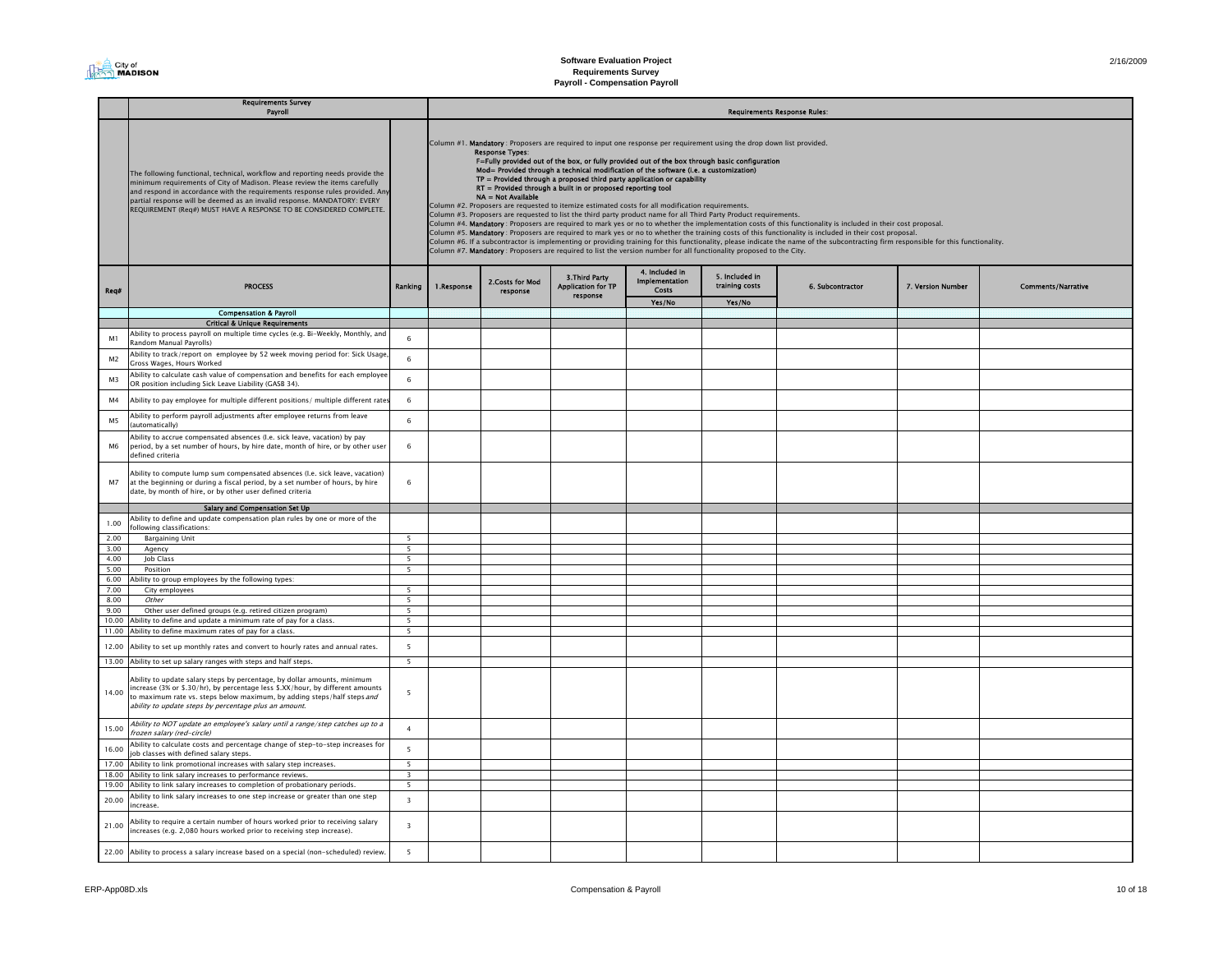| Req#           | <b>PROCESS</b>                                                                                                                                                                                                                                                                                                                                                                               | Ranking                          | 1.Response | 2.Costs for Mod<br>response | 3. Third Party<br><b>Application for TP</b><br>response | 4. Included in<br><b>Implementation</b><br><b>Costs</b><br>Yes/No | 5. Included in<br>training costs<br>Yes/No | 6. Subcontractor | 7. Version Number | <b>Comments/Narrative</b> |
|----------------|----------------------------------------------------------------------------------------------------------------------------------------------------------------------------------------------------------------------------------------------------------------------------------------------------------------------------------------------------------------------------------------------|----------------------------------|------------|-----------------------------|---------------------------------------------------------|-------------------------------------------------------------------|--------------------------------------------|------------------|-------------------|---------------------------|
| 23.00          | Ability to update position title (job code) and pay range based upon the                                                                                                                                                                                                                                                                                                                     | $\overline{4}$                   |            |                             |                                                         |                                                                   |                                            |                  |                   |                           |
|                | passage of time<br>Ability for salary to be linked to acting appointments and define and update                                                                                                                                                                                                                                                                                              |                                  |            |                             |                                                         |                                                                   |                                            |                  |                   |                           |
| 24.00          | special rules related to salary when in an acting appointment.                                                                                                                                                                                                                                                                                                                               | 5                                |            |                             |                                                         |                                                                   |                                            |                  |                   |                           |
| 25.00          | Ability to define employees and positions as non exempt and exempt (FLSA)<br>for overtime rules.                                                                                                                                                                                                                                                                                             | 5                                |            |                             |                                                         |                                                                   |                                            |                  |                   |                           |
|                | Ability to identify overtime cash or compensatory time eligibility for exempt                                                                                                                                                                                                                                                                                                                |                                  |            |                             |                                                         |                                                                   |                                            |                  |                   |                           |
| 26.00          | employees by bargaining unit, job class, department, position.                                                                                                                                                                                                                                                                                                                               | 5                                |            |                             |                                                         |                                                                   |                                            |                  |                   |                           |
| 27.00          | Ability to calculate and pay overtime to exempt and non exempt employees.                                                                                                                                                                                                                                                                                                                    | 5                                |            |                             |                                                         |                                                                   |                                            |                  |                   |                           |
| 28.00          | Ability to define overtime rules for exempt positions/employees by<br>department, rep code, job class, position.                                                                                                                                                                                                                                                                             | 5                                |            |                             |                                                         |                                                                   |                                            |                  |                   |                           |
| 29.00          | Ability to limit compensatory time accruals biweekly.                                                                                                                                                                                                                                                                                                                                        | $\overline{\mathbf{3}}$          |            |                             |                                                         |                                                                   |                                            |                  |                   |                           |
| 30.00          | Ability to automatically pay off compensatory time accruals when a specified<br>balance is reached-Police/Streets.                                                                                                                                                                                                                                                                           | 5                                |            |                             |                                                         |                                                                   |                                            |                  |                   |                           |
| 31.00          | Ability to input and track additional compensation (e.g., when an employee                                                                                                                                                                                                                                                                                                                   | 5                                |            |                             |                                                         |                                                                   |                                            |                  |                   |                           |
|                | reaches the maximum of the pay range for the job class).                                                                                                                                                                                                                                                                                                                                     |                                  |            |                             |                                                         |                                                                   |                                            |                  |                   |                           |
| 32.00          | Ability to define and update severance pay rules by representation code and/o<br>ob class and/or position.                                                                                                                                                                                                                                                                                   | $\mathbf{1}$                     |            |                             |                                                         |                                                                   |                                            |                  |                   |                           |
| 33.00          | Ability to define and update deceased employee payment of wages and pay<br>rules.                                                                                                                                                                                                                                                                                                            | $\mathbf{1}$                     |            |                             |                                                         |                                                                   |                                            |                  |                   |                           |
| 34.00          | Ability to input and track compensation adjustments based upon security and<br>vorkflow.                                                                                                                                                                                                                                                                                                     | 5                                |            |                             |                                                         |                                                                   |                                            |                  |                   |                           |
| 35.00          | Ability to maintain the following salary information:                                                                                                                                                                                                                                                                                                                                        |                                  |            |                             |                                                         |                                                                   |                                            |                  |                   |                           |
| 36.00<br>37.00 | <b>Effective dates</b><br>Base Salary - Bi-weekly                                                                                                                                                                                                                                                                                                                                            | $\overline{5}$                   |            |                             |                                                         |                                                                   |                                            |                  |                   |                           |
| 38.00          | <b>Bargaining Unit</b>                                                                                                                                                                                                                                                                                                                                                                       | 5<br>5                           |            |                             |                                                         |                                                                   |                                            |                  |                   |                           |
| 39.00          | Salary range                                                                                                                                                                                                                                                                                                                                                                                 | 5                                |            |                             |                                                         |                                                                   |                                            |                  |                   |                           |
| 40.00          | Step and half steps                                                                                                                                                                                                                                                                                                                                                                          | 5                                |            |                             |                                                         |                                                                   |                                            |                  |                   |                           |
| 41.00          | Pay change reason code (specific to payroll with user definable fields)                                                                                                                                                                                                                                                                                                                      | 5                                |            |                             |                                                         |                                                                   |                                            |                  |                   |                           |
| 42.00          | Amount of change and percentage of change                                                                                                                                                                                                                                                                                                                                                    | 5                                |            |                             |                                                         |                                                                   |                                            |                  |                   |                           |
| 43.00<br>44.00 | Previous salary<br>Hourly Rates to 4 or 2 decimal places                                                                                                                                                                                                                                                                                                                                     | $\overline{5}$<br>5              |            |                             |                                                         |                                                                   |                                            |                  |                   |                           |
| 45.00          | Other user defined fields                                                                                                                                                                                                                                                                                                                                                                    | $\overline{\mathbf{5}}$          |            |                             |                                                         |                                                                   |                                            |                  |                   |                           |
| 46.00          | Ability to set up and track multiple salary schedules.                                                                                                                                                                                                                                                                                                                                       | 5                                |            |                             |                                                         |                                                                   |                                            |                  |                   |                           |
| 47.00          | Ability to accommodate salary table linked to job classification.                                                                                                                                                                                                                                                                                                                            | $\overline{\mathbf{5}}$          |            |                             |                                                         |                                                                   |                                            |                  |                   |                           |
| 48.00          | Ability to effective date salary increases for employee, job class, bargaining<br>unit, and other criteria.                                                                                                                                                                                                                                                                                  | 5                                |            |                             |                                                         |                                                                   |                                            |                  |                   |                           |
| 49.00          | Ability to track and report on job classes and bargaining unit of job classes wh<br>received special adjustments, effective date, implementation date and reason<br>for special adiustment.                                                                                                                                                                                                  | $\overline{5}$                   |            |                             |                                                         |                                                                   |                                            |                  |                   |                           |
| 50.00          | Ability to amend classification plans and/or titles, such as those resulting from<br>an organization change, new position or any other change.                                                                                                                                                                                                                                               | 5                                |            |                             |                                                         |                                                                   |                                            |                  |                   |                           |
| 51.00          | Ability to provide job class specifications on the internet &intranet and salary<br>range(s) and salary administration guidelines for the job class.                                                                                                                                                                                                                                         | $\overline{\phantom{a}}$         |            |                             |                                                         |                                                                   |                                            |                  |                   |                           |
| 52.00          | Ability to track and report on title changes to the job class including effective<br>date and link to the <i>legislation code</i> that authorizes the changes.                                                                                                                                                                                                                               | $\overline{5}$                   |            |                             |                                                         |                                                                   |                                            |                  |                   |                           |
| 53.00          | Ability to track and report on when a job class was established and link to the<br>legislation code that authorizes the new class.                                                                                                                                                                                                                                                           | 5                                |            |                             |                                                         |                                                                   |                                            |                  |                   |                           |
| 54.00          | Ability to track and report on when a when a job class is abolished and link to<br>the <i>legislation code</i> that authorizes the action.                                                                                                                                                                                                                                                   | 5                                |            |                             |                                                         |                                                                   |                                            |                  |                   |                           |
| 55.00          | Ability to track and report on changes to salary rates for a job class and<br>bargaining unit including effective date of changes and implementation date o<br>change Example: How many and which job classes received salary changes<br>different from the general adjustment applied to all classes (Note: focus is on<br>changes to the salary range/steps and not the employee's rates). | 5                                |            |                             |                                                         |                                                                   |                                            |                  |                   |                           |
| 56.00          | Ability to apply mass changes to salary rates and to employee base rates.                                                                                                                                                                                                                                                                                                                    | 5                                |            |                             |                                                         |                                                                   |                                            |                  |                   |                           |
|                | Additional Payments including Fringe Benefits                                                                                                                                                                                                                                                                                                                                                |                                  |            |                             |                                                         |                                                                   |                                            |                  |                   |                           |
| 57.00          | Ability to define earnings codes including:                                                                                                                                                                                                                                                                                                                                                  |                                  |            |                             |                                                         |                                                                   |                                            |                  |                   |                           |
| 58.00          | Type                                                                                                                                                                                                                                                                                                                                                                                         | $\overline{5}$                   |            |                             |                                                         |                                                                   |                                            |                  |                   |                           |
| 59.00          | Method<br><b>Calculation Method</b>                                                                                                                                                                                                                                                                                                                                                          | 5 <sup>5</sup><br>$\overline{5}$ |            |                             |                                                         |                                                                   |                                            |                  |                   |                           |
| 60.00<br>61.00 | Deductions                                                                                                                                                                                                                                                                                                                                                                                   | 5                                |            |                             |                                                         |                                                                   |                                            |                  |                   |                           |
|                |                                                                                                                                                                                                                                                                                                                                                                                              |                                  |            |                             |                                                         |                                                                   |                                            |                  |                   |                           |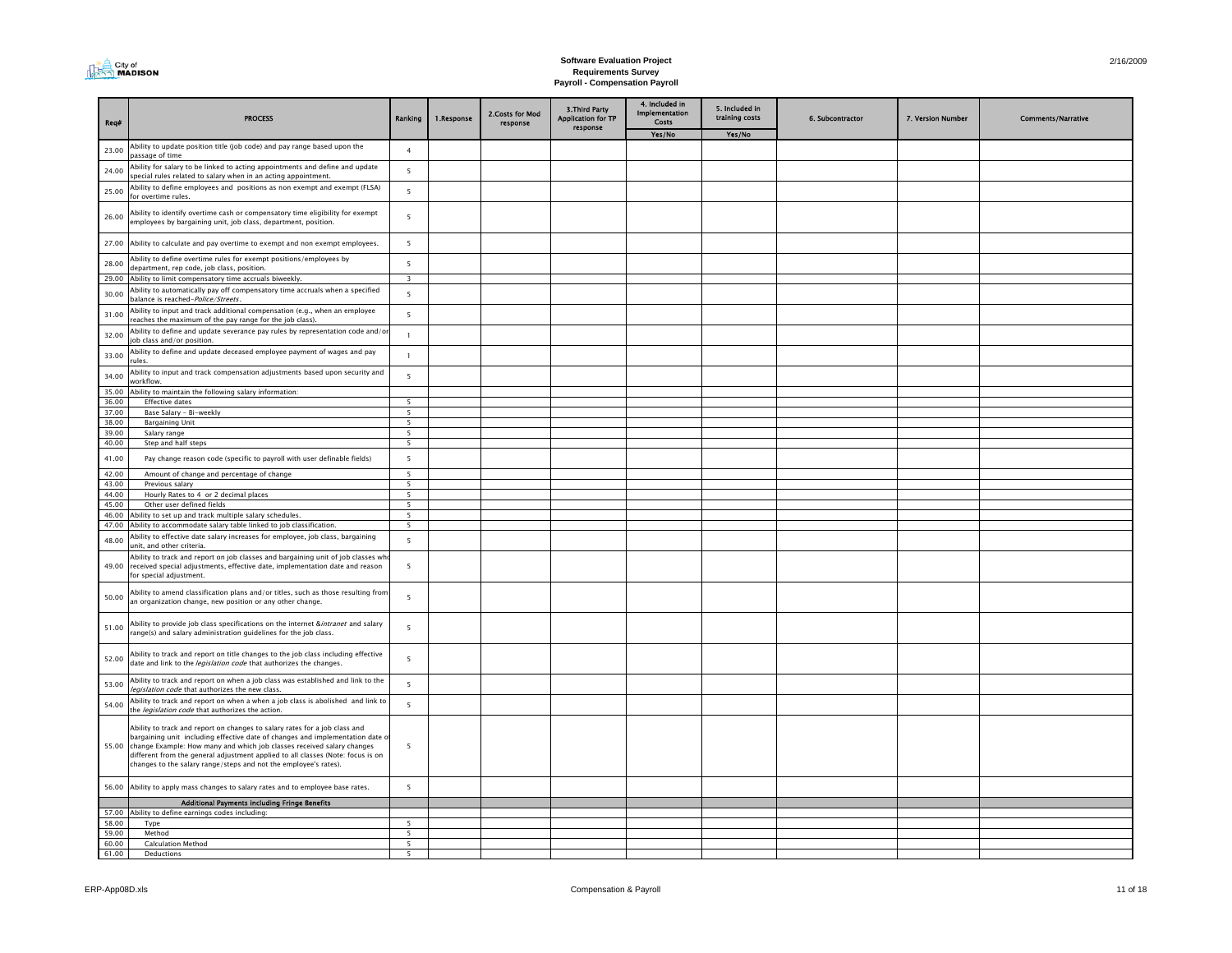

| Req#           | <b>PROCESS</b>                                                                                                                                                                                                                                  | Ranking                  | 1.Response | 2.Costs for Mod<br>response | 3. Third Party<br><b>Application for TP</b><br>response | 4. Included in<br>Implementation<br>Costs<br>Yes/No | 5. Included in<br>training costs<br>Yes/No | 6. Subcontractor | 7. Version Number | <b>Comments/Narrative</b> |
|----------------|-------------------------------------------------------------------------------------------------------------------------------------------------------------------------------------------------------------------------------------------------|--------------------------|------------|-----------------------------|---------------------------------------------------------|-----------------------------------------------------|--------------------------------------------|------------------|-------------------|---------------------------|
| 62.00          | Frequency                                                                                                                                                                                                                                       | 5                        |            |                             |                                                         |                                                     |                                            |                  |                   |                           |
| 63.00          | Other Data                                                                                                                                                                                                                                      | $\overline{\phantom{a}}$ |            |                             |                                                         |                                                     |                                            |                  |                   |                           |
| 64.00          | Ability to define earnings codes as WRS eligible or not WRS eligible.                                                                                                                                                                           | $\overline{\phantom{0}}$ |            |                             |                                                         |                                                     |                                            |                  |                   |                           |
| 65.00          | Ability to define earnings codes as for benefits that are based on a calculation<br>of % of earnings-Commissions?.                                                                                                                              | 5                        |            |                             |                                                         |                                                     |                                            |                  |                   |                           |
| 66.00          | Ability to set up earnings codes tables, with vary by job class or bargaining<br>init.                                                                                                                                                          | 5                        |            |                             |                                                         |                                                     |                                            |                  |                   |                           |
| 67.00          | Ability to automatically assign specific earnings codes to an employee/positior<br>based on bargaining unit, job class, and other user defined.                                                                                                 | 5                        |            |                             |                                                         |                                                     |                                            |                  |                   |                           |
| 68.00<br>69.00 | Ability to setup and process multiple overtime based on FLSA.<br>Ability to process multiple additional pay types in one pay period.                                                                                                            | 5<br>5                   |            |                             |                                                         |                                                     |                                            |                  |                   |                           |
| 70.00          | Ability to track additional pay in order to eliminate any duplicate payments.                                                                                                                                                                   | 5                        |            |                             |                                                         |                                                     |                                            |                  |                   |                           |
| 71.00          | Ability to make mass additional payments.                                                                                                                                                                                                       | 5                        |            |                             |                                                         |                                                     |                                            |                  |                   |                           |
| 72.00          | Ability to perform electronic approval for online entry of payroll transactions.                                                                                                                                                                | 5                        |            |                             |                                                         |                                                     |                                            |                  |                   |                           |
| 73.00          | Ability to perform calculations and processing required for employee<br>erminations including:                                                                                                                                                  |                          |            |                             |                                                         |                                                     |                                            |                  |                   |                           |
| 74.00          | Salary and additional pay                                                                                                                                                                                                                       | 5                        |            |                             |                                                         |                                                     |                                            |                  |                   |                           |
| 75.00          | Sick Leave Severance Pay                                                                                                                                                                                                                        | 5                        |            |                             |                                                         |                                                     |                                            |                  |                   |                           |
| 76.00          | Payoff of vacation/PTO                                                                                                                                                                                                                          | 5                        |            |                             |                                                         |                                                     |                                            |                  |                   |                           |
| 77.00          | Payoff of compensatory time balance                                                                                                                                                                                                             | 5                        |            |                             |                                                         |                                                     |                                            |                  |                   |                           |
| 78.00          | Payoff of deferred holiday balance                                                                                                                                                                                                              | $5\overline{5}$          |            |                             |                                                         |                                                     |                                            |                  |                   |                           |
| 79.00          | Capability of leave Buy-Back                                                                                                                                                                                                                    | $\overline{\mathbf{3}}$  |            |                             |                                                         |                                                     |                                            |                  |                   |                           |
| 80.00          | Produce a separate check for termination pay at employee option                                                                                                                                                                                 | $\overline{5}$           |            |                             |                                                         |                                                     |                                            |                  |                   |                           |
| 81.00<br>82.00 | Combine last regular check and payoff check<br>Ability to track and report on sick leave hours not paid out because employee                                                                                                                    | 5<br>$\mathbf{1}$        |            |                             |                                                         |                                                     |                                            |                  |                   |                           |
|                | at maximum life time severance.                                                                                                                                                                                                                 |                          |            |                             |                                                         |                                                     |                                            |                  |                   |                           |
|                | Ability for decrease PTO/Sick Leave and convert hours into a lump sum based<br>83.00 upon the employee's pay rate and decrease the employee's PTO/Sick Leave<br>balance, based upon employee's program eligibility.                             | 5                        |            |                             |                                                         |                                                     |                                            |                  |                   |                           |
| 84.00          | Ability to payout sick leave balances earned in full, half or other partial<br>payment when employees reach a given number of days or hours. Sick leave<br>balances shall be decreased and any remaining balances carried forward or<br>deleted | 5                        |            |                             |                                                         |                                                     |                                            |                  |                   |                           |
| 85.00          | Ability to have multiple sick leaves balances that maybe frozen at different pay<br>periods throughout a fiscal period and available for future benefit calculations                                                                            | 5                        |            |                             |                                                         |                                                     |                                            |                  |                   |                           |
| 86.00          | Ability to set up and track annual caps for payments made from programs,<br>such as Uniform Allowance/Safety Shoes.                                                                                                                             | 5                        |            |                             |                                                         |                                                     |                                            |                  |                   |                           |
| 87.00          | Ability to perform calculations and processing of deceased employees.                                                                                                                                                                           | 5                        |            |                             |                                                         |                                                     |                                            |                  |                   |                           |
| 88.00          | Ability to accumulate, store, and maintain creditable service by employee in<br>order to calculate the amount of an annual longevity payment.                                                                                                   |                          |            |                             |                                                         |                                                     |                                            |                  |                   |                           |
| 89.00          | Ability to input and track retroactive adjustments to earning codes.                                                                                                                                                                            | $5\overline{5}$          |            |                             |                                                         |                                                     |                                            |                  |                   |                           |
| 90.00          | Ability to adjust leave accruals and hours based on retro adjustments.                                                                                                                                                                          | 5                        |            |                             |                                                         |                                                     |                                            |                  |                   |                           |
| 91.00          | Ability to input and track retroactive adjustments for one employee, based<br>upon criteria such as a performance review and late merit increase.                                                                                               | 5                        |            |                             |                                                         |                                                     |                                            |                  |                   |                           |
| 92.00          | Ability to input and track retroactive adjustments for a group of employees,<br>based upon criteria such as job class or union affiliation.                                                                                                     | 5                        |            |                             |                                                         |                                                     |                                            |                  |                   |                           |
| 93.00          | Ability to calculate retroactive pay for an employee who has changed<br>bargaining units while the expired contract was under negotiation                                                                                                       | 5                        |            |                             |                                                         |                                                     |                                            |                  |                   |                           |
| 94.00          | Ability to designate taxes or deductions on retroactive payments, by pay<br>period, or percentage or at the current tax rate.                                                                                                                   | 5                        |            |                             |                                                         |                                                     |                                            |                  |                   |                           |
| 95.00          | Ability to input and track all additional payments (e.g., fringe benefits).                                                                                                                                                                     | 5                        |            |                             |                                                         |                                                     |                                            |                  |                   |                           |
| 96.00          | Ability to forecast projections of the grievance payment amount.                                                                                                                                                                                | $\overline{\phantom{a}}$ |            |                             |                                                         |                                                     |                                            |                  |                   |                           |
| 97.00          | Ability to identify, calculate, and pay lump sum payments by bargaining unit,<br>job class, employee base rate, hours of service, benefit eligible, and other user<br>defined.                                                                  | 5                        |            |                             |                                                         |                                                     |                                            |                  |                   |                           |
|                | <b>Total Compensation</b>                                                                                                                                                                                                                       |                          |            |                             |                                                         |                                                     |                                            |                  |                   |                           |
| 98.00          | Ability to automate compensation and benefits information updates with<br>automated workflow approvals.                                                                                                                                         | $\overline{\phantom{a}}$ |            |                             |                                                         |                                                     |                                            |                  |                   |                           |
| 99.00          | Ability to set up start dates for deductions based upon benefit types.                                                                                                                                                                          | 5                        |            |                             |                                                         |                                                     |                                            |                  |                   |                           |
|                | 100.00 Ability to automate pretax deduction refunds.                                                                                                                                                                                            | 5 <sup>5</sup>           |            |                             |                                                         |                                                     |                                            |                  |                   |                           |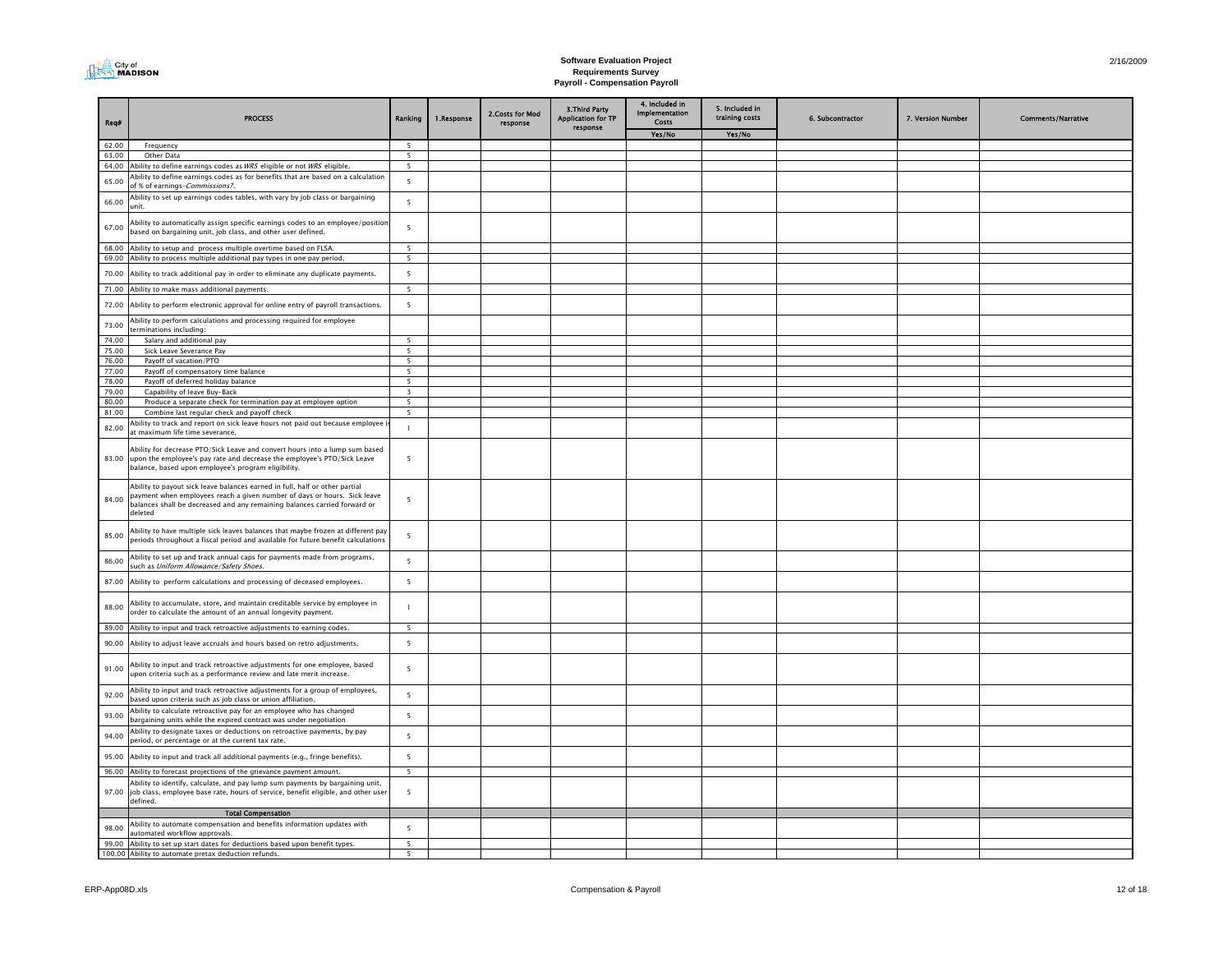| <b>I MADISON</b> |
|------------------|
|------------------|

| Req#             | <b>PROCESS</b>                                                                                                                                                                             | Ranking                                              | 1.Response | 2. Costs for Mod<br>response | 3. Third Party<br><b>Application for TP</b><br>response | 4. Included in<br>Implementation<br>Costs | 5. Included in<br>training costs | 6. Subcontractor | 7. Version Number | <b>Comments/Narrative</b> |
|------------------|--------------------------------------------------------------------------------------------------------------------------------------------------------------------------------------------|------------------------------------------------------|------------|------------------------------|---------------------------------------------------------|-------------------------------------------|----------------------------------|------------------|-------------------|---------------------------|
|                  |                                                                                                                                                                                            |                                                      |            |                              |                                                         | Yes/No                                    | Yes/No                           |                  |                   |                           |
|                  | 101.00 Ability to adjust pretax deductions.                                                                                                                                                | 5                                                    |            |                              |                                                         |                                           |                                  |                  |                   |                           |
|                  | 102.00 Ability to set up and deduct union dues from an employee based upon union.                                                                                                          | 5                                                    |            |                              |                                                         |                                           |                                  |                  |                   |                           |
|                  | 103.00 Ability to deduct union dues by a flat amount or percentage by pay period.<br>104.00 Ability to maintain salary compensation group and range by position.                           | 5                                                    |            |                              |                                                         |                                           |                                  |                  |                   |                           |
|                  | 105.00 Ability to set up accrual eligibility rules by pay code.                                                                                                                            | 5<br>5                                               |            |                              |                                                         |                                           |                                  |                  |                   |                           |
|                  | Ability for employees to continue accruals even if on leave (e.g. military leave,                                                                                                          | 5                                                    |            |                              |                                                         |                                           |                                  |                  |                   |                           |
| 106.00           | ime off due to workers compensation injury).                                                                                                                                               |                                                      |            |                              |                                                         |                                           |                                  |                  |                   |                           |
|                  | 107.00 Ability to track and report PAID Military leave.                                                                                                                                    | $\overline{5}$                                       |            |                              |                                                         |                                           |                                  |                  |                   |                           |
|                  | 108.00 Ability to set up use-it-or-lose-it accruals maximums for various accruals.                                                                                                         | 5                                                    |            |                              |                                                         |                                           |                                  |                  |                   |                           |
| 109.00           | Ability to override use-it-or-lose-it accrual maximums for an employee, with<br>security (e.g. HR director approval).                                                                      | 5                                                    |            |                              |                                                         |                                           |                                  |                  |                   |                           |
| 110.00           | Ability to set up multiple pay out rules by department, job class or union for<br>comp and deferred holiday time.                                                                          | 5                                                    |            |                              |                                                         |                                           |                                  |                  |                   |                           |
| 111.00           | Ability to set up multiple pay out schedules by department, job class or union<br>for comp and deferred holiday time.                                                                      | 5                                                    |            |                              |                                                         |                                           |                                  |                  |                   |                           |
| 112.00           | Ability to process paid time off by:                                                                                                                                                       |                                                      |            |                              |                                                         |                                           |                                  |                  |                   |                           |
| 113.00<br>114.00 | A lump sum                                                                                                                                                                                 | $\overline{\phantom{a}}$<br>$\overline{\phantom{0}}$ |            |                              |                                                         |                                           |                                  |                  |                   |                           |
|                  | Hours<br>115.00 Ability to maintain a vacation/PTO donation a specific employee.                                                                                                           | $\overline{\phantom{a}}$                             |            |                              |                                                         |                                           |                                  |                  |                   |                           |
| 116.00           | Ability to convert an employee's vacation/PTO hours into a dollar amount.                                                                                                                  | 5                                                    |            |                              |                                                         |                                           |                                  |                  |                   |                           |
| 117.00           | Ability to convert an employee's donated dollar amount into another hourly<br>rate based upon the recipient employee's hourly rate.                                                        | 5                                                    |            |                              |                                                         |                                           |                                  |                  |                   |                           |
| 118.00           | Ability to assign donated hours to an employee and reduce the vacation/PTO<br>donation from an employee.                                                                                   | 5                                                    |            |                              |                                                         |                                           |                                  |                  |                   |                           |
| 119.00           | Ability to notify donors of PTO/vacation when and how many hours have been<br>deducted.                                                                                                    | $\overline{5}$                                       |            |                              |                                                         |                                           |                                  |                  |                   |                           |
| 120.00           | Ability to track employee benefit plan information for each of the following<br>vpes:                                                                                                      |                                                      |            |                              |                                                         |                                           |                                  |                  |                   |                           |
| 121.00           | Health                                                                                                                                                                                     | $\overline{5}$                                       |            |                              |                                                         |                                           |                                  |                  |                   |                           |
| 122.00           | Dental                                                                                                                                                                                     | 5                                                    |            |                              |                                                         |                                           |                                  |                  |                   |                           |
| 123.00           | Life                                                                                                                                                                                       | 5                                                    |            |                              |                                                         |                                           |                                  |                  |                   |                           |
| 124.00           | Short-term disability                                                                                                                                                                      | 5                                                    |            |                              |                                                         |                                           |                                  |                  |                   |                           |
| 125.00<br>126.00 | Long-term disability<br>Flexible spending plan                                                                                                                                             | 5<br>5                                               |            |                              |                                                         |                                           |                                  |                  |                   |                           |
| 127.00           | Child care reimbursement                                                                                                                                                                   | $\overline{\mathbf{3}}$                              |            |                              |                                                         |                                           |                                  |                  |                   |                           |
| 128.00           | State retirement program                                                                                                                                                                   | 5                                                    |            |                              |                                                         |                                           |                                  |                  |                   |                           |
| 129.00           | Automobile                                                                                                                                                                                 | $\overline{5}$                                       |            |                              |                                                         |                                           |                                  |                  |                   |                           |
| 130.00           | Deferred compensation plans (457 plan)                                                                                                                                                     | 5                                                    |            |                              |                                                         |                                           |                                  |                  |                   |                           |
| 131.00           | Worker's compensation                                                                                                                                                                      | $\overline{\phantom{a}}$<br>$\overline{\phantom{a}}$ |            |                              |                                                         |                                           |                                  |                  |                   |                           |
| 132.00<br>133.00 | User-defined benefits<br>Worker's compensation Supplement                                                                                                                                  | $\overline{5}$                                       |            |                              |                                                         |                                           |                                  |                  |                   |                           |
|                  | 134.00 Ability to track the following dates for benefit plans:                                                                                                                             |                                                      |            |                              |                                                         |                                           |                                  |                  |                   |                           |
| 135.00           | <b>Effective date</b>                                                                                                                                                                      | $\overline{\phantom{a}}$                             |            |                              |                                                         |                                           |                                  |                  |                   |                           |
| 136.00           | Multiple eligibility dates                                                                                                                                                                 | $\overline{5}$                                       |            |                              |                                                         |                                           |                                  |                  |                   |                           |
| 137.00           | <b>Termination date</b>                                                                                                                                                                    | 5                                                    |            |                              |                                                         |                                           |                                  |                  |                   |                           |
| 138.00<br>139.00 | Renewal date<br>End date of plan                                                                                                                                                           | 5<br>$\overline{\phantom{a}}$                        |            |                              |                                                         |                                           |                                  |                  |                   |                           |
| 140.00           | Ability to place a cap (ceiling) on total deduction amount or by deduction type                                                                                                            | 5                                                    |            |                              |                                                         |                                           |                                  |                  |                   |                           |
| 141.00           | Ability to process grievance settlements by flat amount or related to a pay                                                                                                                | 5                                                    |            |                              |                                                         |                                           |                                  |                  |                   |                           |
|                  | period.<br><b>Payroll Process</b>                                                                                                                                                          |                                                      |            |                              |                                                         |                                           |                                  |                  |                   |                           |
|                  | Ability to calculate additional pay as defined in compensation (flat rate, % of                                                                                                            |                                                      |            |                              |                                                         |                                           |                                  |                  |                   |                           |
| 142.00           | base, skills & certificates).                                                                                                                                                              | 5                                                    |            |                              |                                                         |                                           |                                  |                  |                   |                           |
|                  | Ability to compute and re-compute benefits (leave balances) for when part-<br>143.00 time employees are recertified to different work percentages (i.e. certified 75%<br>to 60% part-time) | $\overline{4}$                                       |            |                              |                                                         |                                           |                                  |                  |                   |                           |
|                  | Ability to calculate salary employee effective date step ups, as a result of<br>144.00 actions changes (e.g., promotions, demotions, acting appointments, and other<br>actions).           | 5                                                    |            |                              |                                                         |                                           |                                  |                  |                   |                           |
|                  | 145.00 Ability for one employee to be paid by more than one position.                                                                                                                      | $\overline{\phantom{a}}$                             |            |                              |                                                         |                                           |                                  |                  |                   |                           |
| 146.00           | Ability to calculate benefit deductions for an employee in more than one<br>position.                                                                                                      | 5                                                    |            |                              |                                                         |                                           |                                  |                  |                   |                           |
|                  | 147.00 Ability to calculate leave accruals on employees in more than one position.                                                                                                         | 5                                                    |            |                              |                                                         |                                           |                                  |                  |                   |                           |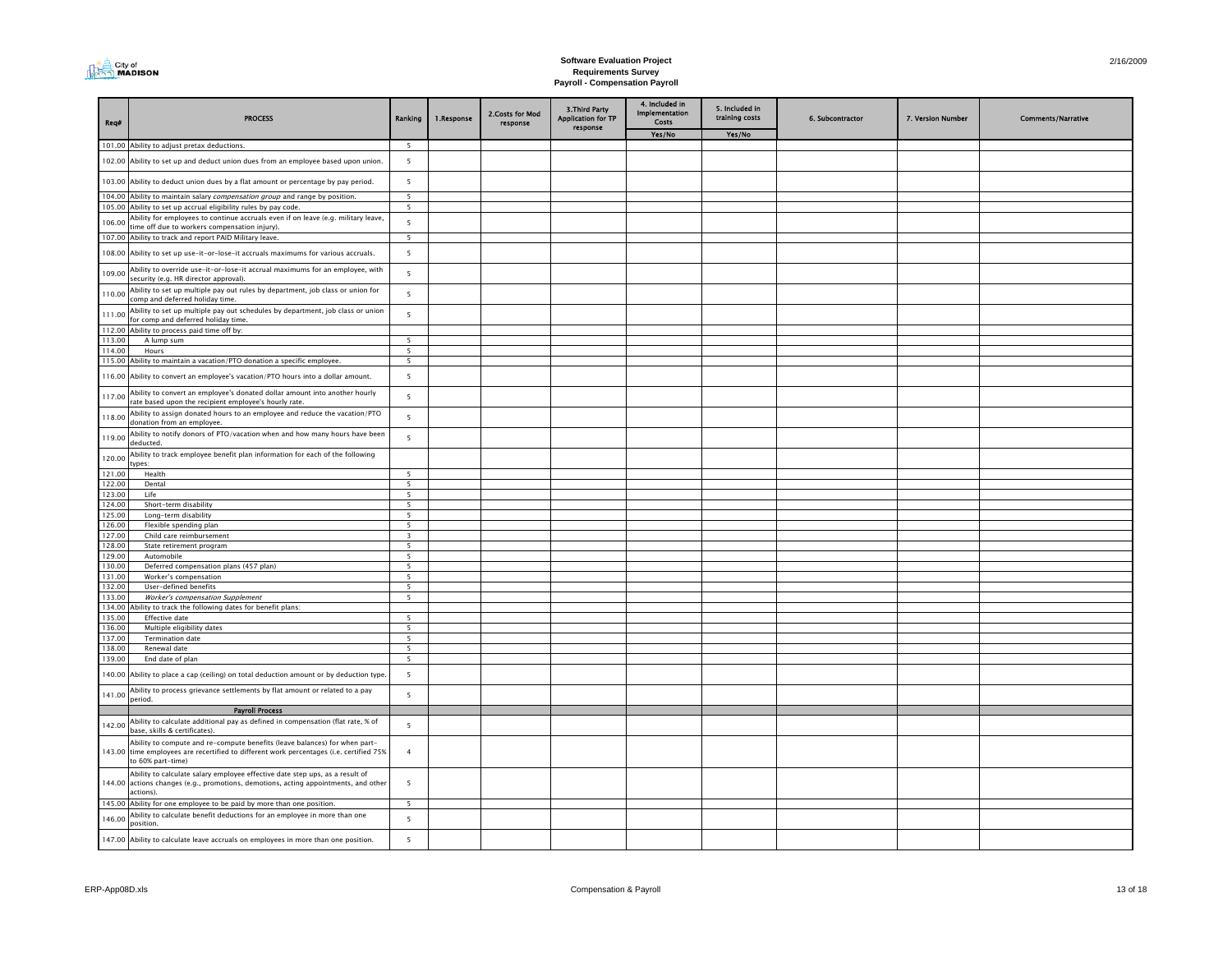| <b>I MADISON</b> |
|------------------|
|------------------|

| Reg#             | <b>PROCESS</b>                                                                                                                                                                                                                                                                                                    | Ranking                                     | 1.Response | 2. Costs for Mod<br>response | 3. Third Party<br><b>Application for TP</b><br>response | 4. Included in<br><b>Implementation</b><br>Costs | 5. Included in<br>training costs | 6. Subcontractor | 7. Version Number | <b>Comments/Narrative</b> |
|------------------|-------------------------------------------------------------------------------------------------------------------------------------------------------------------------------------------------------------------------------------------------------------------------------------------------------------------|---------------------------------------------|------------|------------------------------|---------------------------------------------------------|--------------------------------------------------|----------------------------------|------------------|-------------------|---------------------------|
|                  |                                                                                                                                                                                                                                                                                                                   |                                             |            |                              |                                                         | Yes/No                                           | Yes/No                           |                  |                   |                           |
| 148.00           | Ability to have leave accruals based on all benefit eligible hours worked in<br>multiple positions                                                                                                                                                                                                                | $\overline{5}$                              |            |                              |                                                         |                                                  |                                  |                  |                   |                           |
| 149.00           | Ability for employees to use vacation/PTO and sick leave accruals for the<br>current payroll period (example: employee has zero PTO balance, use PTO on<br>day 1 of payroll period, will accrue 8 hours for the payroll period, therefore,<br>will have enough to cover day 1).                                   | $\overline{5}$                              |            |                              |                                                         |                                                  |                                  |                  |                   |                           |
| 150.00           | Ability to calculate pay for multiple positions for one employee that transfers<br>during a pay period.                                                                                                                                                                                                           | 5                                           |            |                              |                                                         |                                                  |                                  |                  |                   |                           |
| 151.00           | Ability to calculate pay for employees paid from more than one line of busines<br>Parks/Streets Snow or Bargaining Unit.                                                                                                                                                                                          | $\overline{\mathbf{3}}$                     |            |                              |                                                         |                                                  |                                  |                  |                   |                           |
| 152.00           | Ability to calculate/verify overtime and shift differential consistent with FLSA<br>rules, including:                                                                                                                                                                                                             |                                             |            |                              |                                                         |                                                  |                                  |                  |                   |                           |
| 153.00           | Overtime calculations for employees in more than one position                                                                                                                                                                                                                                                     | $\overline{\phantom{a}}$                    |            |                              |                                                         |                                                  |                                  |                  |                   |                           |
| 154.00           | Overtime across multiple cost centers                                                                                                                                                                                                                                                                             | $\overline{5}$                              |            |                              |                                                         |                                                  |                                  |                  |                   |                           |
| 155.00           | Overtime calculations for other user defined rules                                                                                                                                                                                                                                                                | 5                                           |            |                              |                                                         |                                                  |                                  |                  |                   |                           |
| 156.00           | Overtime by job class                                                                                                                                                                                                                                                                                             | $\overline{5}$                              |            |                              |                                                         |                                                  |                                  |                  |                   |                           |
| 158.00           | 157.00 Ability to calculate longevity payment.<br>Ability to charge overtime to a funding source, with security.                                                                                                                                                                                                  | 5<br>$\overline{\phantom{0}}$               |            |                              |                                                         |                                                  |                                  |                  |                   |                           |
| 159.00           | Ability to process partial deductions (if an employee's pay is insufficient) and<br>track arrears.                                                                                                                                                                                                                | 5                                           |            |                              |                                                         |                                                  |                                  |                  |                   |                           |
| 160.00           | Ability to calculate employee deductions and City contributions based on the<br>following:                                                                                                                                                                                                                        |                                             |            |                              |                                                         |                                                  |                                  |                  |                   |                           |
| 161.00           | Fixed amount                                                                                                                                                                                                                                                                                                      | $\overline{\phantom{a}}$                    |            |                              |                                                         |                                                  |                                  |                  |                   |                           |
| 162.00           | Percent amount of taxable pay (base pay, all pay, departmental pay, other<br>amounts of pay)                                                                                                                                                                                                                      | $\overline{\mathbf{5}}$                     |            |                              |                                                         |                                                  |                                  |                  |                   |                           |
| 163.00           | Maximum amounts (State defined and employee defined)                                                                                                                                                                                                                                                              | $\overline{\phantom{a}}$                    |            |                              |                                                         |                                                  |                                  |                  |                   |                           |
| 164.00           | Start dates                                                                                                                                                                                                                                                                                                       | $\overline{5}$                              |            |                              |                                                         |                                                  |                                  |                  |                   |                           |
| 165.00           | <b>End dates</b>                                                                                                                                                                                                                                                                                                  | $\overline{5}$                              |            |                              |                                                         |                                                  |                                  |                  |                   |                           |
| 166.00           | Ability to deduct, process, and track multiple 457 contributions (including<br>monitoring limits from multiple 457s and providing information and payments<br>to plan administrators) and other City sponsored employee retirement savings<br>plans.                                                              | 5                                           |            |                              |                                                         |                                                  |                                  |                  |                   |                           |
|                  | Ability to set up and process predefined deductions for a designated group of<br>167.00 employees (example: .X% of pay period gross earnings for employees in a<br>specific bargaining unit with a specific minimum base wage to a Health Savings<br>Account or X% of severance pay to a Health Savings Account). | 5                                           |            |                              |                                                         |                                                  |                                  |                  |                   |                           |
|                  | 168.00 Ability to process the following flexible benefits:                                                                                                                                                                                                                                                        |                                             |            |                              |                                                         |                                                  |                                  |                  |                   |                           |
| 169.00           | Track flexible benefit amounts - contributed and reimbursed on the<br>payroll stub                                                                                                                                                                                                                                | $\mathbf{1}$                                |            |                              |                                                         |                                                  |                                  |                  |                   |                           |
| 170.00           | Pre-tax amounts                                                                                                                                                                                                                                                                                                   | $\overline{5}$                              |            |                              |                                                         |                                                  |                                  |                  |                   |                           |
| 171.00           | Payment of reimbursed amounts when elected                                                                                                                                                                                                                                                                        | $\mathbf{1}$                                |            |                              |                                                         |                                                  |                                  |                  |                   |                           |
|                  | 172.00 Ability to input, deduct and track garnishment rules.                                                                                                                                                                                                                                                      | $5^{\circ}$                                 |            |                              |                                                         |                                                  |                                  |                  |                   |                           |
| 173.00           | Ability to input, deduct and track Savings Bonds.                                                                                                                                                                                                                                                                 | $\overline{\phantom{0}}$<br>$\overline{5}$  |            |                              |                                                         |                                                  |                                  |                  |                   |                           |
| 175.00           | 174.00 Ability to provide direct deposit processing for multiple banks.<br>Ability to support the ACH files.                                                                                                                                                                                                      | $\overline{5}$                              |            |                              |                                                         |                                                  |                                  |                  |                   |                           |
|                  | 176.00 Ability to edit direct deposit file prior to transmission.                                                                                                                                                                                                                                                 | $\overline{\phantom{0}}$                    |            |                              |                                                         |                                                  |                                  |                  |                   |                           |
| 177.00           | Ability to run initial payroll for review prior to the final pay run including the<br>following:                                                                                                                                                                                                                  |                                             |            |                              |                                                         |                                                  |                                  |                  |                   |                           |
| 178.00           | Adjustments                                                                                                                                                                                                                                                                                                       | 5 <sup>5</sup>                              |            |                              |                                                         |                                                  |                                  |                  |                   |                           |
| 179.00           | Recalculation                                                                                                                                                                                                                                                                                                     | $5^{\circ}$                                 |            |                              |                                                         |                                                  |                                  |                  |                   |                           |
| 180.00           | Exceptions                                                                                                                                                                                                                                                                                                        | $\overline{5}$<br>্ব                        |            |                              |                                                         |                                                  |                                  |                  |                   |                           |
| 181.00<br>182.00 | What if Forecasting<br>Hours by type                                                                                                                                                                                                                                                                              | $\overline{\phantom{a}}$                    |            |                              |                                                         |                                                  |                                  |                  |                   |                           |
| 183.00           | Earnings by type                                                                                                                                                                                                                                                                                                  | $\overline{\phantom{a}}$                    |            |                              |                                                         |                                                  |                                  |                  |                   |                           |
| 184.00           | Employee tax liabilities                                                                                                                                                                                                                                                                                          | $\overline{\phantom{a}}$                    |            |                              |                                                         |                                                  |                                  |                  |                   |                           |
| 185.00           | Employee deduction amount                                                                                                                                                                                                                                                                                         | 5 <sup>5</sup>                              |            |                              |                                                         |                                                  |                                  |                  |                   |                           |
| 186.00           | Employer contribution amount                                                                                                                                                                                                                                                                                      | 5 <sup>5</sup>                              |            |                              |                                                         |                                                  |                                  |                  |                   |                           |
| 187.00           | Deductions not taken and set-up in arrears                                                                                                                                                                                                                                                                        | $5\overline{5}$                             |            |                              |                                                         |                                                  |                                  |                  |                   |                           |
| 188.00           | Employer portion of all taxes                                                                                                                                                                                                                                                                                     | $\overline{\phantom{a}}$                    |            |                              |                                                         |                                                  |                                  |                  |                   |                           |
| 189.00<br>190.00 | Any user specified chart of account field or combination of fields<br>Totals by employee, project, cost center, division, department, total City                                                                                                                                                                  | $\overline{\phantom{a}}$<br>$5\phantom{.0}$ |            |                              |                                                         |                                                  |                                  |                  |                   |                           |
| 191.00           | Ability to flag user-defined exception conditions including:                                                                                                                                                                                                                                                      |                                             |            |                              |                                                         |                                                  |                                  |                  |                   |                           |
| 192.00           | Zero Hours                                                                                                                                                                                                                                                                                                        | $\overline{\phantom{a}}$                    |            |                              |                                                         |                                                  |                                  |                  |                   |                           |
| 193.00           | Worked over 40 hours in one week                                                                                                                                                                                                                                                                                  | 5 <sup>5</sup>                              |            |                              |                                                         |                                                  |                                  |                  |                   |                           |
| 194.00           | Incomplete data                                                                                                                                                                                                                                                                                                   | $\overline{\phantom{a}}$                    |            |                              |                                                         |                                                  |                                  |                  |                   |                           |
| 195.00           | Timesheet not approved                                                                                                                                                                                                                                                                                            | $\overline{a}$                              |            |                              |                                                         |                                                  |                                  |                  |                   |                           |
| 196.00           | New hire                                                                                                                                                                                                                                                                                                          | $\overline{\phantom{a}}$                    |            |                              |                                                         |                                                  |                                  |                  |                   |                           |
| 197.00           | Additional payments                                                                                                                                                                                                                                                                                               | $5\overline{5}$                             |            |                              |                                                         |                                                  |                                  |                  |                   |                           |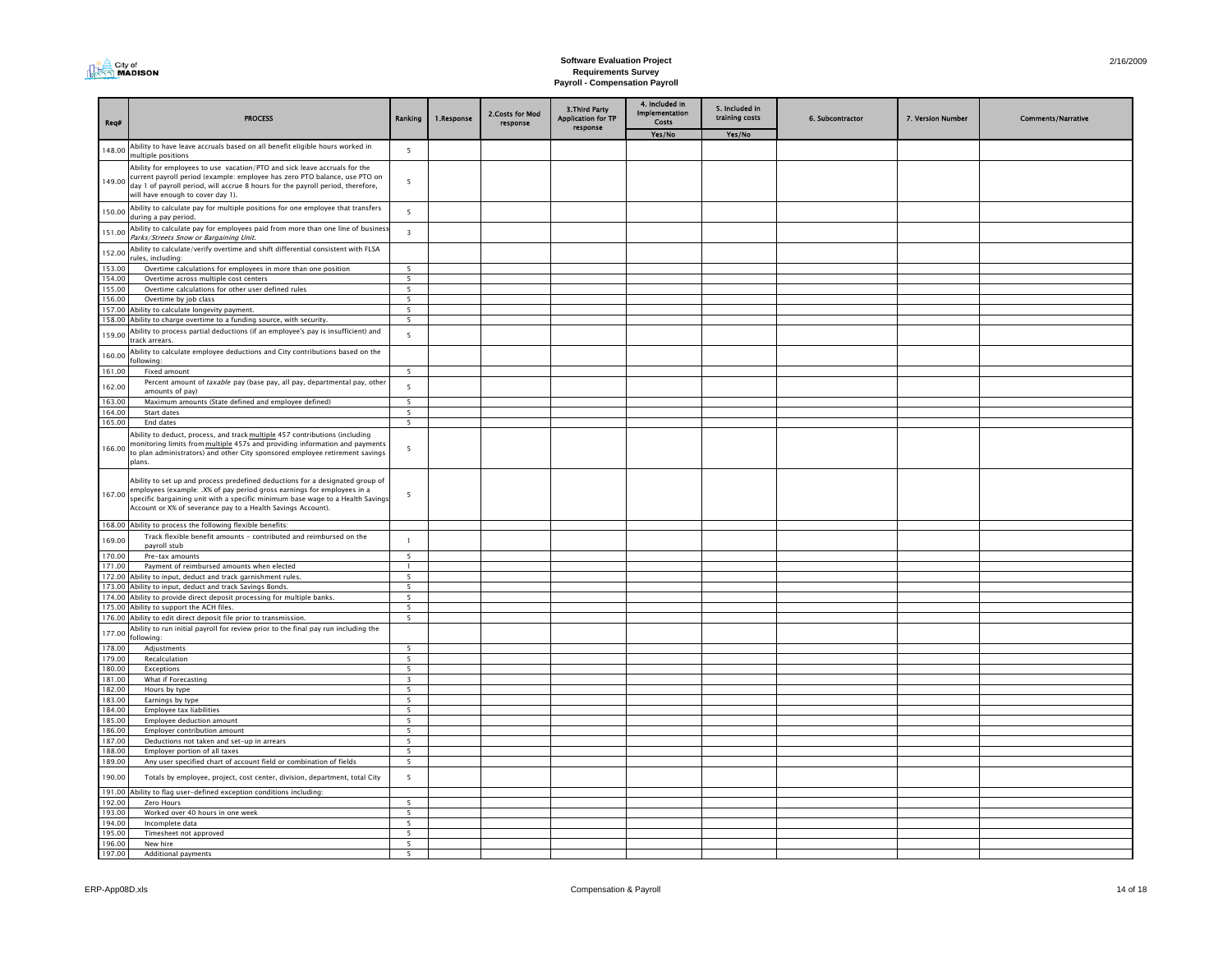

| Req#             | <b>PROCESS</b>                                                                                                                                                                       | Ranking                  | 1.Response | 2.Costs for Mod<br>response | 3. Third Party<br><b>Application for TP</b><br>response | 4. Included in<br><b>Implementation</b><br>Costs | 5. Included in<br>training costs | 6. Subcontractor | 7. Version Number | <b>Comments/Narrative</b> |
|------------------|--------------------------------------------------------------------------------------------------------------------------------------------------------------------------------------|--------------------------|------------|-----------------------------|---------------------------------------------------------|--------------------------------------------------|----------------------------------|------------------|-------------------|---------------------------|
|                  |                                                                                                                                                                                      |                          |            |                             |                                                         | Yes/No                                           | Yes/No                           |                  |                   |                           |
| 198.00           | Involuntary deduction start and stopped                                                                                                                                              | $\overline{5}$           |            |                             |                                                         |                                                  |                                  |                  |                   |                           |
| 199.00           | Other user defined exceptions                                                                                                                                                        | $\overline{\phantom{0}}$ |            |                             |                                                         |                                                  |                                  |                  |                   |                           |
| 200.00           | Ability to group and sort checks, by user defined field.                                                                                                                             | 5                        |            |                             |                                                         |                                                  |                                  |                  |                   |                           |
|                  | 201.00 Ability to check for minimum check amounts to avoid zero payments.                                                                                                            | 5                        |            |                             |                                                         |                                                  |                                  |                  |                   |                           |
|                  | 202.00 Ability to create check formats.<br>203.00 Ability to enter manual checks with security and approvals.                                                                        | 5<br>$\overline{5}$      |            |                             |                                                         |                                                  |                                  |                  |                   |                           |
|                  | 204.00 Ability to validate payroll run against:                                                                                                                                      |                          |            |                             |                                                         |                                                  |                                  |                  |                   |                           |
| 205.00           | Deductions                                                                                                                                                                           | 5                        |            |                             |                                                         |                                                  |                                  |                  |                   |                           |
| 206.00           | Job Class                                                                                                                                                                            | 5                        |            |                             |                                                         |                                                  |                                  |                  |                   |                           |
| 207.00           | Tax information                                                                                                                                                                      | 5                        |            |                             |                                                         |                                                  |                                  |                  |                   |                           |
| 208.00           | Accruals                                                                                                                                                                             | 5                        |            |                             |                                                         |                                                  |                                  |                  |                   |                           |
| 209.00           | Input for new employees                                                                                                                                                              | 5                        |            |                             |                                                         |                                                  |                                  |                  |                   |                           |
| 210.00           | Changes for current employees                                                                                                                                                        | 5                        |            |                             |                                                         |                                                  |                                  |                  |                   |                           |
| 211.00           | Cost accounting data elements                                                                                                                                                        | 5                        |            |                             |                                                         |                                                  |                                  |                  |                   |                           |
| 212.00           | Balance of total rate, hours, over-time hours, exception hours                                                                                                                       | 5                        |            |                             |                                                         |                                                  |                                  |                  |                   |                           |
| 213.00           | Balance of vacation and sick used                                                                                                                                                    | 5                        |            |                             |                                                         |                                                  |                                  |                  |                   |                           |
| 214.00           | Department                                                                                                                                                                           | 5                        |            |                             |                                                         |                                                  |                                  |                  |                   |                           |
| 215.00           | Other user defined data                                                                                                                                                              | 5                        |            |                             |                                                         |                                                  |                                  |                  |                   |                           |
|                  | 216.00 Ability to update all employee and employer accumulators automatically.                                                                                                       | $5\overline{5}$          |            |                             |                                                         |                                                  |                                  |                  |                   |                           |
|                  | 217.00 Ability to provide central payroll processing reconciliation, including:                                                                                                      |                          |            |                             |                                                         |                                                  |                                  |                  |                   |                           |
| 218.00           | Employee Salary by Pay Types and Earnings Codes                                                                                                                                      | $\overline{\phantom{a}}$ |            |                             |                                                         |                                                  |                                  |                  |                   |                           |
| 219.00           | Employee Leave Accruals (e.g. Sick Leave, PTO)                                                                                                                                       | 5                        |            |                             |                                                         |                                                  |                                  |                  |                   |                           |
| 220.00           | <b>Employee Deductions</b>                                                                                                                                                           | 5                        |            |                             |                                                         |                                                  |                                  |                  |                   |                           |
| 221.00           | <b>Employee Garnishments</b>                                                                                                                                                         | 5                        |            |                             |                                                         |                                                  |                                  |                  |                   |                           |
| 222.00           | <b>Employer Deductions</b>                                                                                                                                                           | 5                        |            |                             |                                                         |                                                  |                                  |                  |                   |                           |
| 223.00           | Taxes                                                                                                                                                                                | 5 <sup>5</sup>           |            |                             |                                                         |                                                  |                                  |                  |                   |                           |
| 224.00           | <b>Salary Changes</b>                                                                                                                                                                | 5                        |            |                             |                                                         |                                                  |                                  |                  |                   |                           |
| 225.00           | Bargaining Unit and Union Dues Data                                                                                                                                                  | 5                        |            |                             |                                                         |                                                  |                                  |                  |                   |                           |
| 226.00           | Overpayments                                                                                                                                                                         | 5                        |            |                             |                                                         |                                                  |                                  |                  |                   |                           |
| 227.00           | Retroactive payments and adjustments                                                                                                                                                 | $\overline{5}$           |            |                             |                                                         |                                                  |                                  |                  |                   |                           |
| 228.00           | Union dues                                                                                                                                                                           | $\overline{\phantom{a}}$ |            |                             |                                                         |                                                  |                                  |                  |                   |                           |
| 229.00           | Arbitration/Grievance Settlements                                                                                                                                                    | 5                        |            |                             |                                                         |                                                  |                                  |                  |                   |                           |
| 230.00           | Other user defined                                                                                                                                                                   | 5                        |            |                             |                                                         |                                                  |                                  |                  |                   |                           |
| 231.00<br>232.00 | Ability to process multiple payroll runs by type, including:<br>Bi-Weekly                                                                                                            | 5                        |            |                             |                                                         |                                                  |                                  |                  |                   |                           |
| 233.00           | Supplemental Run (Exception based run)                                                                                                                                               | 5                        |            |                             |                                                         |                                                  |                                  |                  |                   |                           |
| 234.00           | Monthly                                                                                                                                                                              | 5                        |            |                             |                                                         |                                                  |                                  |                  |                   |                           |
|                  | Ability to process multiple payroll runs for verification prior to posting, for each                                                                                                 |                          |            |                             |                                                         |                                                  |                                  |                  |                   |                           |
| 235.00           | payroll run type.                                                                                                                                                                    | $\overline{5}$           |            |                             |                                                         |                                                  |                                  |                  |                   |                           |
|                  | Ability to set up multiple accrual rate schedules, with effective dates and end<br>236.00 dates, by employee, position, department, line of business, bargaining unit or<br>company. | 5                        |            |                             |                                                         |                                                  |                                  |                  |                   |                           |
| 237.00           | Ability to adjust paycheck for payment of vacation, sick allowance, and other<br>based upon user defined criteria, with security.                                                    | $5\overline{5}$          |            |                             |                                                         |                                                  |                                  |                  |                   |                           |
| 238.00           | Ability to adjust accruals for vacation, sick allowance, and other based upon<br>user defined criteria, with security.                                                               | 5                        |            |                             |                                                         |                                                  |                                  |                  |                   |                           |
|                  | 239.00 Ability to define and calculate imputed income.                                                                                                                               | 5                        |            |                             |                                                         |                                                  |                                  |                  |                   |                           |
|                  | <b>Audit Controls</b>                                                                                                                                                                |                          |            |                             |                                                         |                                                  |                                  |                  |                   |                           |
| 240.00           | Ability to validate beginning balances against ending balances from last run,<br>prior to payroll processing.                                                                        | 5                        |            |                             |                                                         |                                                  |                                  |                  |                   |                           |
|                  | 241.00 Ability to produce accounting transactions as a result of all payroll activity.                                                                                               | 5                        |            |                             |                                                         |                                                  |                                  |                  |                   |                           |
| 242.00           | Ability to produce detailed descriptions on pay stubs such as YTD balances,<br>leave balances, hourly rates, and deductions.                                                         | $5\overline{5}$          |            |                             |                                                         |                                                  |                                  |                  |                   |                           |
|                  | 243.00 Ability to maintain payroll calendar.                                                                                                                                         | 5                        |            |                             |                                                         |                                                  |                                  |                  |                   |                           |
| 244.00           | Payment Adjustments, Replacement & Payment Reversal<br>Ability to reissue a new check number while maintaining details of the old<br>check number.                                   | 5                        |            |                             |                                                         |                                                  |                                  |                  |                   |                           |
| 245.00           | Ability to process a check reversal using the check or advice number and create<br>adjustment transactions.                                                                          | 5                        |            |                             |                                                         |                                                  |                                  |                  |                   |                           |
| 246.00           | Ability to adjust an employee's year to date wages, taxes, and/or specific<br>deductions.                                                                                            | $5\overline{5}$          |            |                             |                                                         |                                                  |                                  |                  |                   |                           |
| 247.00           | Ability to perform automatic adjustments to pay based on changes to hours<br>worked.                                                                                                 | $\overline{\mathbf{5}}$  |            |                             |                                                         |                                                  |                                  |                  |                   |                           |
|                  |                                                                                                                                                                                      |                          |            |                             |                                                         |                                                  |                                  |                  |                   |                           |

2/16/2009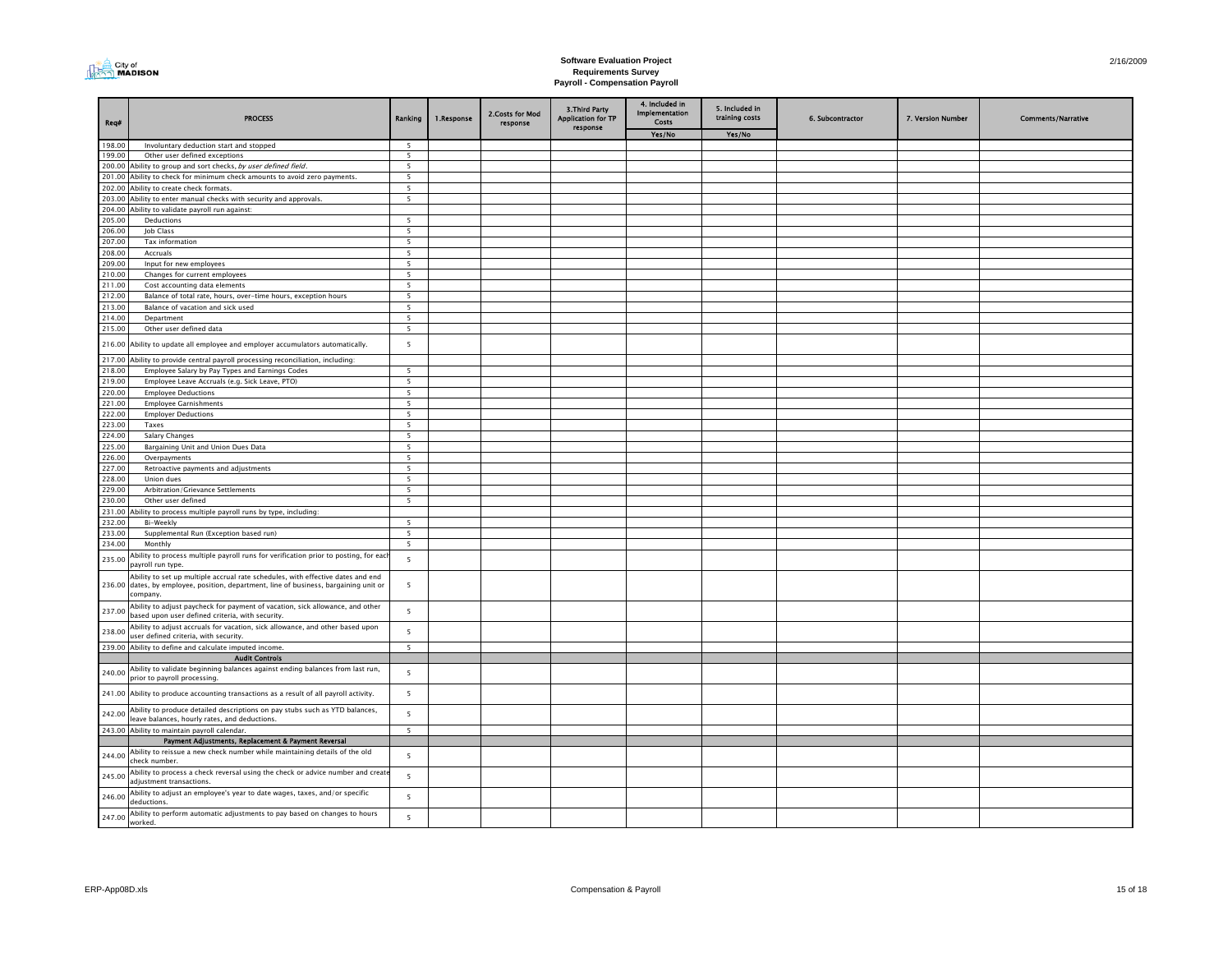| City of<br>$\cap$ MADISON |
|---------------------------|
|---------------------------|

| Req#             | <b>PROCESS</b>                                                                                                                                                                                                                                                                | Ranking                       | 1.Response | 2.Costs for Mod<br>response | 3. Third Party<br><b>Application for TP</b><br>response | 4. Included in<br>Implementation<br>Costs | 5. Included in<br>training costs | 6. Subcontractor | 7. Version Number | <b>Comments/Narrative</b> |
|------------------|-------------------------------------------------------------------------------------------------------------------------------------------------------------------------------------------------------------------------------------------------------------------------------|-------------------------------|------------|-----------------------------|---------------------------------------------------------|-------------------------------------------|----------------------------------|------------------|-------------------|---------------------------|
|                  |                                                                                                                                                                                                                                                                               |                               |            |                             |                                                         | Yes/No                                    | Yes/No                           |                  |                   |                           |
| 248.00           | Ability to identify employees who have changed bargaining units and adjust<br>deduction rules and payment rules based upon the union rules (e.g. if the<br>employee moves from a union who provided uniform allowance to a union that<br>does not provide uniform allowance). | 5                             |            |                             |                                                         |                                           |                                  |                  |                   |                           |
| 249.00           | Ability to flag adjustments to earnings and leave code based upon employee<br>status (e.g. flag time entry adjustments if employee's status is on leave).                                                                                                                     | 5                             |            |                             |                                                         |                                           |                                  |                  |                   |                           |
| 250.00           | Ability to adjust accruals based upon time card adjustments (e.g. adjust leave<br>accruals based upon time card adjustments).                                                                                                                                                 | 5                             |            |                             |                                                         |                                           |                                  |                  |                   |                           |
| 251.00           | Ability to recall overpayments.                                                                                                                                                                                                                                               | 5                             |            |                             |                                                         |                                           |                                  |                  |                   |                           |
|                  | 252.00 Ability to generate and track stop payments and reversal requests.                                                                                                                                                                                                     | $\overline{\phantom{a}}$      |            |                             |                                                         |                                           |                                  |                  |                   |                           |
|                  | Reports, Analysis and Inquiry                                                                                                                                                                                                                                                 |                               |            |                             |                                                         |                                           |                                  |                  |                   |                           |
| 254.00           | 253.00 Ability to produce W-2 forms in electronic and paper form.<br>Ability to produce W-2 forms for employees not FICA eligible (with appropriate<br>W-2 boxes complete)                                                                                                    | $\overline{\phantom{a}}$<br>5 |            |                             |                                                         |                                           |                                  |                  |                   |                           |
| 255.00           | Ability to produce the following standard reports:                                                                                                                                                                                                                            |                               |            |                             |                                                         |                                           |                                  |                  |                   |                           |
| 256.00           | Deduction register                                                                                                                                                                                                                                                            | 5                             |            |                             |                                                         |                                           |                                  |                  |                   |                           |
| 257.00           | Payroll adjustment register showing all changes to employee payroll<br>record.                                                                                                                                                                                                | $\overline{5}$                |            |                             |                                                         |                                           |                                  |                  |                   |                           |
| 258.00           | Quarterly and annual payroll control register                                                                                                                                                                                                                                 | - 5                           |            |                             |                                                         |                                           |                                  |                  |                   |                           |
| 259.00           | Current, quarterly, & year-to-date balancing reports                                                                                                                                                                                                                          | 5                             |            |                             |                                                         |                                           |                                  |                  |                   |                           |
| 260.00           | Quarterly withholding summary                                                                                                                                                                                                                                                 | $\overline{\phantom{a}}$      |            |                             |                                                         |                                           |                                  |                  |                   |                           |
| 261.00           | Quarterly State unemployment insurance                                                                                                                                                                                                                                        | $\overline{5}$                |            |                             |                                                         |                                           |                                  |                  |                   |                           |
| 262.00           | Federal 941 report                                                                                                                                                                                                                                                            | $\overline{5}$                |            |                             |                                                         |                                           |                                  |                  |                   |                           |
| 263.00           | $W-2$ audit / final reports by employee                                                                                                                                                                                                                                       | -5                            |            |                             |                                                         |                                           |                                  |                  |                   |                           |
| 264.00           | Social Security Verification Report                                                                                                                                                                                                                                           | $5\overline{5}$               |            |                             |                                                         |                                           |                                  |                  |                   |                           |
| 265.00           | Net deposit financial institutions                                                                                                                                                                                                                                            | 5                             |            |                             |                                                         |                                           |                                  |                  |                   |                           |
| 266.00           | Manual issue check                                                                                                                                                                                                                                                            | $\overline{5}$                |            |                             |                                                         |                                           |                                  |                  |                   |                           |
| 267.00           | Mid-pay period changes report                                                                                                                                                                                                                                                 | $\overline{5}$                |            |                             |                                                         |                                           |                                  |                  |                   |                           |
| 268.00           | W-4 changes                                                                                                                                                                                                                                                                   | 5                             |            |                             |                                                         |                                           |                                  |                  |                   |                           |
| 269.00<br>270.00 | Salary changes                                                                                                                                                                                                                                                                | 5                             |            |                             |                                                         |                                           |                                  |                  |                   |                           |
| 271.00           | Earned income credit report<br>Error log                                                                                                                                                                                                                                      | 5<br>5                        |            |                             |                                                         |                                           |                                  |                  |                   |                           |
| 272.00           | Payroll simulation report                                                                                                                                                                                                                                                     | $\overline{\mathbf{3}}$       |            |                             |                                                         |                                           |                                  |                  |                   |                           |
| 273.00           | Retirement report                                                                                                                                                                                                                                                             | $5^{\circ}$                   |            |                             |                                                         |                                           |                                  |                  |                   |                           |
| 274.00           | Separating employee report                                                                                                                                                                                                                                                    | 5 <sup>5</sup>                |            |                             |                                                         |                                           |                                  |                  |                   |                           |
| 275.00           | Arrears report                                                                                                                                                                                                                                                                | $\overline{5}$                |            |                             |                                                         |                                           |                                  |                  |                   |                           |
| 276.00           | Longevity report                                                                                                                                                                                                                                                              | $5\overline{5}$               |            |                             |                                                         |                                           |                                  |                  |                   |                           |
| 277.00           | <b>Employee History</b>                                                                                                                                                                                                                                                       | 5                             |            |                             |                                                         |                                           |                                  |                  |                   |                           |
| 278.00           | Retroactive pay                                                                                                                                                                                                                                                               | $\overline{5}$                |            |                             |                                                         |                                           |                                  |                  |                   |                           |
| 279.00           | Payroll costs                                                                                                                                                                                                                                                                 | 5                             |            |                             |                                                         |                                           |                                  |                  |                   |                           |
| 280.00           | Employee leave balances report                                                                                                                                                                                                                                                | $\overline{\phantom{0}}$      |            |                             |                                                         |                                           |                                  |                  |                   |                           |
| 281.00           | Annual, Compensatory, Sick Leave & Vacation Accrual Report including<br>user defined probability tables for computing year-end leave balance<br>accruals for financial statements (GASB 34)                                                                                   | $\overline{\mathbf{3}}$       |            |                             |                                                         |                                           |                                  |                  |                   |                           |
| 282.00           | Payroll register                                                                                                                                                                                                                                                              | 5                             |            |                             |                                                         |                                           |                                  |                  |                   |                           |
| 283.00           | Deduction and other earnings report                                                                                                                                                                                                                                           | $\overline{\phantom{a}}$      |            |                             |                                                         |                                           |                                  |                  |                   |                           |
| 284.00           | Leave balance reports (vacation, sick, PTO)                                                                                                                                                                                                                                   | 5                             |            |                             |                                                         |                                           |                                  |                  |                   |                           |
| 285.00           | Ability to run year end audit reports, including:                                                                                                                                                                                                                             |                               |            |                             |                                                         |                                           |                                  |                  |                   |                           |
| 286.00           | Status of employee                                                                                                                                                                                                                                                            | $\overline{5}$                |            |                             |                                                         |                                           |                                  |                  |                   |                           |
| 287.00           | Refund on deductions                                                                                                                                                                                                                                                          | $\overline{5}$                |            |                             |                                                         |                                           |                                  |                  |                   |                           |
| 288.00           | Gross Taxable to Net                                                                                                                                                                                                                                                          | 5                             |            |                             |                                                         |                                           |                                  |                  |                   |                           |
| 289.00<br>290.00 | Overpayments of Direct Deposit                                                                                                                                                                                                                                                | $\overline{5}$                |            |                             |                                                         |                                           |                                  |                  |                   |                           |
| 291.00           | Deduction adjustments<br>Other user defined                                                                                                                                                                                                                                   | 5<br>5                        |            |                             |                                                         |                                           |                                  |                  |                   |                           |
|                  |                                                                                                                                                                                                                                                                               |                               |            |                             |                                                         |                                           |                                  |                  |                   |                           |
| 292.00<br>293.00 | Ability to provide a payroll audit report of all payroll calculations, gross-to-net<br>before checks are produced, including:                                                                                                                                                 | $\overline{5}$                |            |                             |                                                         |                                           |                                  |                  |                   |                           |
| 294.00           | Hours by type<br>Earnings by type                                                                                                                                                                                                                                             | $\overline{5}$                |            |                             |                                                         |                                           |                                  |                  |                   |                           |
| 295.00           | Employee tax liabilities                                                                                                                                                                                                                                                      | 5                             |            |                             |                                                         |                                           |                                  |                  |                   |                           |
| 296.00           | Employee deduction amount                                                                                                                                                                                                                                                     | 5                             |            |                             |                                                         |                                           |                                  |                  |                   |                           |
| 297.00           | Employer contribution amount                                                                                                                                                                                                                                                  | 5                             |            |                             |                                                         |                                           |                                  |                  |                   |                           |
| 298.00           | Deductions not taken and set-up in arrears                                                                                                                                                                                                                                    | 5                             |            |                             |                                                         |                                           |                                  |                  |                   |                           |
| 299.00           | Employer portion of all taxes                                                                                                                                                                                                                                                 | 5                             |            |                             |                                                         |                                           |                                  |                  |                   |                           |
| 300.00           | Charges to cost centers                                                                                                                                                                                                                                                       | $\overline{\phantom{0}}$      |            |                             |                                                         |                                           |                                  |                  |                   |                           |
|                  | 301.00 Ability to report historical information by job class and by employee.                                                                                                                                                                                                 |                               |            |                             |                                                         |                                           |                                  |                  |                   |                           |
|                  |                                                                                                                                                                                                                                                                               |                               |            |                             |                                                         |                                           |                                  |                  |                   |                           |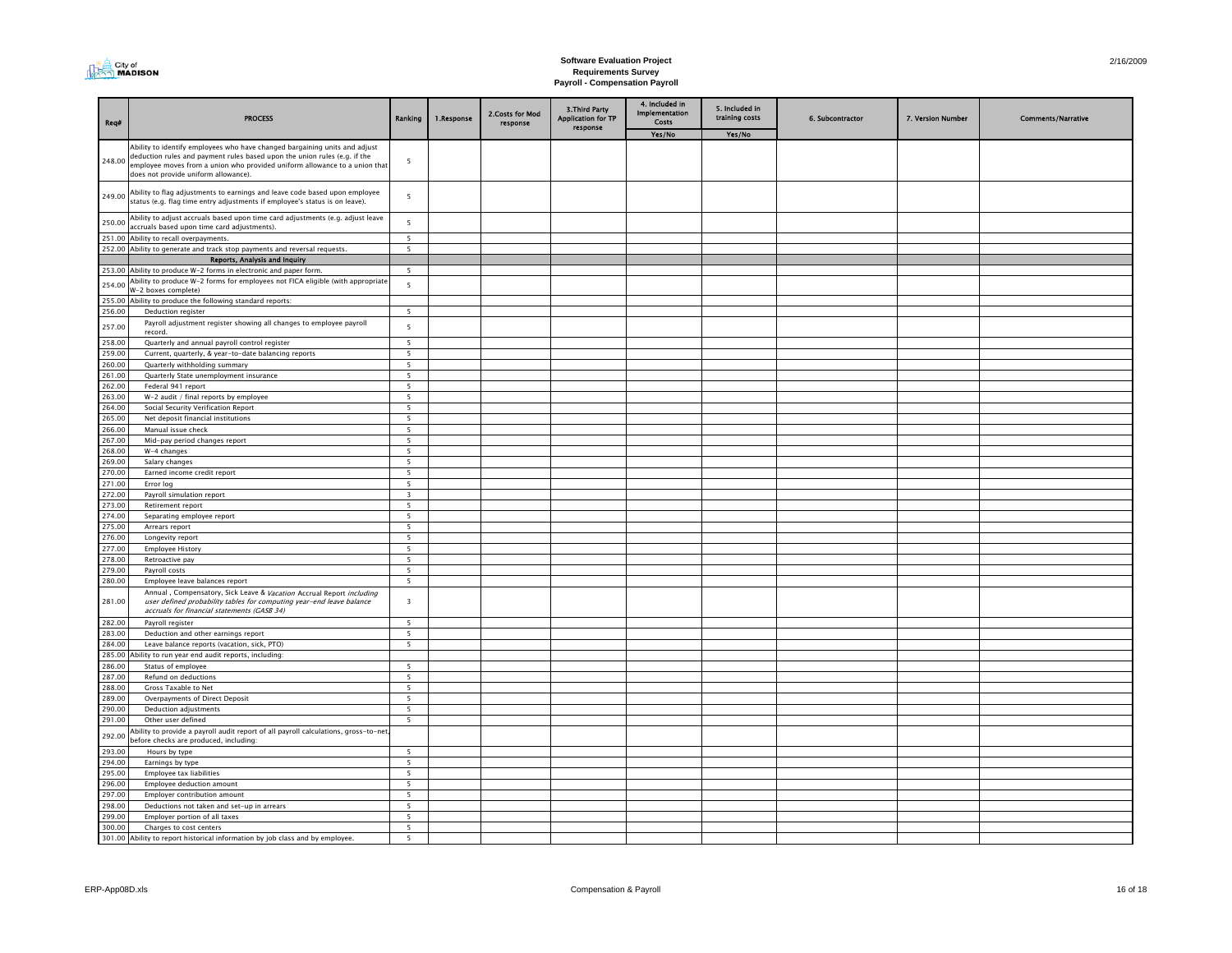| <b>I MADISON</b> |
|------------------|
|------------------|

| Reg#   | <b>PROCESS</b>                                                                                                                                                                                                                                           | Ranking                  | 1.Response | 2. Costs for Mod<br>response | 3. Third Party<br><b>Application for TP</b><br>response | 4. Included in<br><b>Implementation</b><br><b>Costs</b> | 5. Included in<br>training costs | 6. Subcontractor | 7. Version Number | <b>Comments/Narrative</b> |
|--------|----------------------------------------------------------------------------------------------------------------------------------------------------------------------------------------------------------------------------------------------------------|--------------------------|------------|------------------------------|---------------------------------------------------------|---------------------------------------------------------|----------------------------------|------------------|-------------------|---------------------------|
|        |                                                                                                                                                                                                                                                          |                          |            |                              |                                                         | Yes/No                                                  | Yes/No                           |                  |                   |                           |
|        | Ability to report hours worked for intermittent employees over previous 26 pay<br>302.00 periods even when there is a break in service or a change in employment status<br>during the 26 pay periods (not to exceed 1039 hours).                         | - 5                      |            |                              |                                                         |                                                         |                                  |                  |                   |                           |
|        | Ability to track and report a not-to-exceed calendar limit for specific<br>303.00 appointments (example: Temporary employees can work up to a total of 6<br>months in any 12 month period).                                                              | $\overline{\phantom{a}}$ |            |                              |                                                         |                                                         |                                  |                  |                   |                           |
|        | Ability to report on future dated salary ranges and steps (Example: provide<br>304.00 2008 salaries in December for new hire processing, provide 2009 salary rates<br>for inclusion in 2008 - 2009 union contract).                                      |                          |            |                              |                                                         |                                                         |                                  |                  |                   |                           |
|        | Ability to report on counts of employees in a variety of categories (bargaining<br>305.00 unit, job class, department, health insurance plan, benefit eligible, years of<br>service, at salary maximum, at each step in pay range, etc).                 | -5                       |            |                              |                                                         |                                                         |                                  |                  |                   |                           |
| 306.00 | Ability to report on the cost of adjusting salary steps/ranges by bargaining<br>unit, job class by a %, by a % with minimum increase value, by adding step to<br>top of range, by a % to all steps except top step and different % for top step,<br>etc. | -5                       |            |                              |                                                         |                                                         |                                  |                  |                   |                           |
| 307.00 | Ability to report on the cost of different employee and employer contributions<br>options for Health insurance.                                                                                                                                          | -5                       |            |                              |                                                         |                                                         |                                  |                  |                   |                           |
| 308.00 | Ability to report on sick leave/vacation/other leave with pay types usage trends<br>by bargaining unit, job class, years of service.                                                                                                                     | -5                       |            |                              |                                                         |                                                         |                                  |                  |                   |                           |
| 309.00 | Ability to report on the cost of adjusting differentials by % or flat amount<br>(example, increasing evening differential by \$.05/hour).                                                                                                                | $\overline{5}$           |            |                              |                                                         |                                                         |                                  |                  |                   |                           |
| 310.00 | Ability to report on the cost of overtime and overtime/comp time trends by<br>bargaining unit and job class and department.                                                                                                                              | -5                       |            |                              |                                                         |                                                         |                                  |                  |                   |                           |
| 311.00 | Ability to calculate and report on the % difference between steps in a salary<br>range.                                                                                                                                                                  | -5                       |            |                              |                                                         |                                                         |                                  |                  |                   |                           |
| 312.00 | Ability to track and report on a terminated employee's sick leave balance (the<br>balance can be accessed if employee rehires).                                                                                                                          | -5                       |            |                              |                                                         |                                                         |                                  |                  |                   |                           |
| 313.00 | Ability to run leave usage summaries by employee for a specific time period to<br>check patterns of leave usage.                                                                                                                                         |                          |            |                              |                                                         |                                                         |                                  |                  |                   |                           |